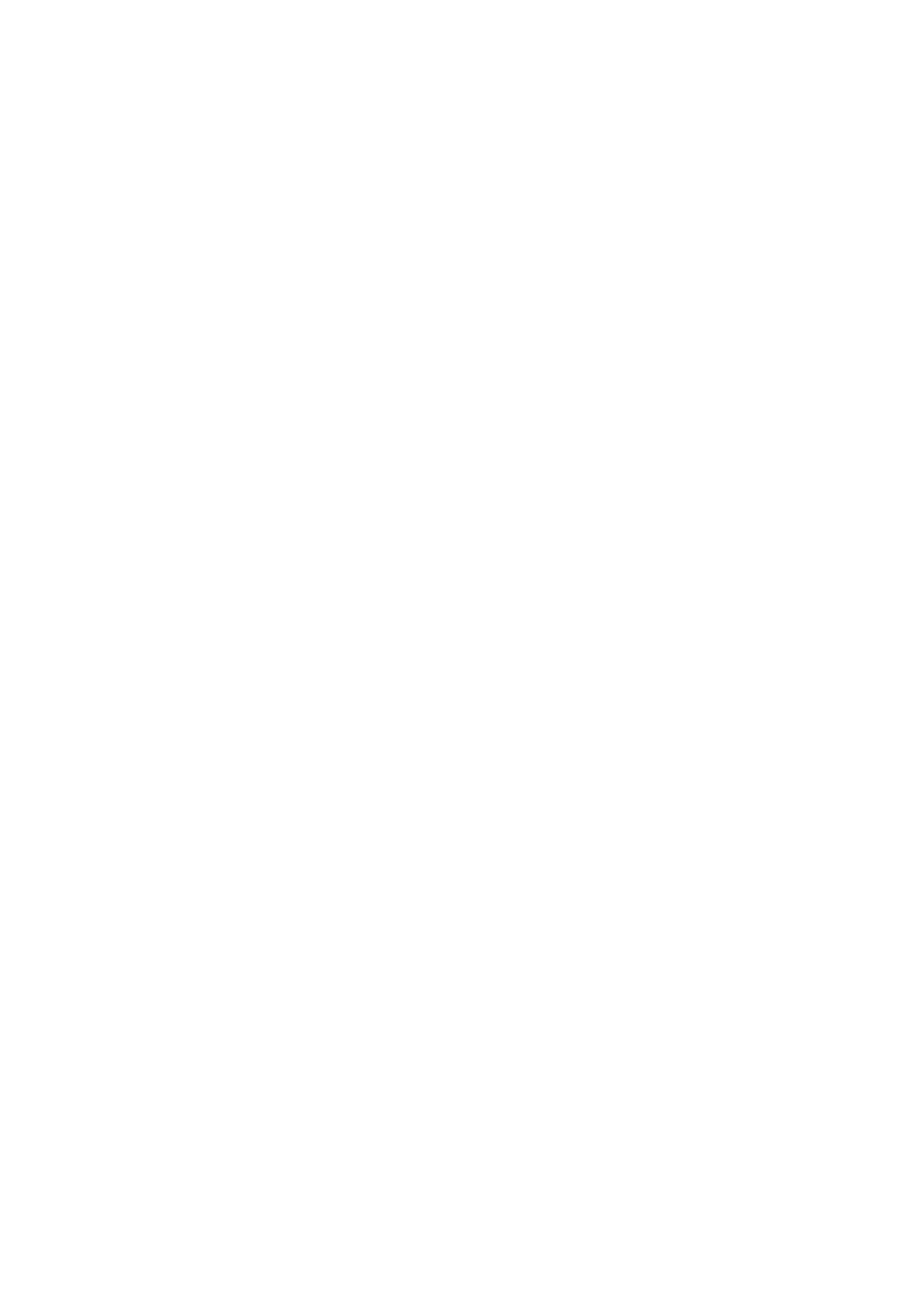## **EUROPEAN UNIVERSITY INSTITUTE DEPARTMENT OF ECONOMICS**

*A Comparison of Estimation Methods for Vector Autoregressive Moving-Average Models* 

**CHRISTIAN KASCHA**

EUI Working Paper **ECO** 2007/12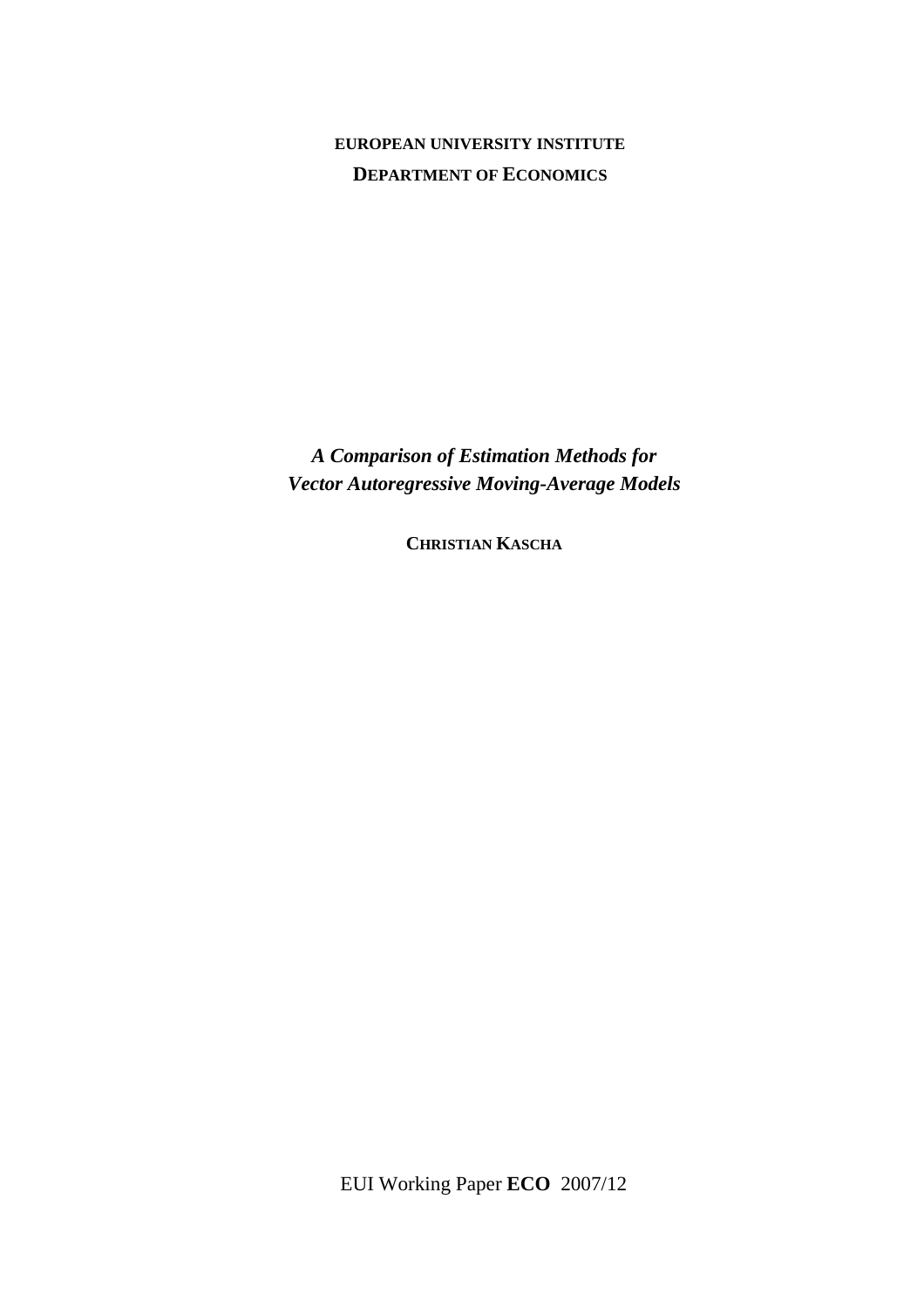This text may be downloaded for personal research purposes only. Any additional reproduction for other purposes, whether in hard copy or electronically, requires the consent of the author(s), editor(s). If cited or quoted, reference should be made to the full name of the author(s), editor(s), the title, the working paper or other series, the year, and the publisher.

The author(s)/editor(s) should inform the Economics Department of the EUI if the paper is to be published elsewhere, and should also assume responsibility for any consequent obligation(s).

ISSN 1725-6704

© 2007 Christian Kascha

Printed in Italy European University Institute Badia Fiesolana I – 50014 San Domenico di Fiesole (FI) Italy

> http://www.eui.eu/ http://cadmus.eui.eu/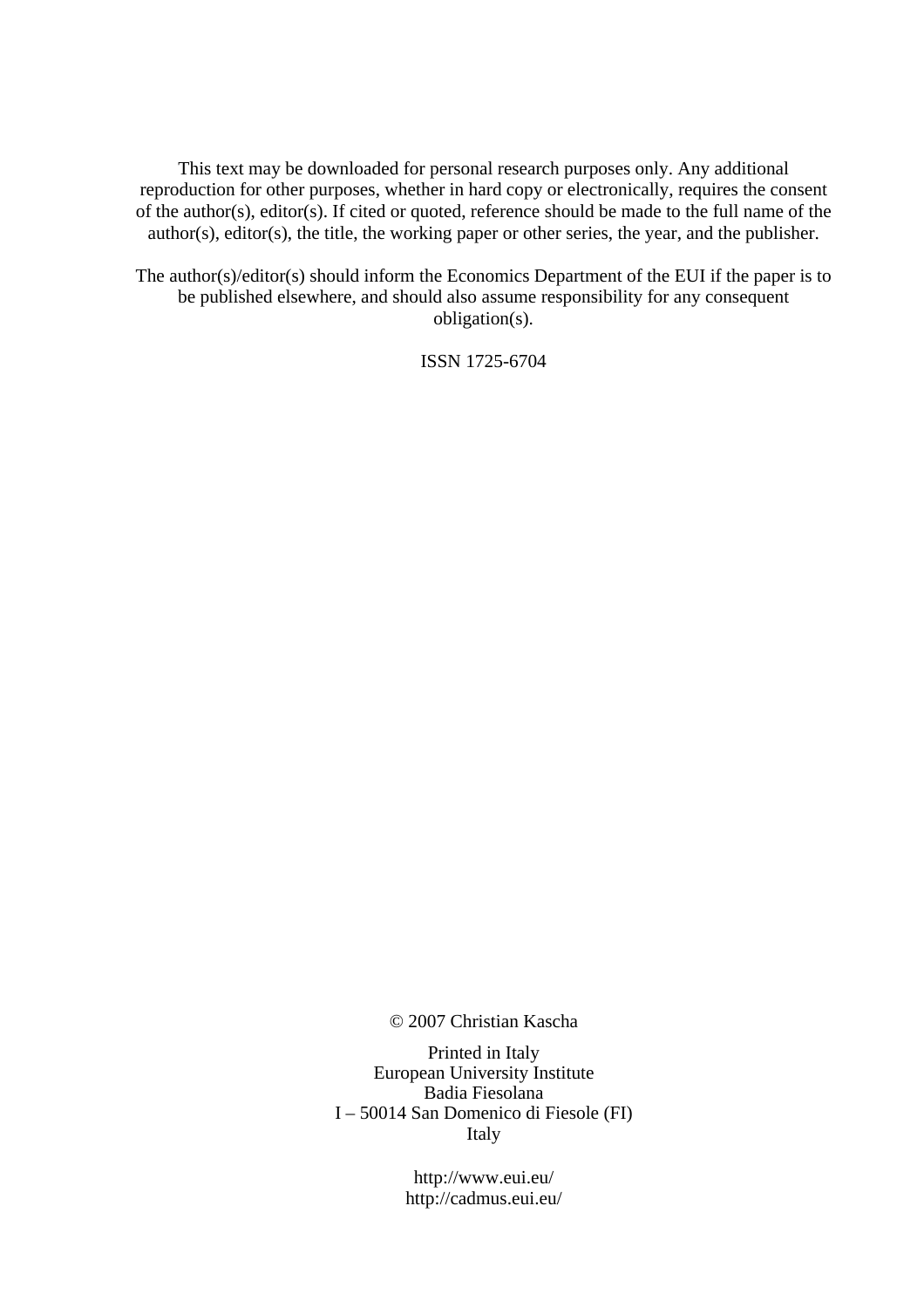## A Comparison of Estimation Methods for Vector Autoregressive Moving-Average Models<sup>∗</sup>

### Christian Kascha†

March 2007

#### Abstract

Classical Gaussian maximum likelihood estimation of mixed vector autoregressive moving-average models is plagued with various numerical problems and has been considered difficult by many applied researchers. These disadvantages could have led to the dominant use of vector autoregressive models in macroeconomic research. Therefore, several other, simpler estimation methods have been proposed in the literature. In this paper these methods are compared by means of a Monte Carlo study. Different evaluation criteria are used to judge the relative performances of the algorithms.

JEL classification: C32, C15, C63 Keywords: VARMA Models, Estimation Algorithms, Forecasting

<sup>∗</sup> I would like to thank Helmut L¨utkepohl and Anindya Banerjee for helpful comments and discussion.

<sup>†</sup>European University Institute, Department of Economics, Via della Piazzuola 43, 50133 Firenze, Italy; E-mail: christian.kascha@eui.eu.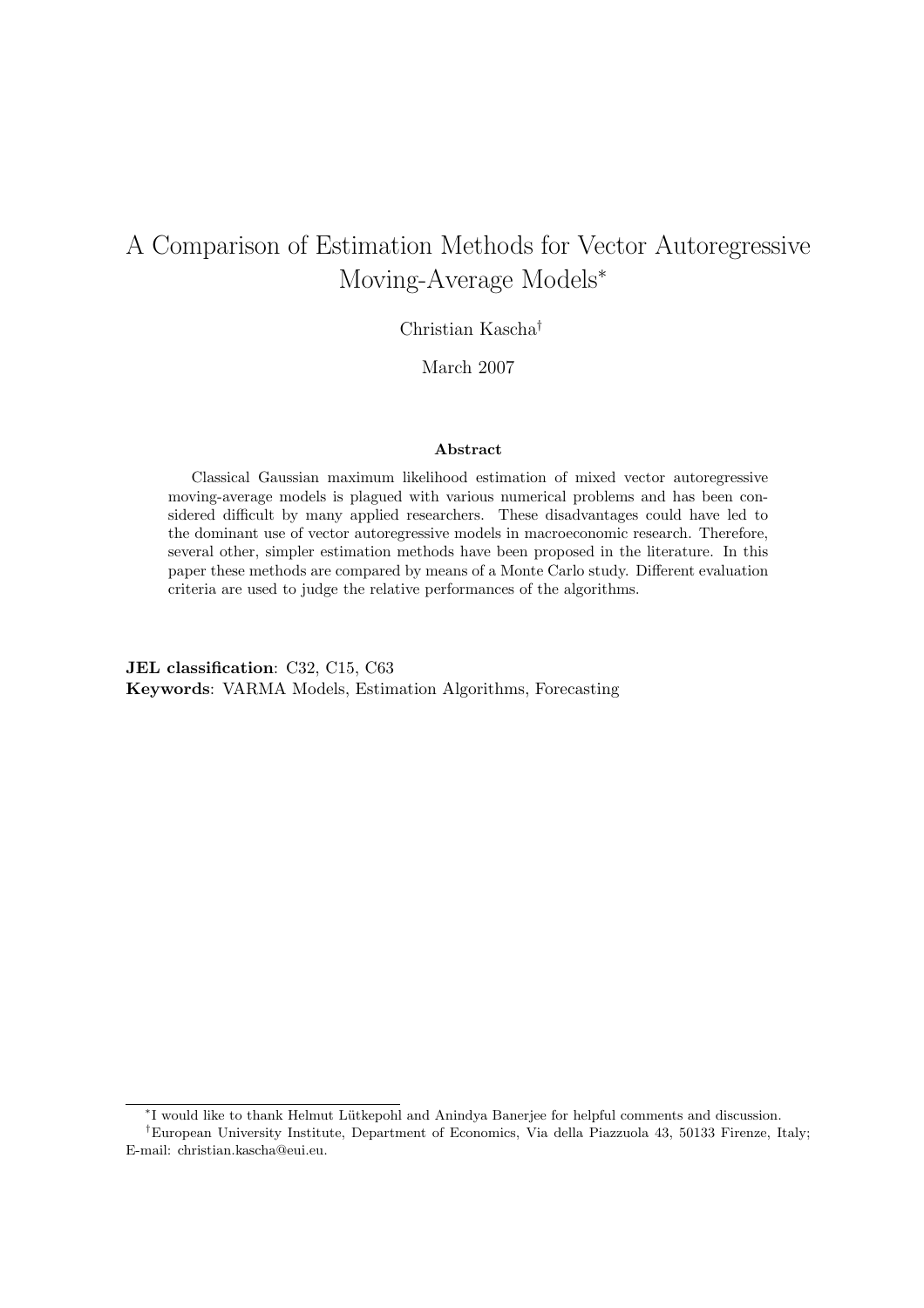## 1 Introduction

Although vector autoregressive moving-average (VARMA) models have theoretical and practical advantages compared to simpler vector autoregressive (VAR) models, VARMA models are rarely used in applied macroeconomic work. One likely reason is that the estimation of these models is considered difficult by many researchers. While Gaussian maximum likelihood estimation is theoretically attractive, it is plagued with various numerical problems. Therefore, simpler estimation algorithms have been proposed in the literature that, however, have not been compared systematically. In this paper some prominent estimation methods for VARMA models are compared by means of a Monte Carlo study. Different evaluation criteria such as the accuracy of point forecasts or the accuracy of the estimated impulse responses are used to judge the algorithms' performance. I focus on sample lengths and processes that could be considered typical for macroeconomic applications.

The problem of estimating VARMA models received a lot of attention for several reasons. While most economic relations are intrinsically nonlinear, linear models such as VARs or univariate autoregressive moving-average (ARMA) models have proved to be successful in many circumstances. They are simple and analytically tractable, while capable of reproducing complex dynamics. Linear forecasts often appear to be more robust than nonlinear alternatives and their empirical usefulness has been documented in various studies (e.g. Newbold & Granger 1974). Therefore, VARMA models are of interest as generalizations of successful univariate ARMA models.

In the class of multivariate linear models, pure VARs are currently dominating in macroeconomic applications. These models have some drawbacks which could be overcome by the use of the more general class of VARMA models. First, VAR models may require a rather large lag length in order to describe a series "adequately". This means a loss of precision because many parameters have to be estimated. The problem could be avoided by using VARMA models that may provide a more parsimonious description of the data generating process (DGP). In contrast to the class of VARMA models, the class of VAR models is not closed under linear transformations. For example, a subset of variables generated by a VAR process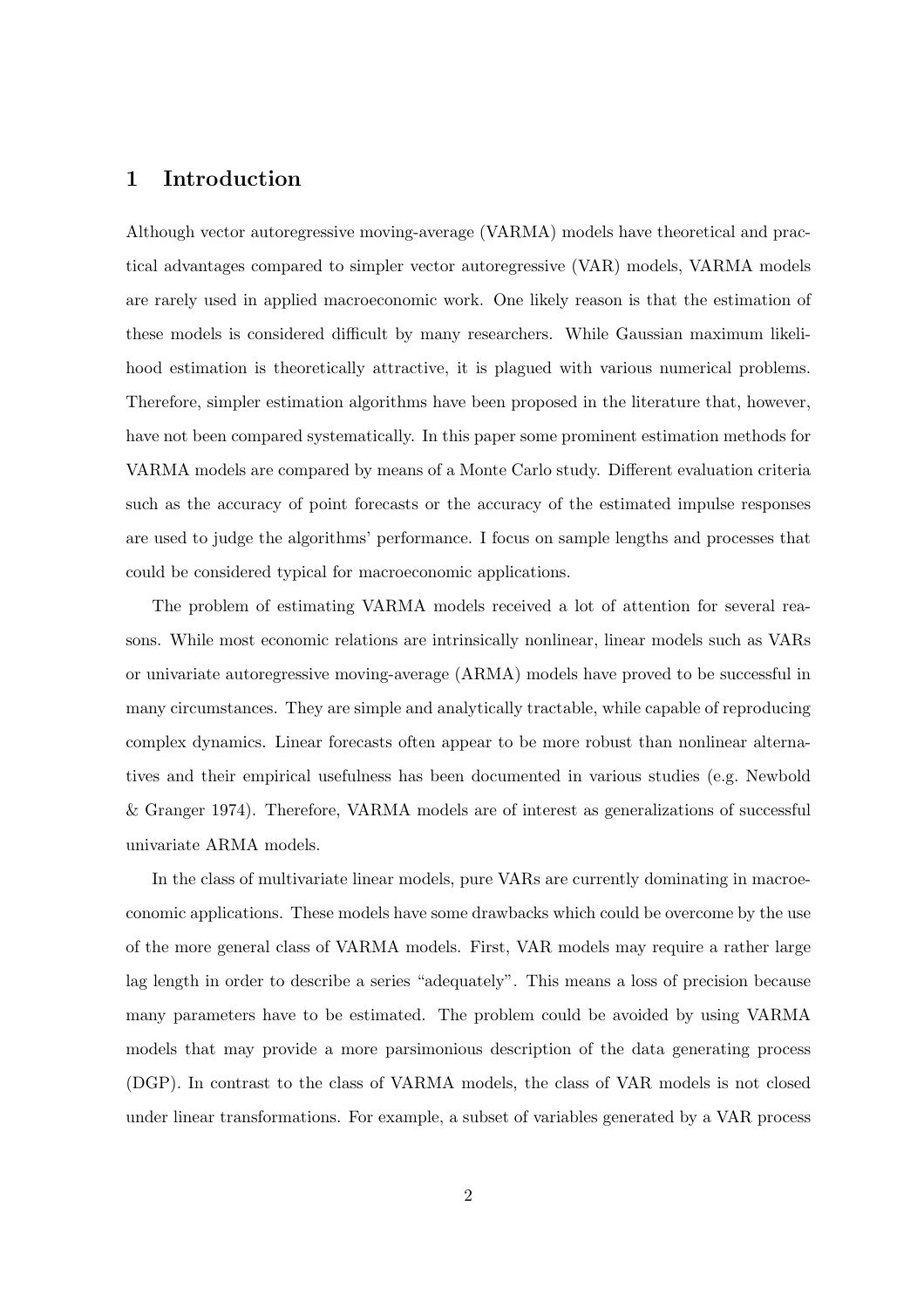is typically generated by a VARMA, not by a VAR process. The VARMA class includes many models of interest such as unobserved component models. It is well known that linearized dynamic stochastic general equilibrium (DSGE) models imply that the variables of interest are generated by a finite order VARMA process. Fernández-Villaverde, Rubio-Ramírez  $\&$ Sargent (2005) show formally how DSGE models and VARMA processes are linked. Also Cooley & Dwyer (1998) claim that modelling macroeconomic time series systematically as pure VARs is not justified by the underlying economic theory. In sum, there are a number of theoretical reasons to prefer VARMA modelling to VAR modelling. However, there are also some complications that make VARMA modelling more difficult. First, VARMA representations are not unique. That is, there are typically many parameterizations that can describe the same DGP (see Lütkepohl 2005). Therefore, a researcher has to choose first an identified representation. In any case, an identified VARMA representation has to be specified by more integer-valued parameters than a VAR representation that is determined just by one parameter, the lag length. Thus, the search for an identified VARMA model is more complex than the specification of a VAR model. This aspect introduces additional uncertainty in the specification stage, although specification procedures for VARMA models do exist which could be used in a completely automatic way (Hannan & Kavalieris 1984b, Poskitt 1992). An identified representation, however, is needed for consistent estimation.

Apart from a more involved specification stage, the estimation stage is also affected by the identification problem. The literature on estimation of VARMA models focussed on maximum likelihood methods which are asymptotically efficient (e.g. Hillmer & Tiao 1979, Mauricio 1995). However, the maximization of the Gaussian likelihood is not a trivial task. Numerical problems arise in the presence of nearly not-identified models, multiple equilibria and nearly non-invertible models. In high-dimensional, sparse systems maximum likelihood estimation may become even infeasible. In the specification stage one usually has do examine many different models which turn out not to be identified ex-post.

For these reasons several other estimation algorithms have been proposed in the literature. For example, Koreisha & Pukkila (1990) proposed a generalized least squares procedure. Kapetanios (2003) suggested an iterative least squares algorithm that uses only ordinary least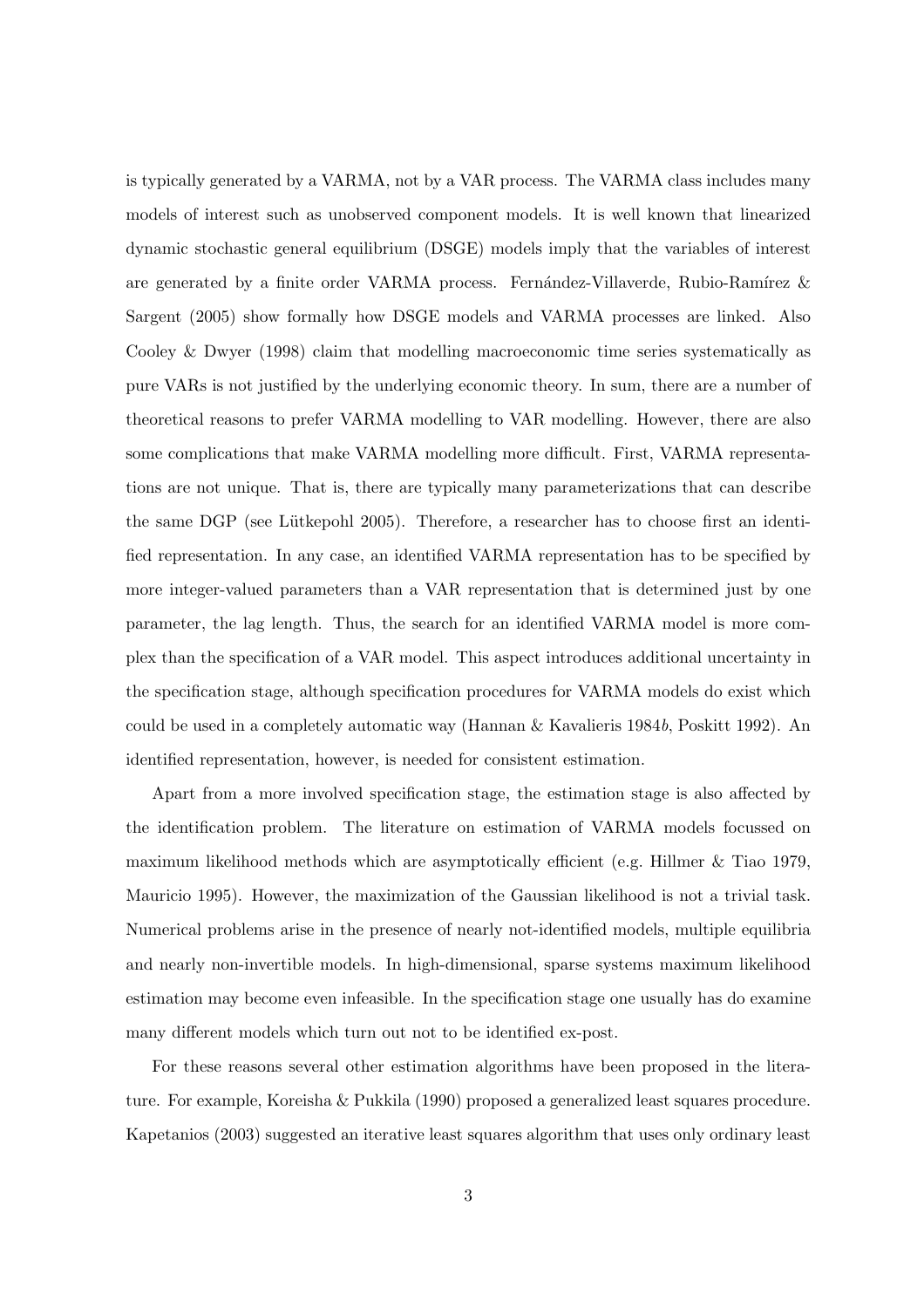squares regressions at each iteration. Recently, subspace algorithms for state space systems, an equivalent representation of a VARMA process, have become popular also among econometricians. Examples are the algorithms of Van Overschee & DeMoor (1994) or Larimore  $(1983).$ <sup>1</sup> While there are nowadays several possible estimation methods available, it is not clear which methods are preferable under which circumstances. In this study some of these methods are compared by means of a Monte Carlo Study. Instead of focussing only on the accuracy of the parameter estimates, I consider the use of the estimated VARMA models. After all, a researcher might be rather interested in the accuracy of the generated forecasts or the precision of the estimated impulse response function than in the actual parameter estimates. I conduct Monte Carlo simulations for four different DGPs with varying sample lengths and parameterizations. Five different simple algorithms are used and compared to maximum likelihood estimation and two benchmark VARs. The algorithms are a simple two-stage least squares algorithm, the iterative least squares procedure of Kapetanios (2003), the generalized least squares procedure of Koreisha & Pukkila (1990), a three-stage least squares procedure based on Hannan & Kavalieris (1984a) and the CCA subspace algorithm by Larimore (1983). The obtained results suggest that the algorithm of Hannan & Kavalieris  $(1984a)$  is the only algorithm that reliably outperforms the other algorithms and the benchmark VARs. However, the procedure is technically not very reliable in that the algorithm very often yields estimated models which are not invertible. Therefore, the algorithm would have to be improved in order to make it an alternative tool for applied researchers.

The rest of the paper is organized as follows. In section 2 stationary VARMA processes and state space systems are introduced and some identified parameterizations are presented. In section 3 the different estimation algorithms are described. The setup and the results of the Monte Carlo study are presented in section 4. Section 5 concludes.

<sup>&</sup>lt;sup>1</sup>See also the survey of Bauer  $(2005b)$ .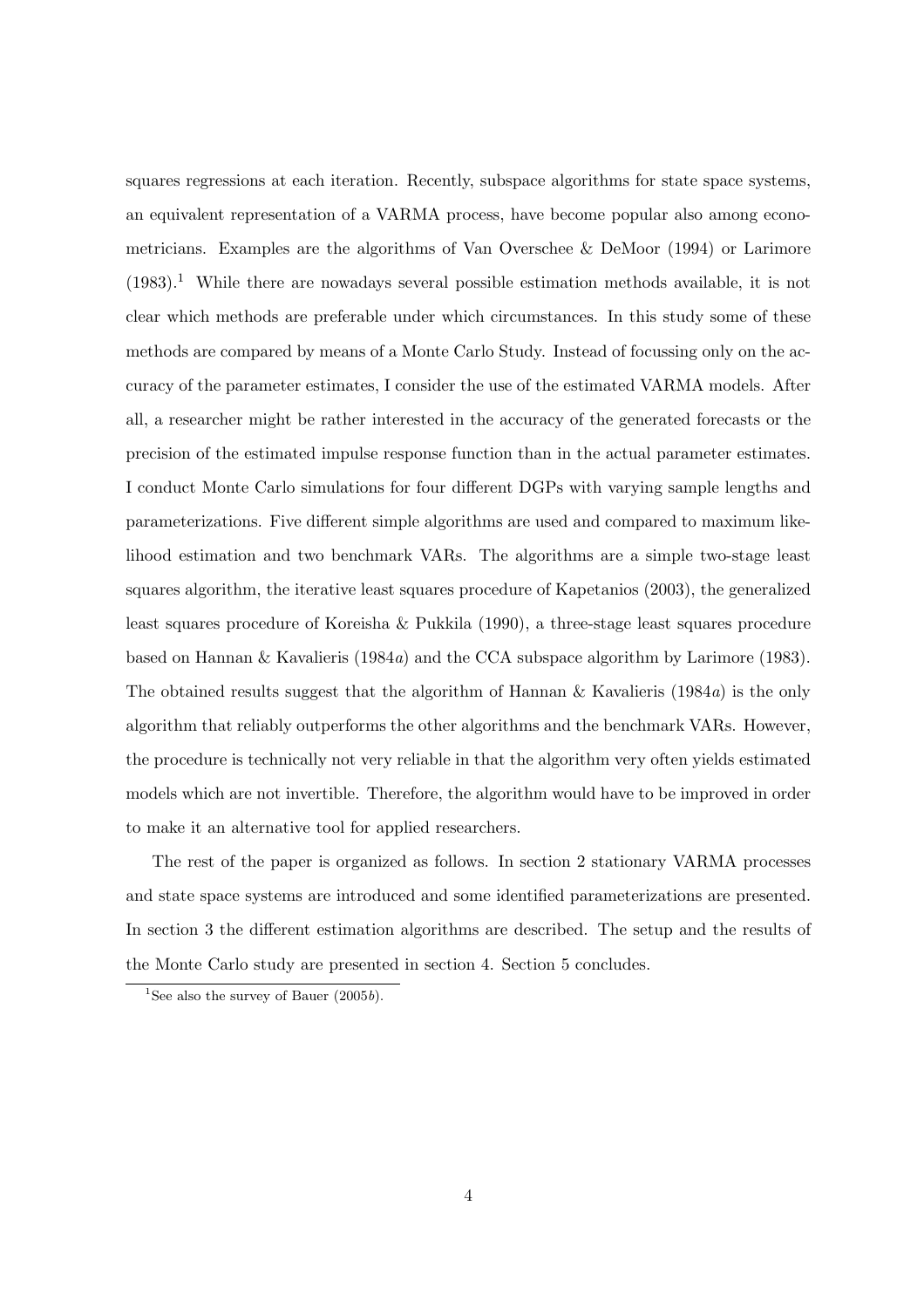### 2 Stationary VARMA Processes

I consider linear, time-invariant, covariance - stationary processes  $(y_t)_{t\in\mathbb{Z}}$  of dimension K that allow for a  $VARMA(p, q)$  representation of the form

$$
A_0 y_t = A_1 y_{t-1} + \ldots + A_p y_{t-p} + M_0 u_t + M_1 u_{t-1} + \ldots + M_q u_{t-q}
$$
 (1)

for  $t \in \mathbb{Z}$ ,  $p, q \in \mathbb{N}_0$ . The matrices  $A_0, A_1, \ldots, A_p$  and  $M_0, M_1, \ldots, M_q$  are of dimension  $(K \times K)$ . The term  $u_t$  represents a K-dimensional white noise sequence of random variables with mean zero and nonsingular covariance matrix  $\Sigma$ . In principle, equation (1) should contain an intercept term and other deterministic terms in order to account for random series with non-zero mean and/or seasonal patterns. This has not been done here in order to simplify the exposition of the basic properties of VARMA models and the related estimation algorithms. For most of the algorithms discussed later, it is assumed that the mean has been subtracted prior to estimation. We will also abstract from issues such as seasonality. As will be seen later, we consider models of the form (1) such that  $A_0 = M_0$  and  $A_0$ ,  $M_0$  are non-singular. This does not imply a loss of generality as long as no variable can be written as a linear combination of the other variables (Lütkepohl 2005). It can be shown that any stationary and invertible VARMA process can then be expressed in the above form.

Let L denote the lag-operator, i.e.  $Ly_t = y_{t-1}$  for all  $t \in \mathbb{Z}$ ,  $A(L) = A_0 - A_1 L - \ldots - A_p L^p$ and  $M(L) = M_0 + M_1L + \ldots + M_qL^q$ . We can write (1) more compactly as

$$
A(L)y_t = M(L)u_t, t \in \mathbb{Z}.
$$
\n<sup>(2)</sup>

VARMA processes are stationary and invertible if the roots of these polynomials are all outside the unit circle. That is, if

$$
|A(z)| \neq 0, |M(z)| \neq 0 \text{ for } z \in \mathbb{C}, |z| \leq 1
$$

is true. These restrictions are important for the estimation and for the interpretation of VARMA models. The first condition ensures that the process is covariance-stationary and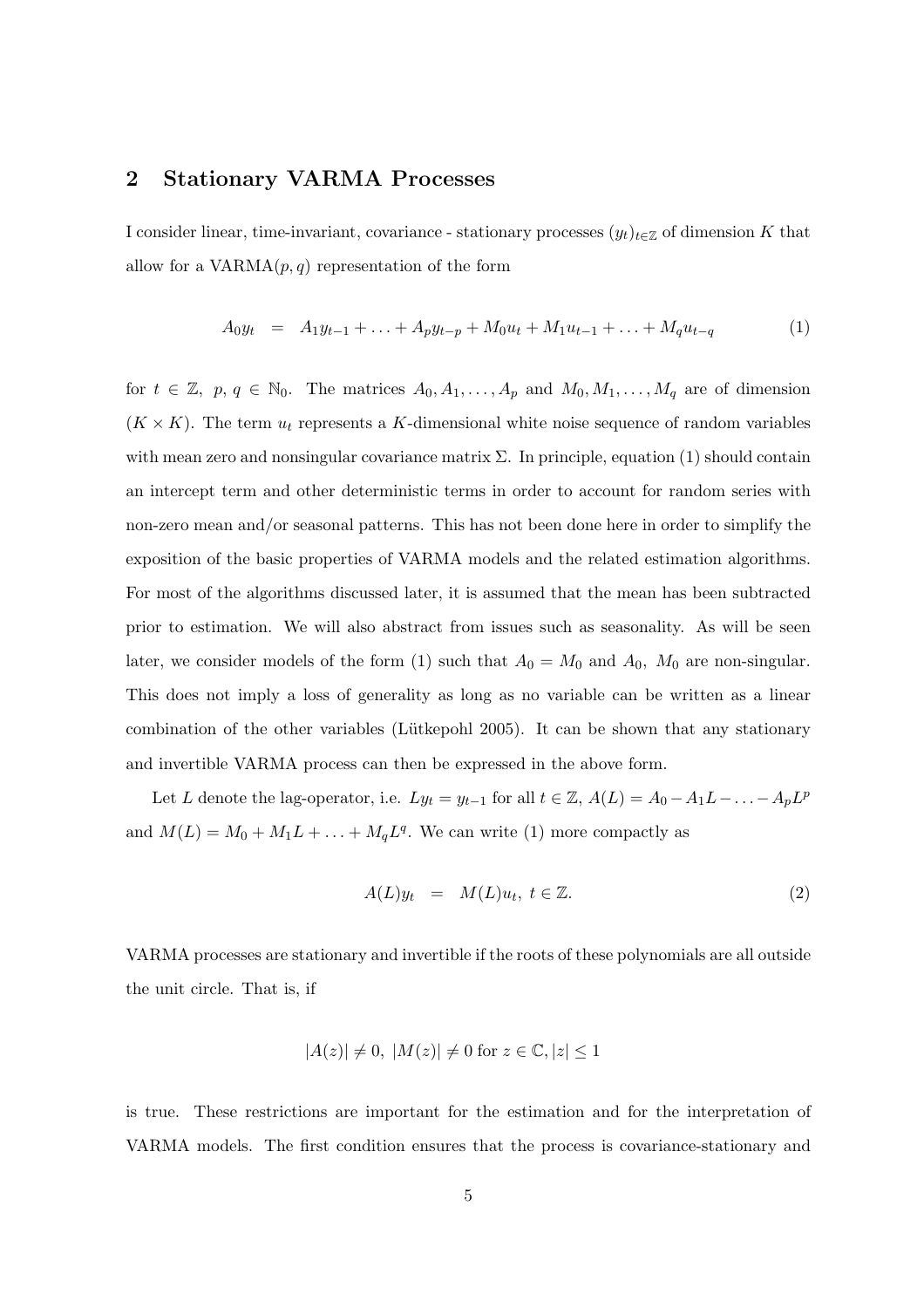has an infinite moving-average or canonical moving-average representation

$$
y_t = \sum_{i=0}^{\infty} \Phi_i u_{t-i} = \Phi(L) u_t,
$$
\n(3)

where  $\Phi(L) = A(L)^{-1}M(L)$ . If  $A_0 = M_0$  is assumed, then  $\Phi_0 = I_K$  where  $I_K$  denotes an identity matrix of dimensions  $K$ . The second condition ensures the invertibility of the process, in particular the existence of an infinite autoregressive representation

$$
y_t = \sum_{i=1}^{\infty} \Pi_i y_{t-i} + u_t, \qquad (4)
$$

where  $A_0 = M_0$  is assumed and  $\Pi(L) = I_K - \sum_{i=1}^{\infty}$  $\sum_{i=1}^{\infty} \Pi_i L^i = M(L)^{-1} A(L)$ . This representation indicates, why a pure VAR with a large lag length might approximate processes well that are actually generated by a VARMA system.

It is well known that the representation in (1) is generally not identified unless special restrictions are imposed on the coefficient matrices (Lütkepohl 2005). Precisely, all pairs of polynomials  $A(L)$  and  $M(L)$  which lead to the same canonical moving-average operator  $\Phi(L) = A(L)^{-1}M(L)$  are equivalent. However, uniqueness of the pair  $(A(L), M(L))$  is required for consistent estimation. The first possible source of non-uniqueness is that there are common factors in the polynomials that can be canceled out. For example, in a VARMA(1, 1) system such as

$$
(I_K - A_1 L)y_t = (I_K + M_1 L)u_t
$$

the autoregressive and the moving-average polynomial cancel out against each other if  $A_1 =$  $-M_1$ . In order to ensure a unique representation we have to require that there are no common factors in both polynomials, that is  $A(L)$  and  $M(L)$  have to be *left-coprime*. This property may be defined by introducing the matrix operator  $[A(L), M(L)]$  and calling it left-coprime if the existence of operators  $D(L)$ ,  $\bar{A}(L)$  and  $\bar{M}(L)$  satisfying

$$
D(L)[\bar{A}(L), \bar{M}(L)] = [A(L), M(L)]
$$
\n(5)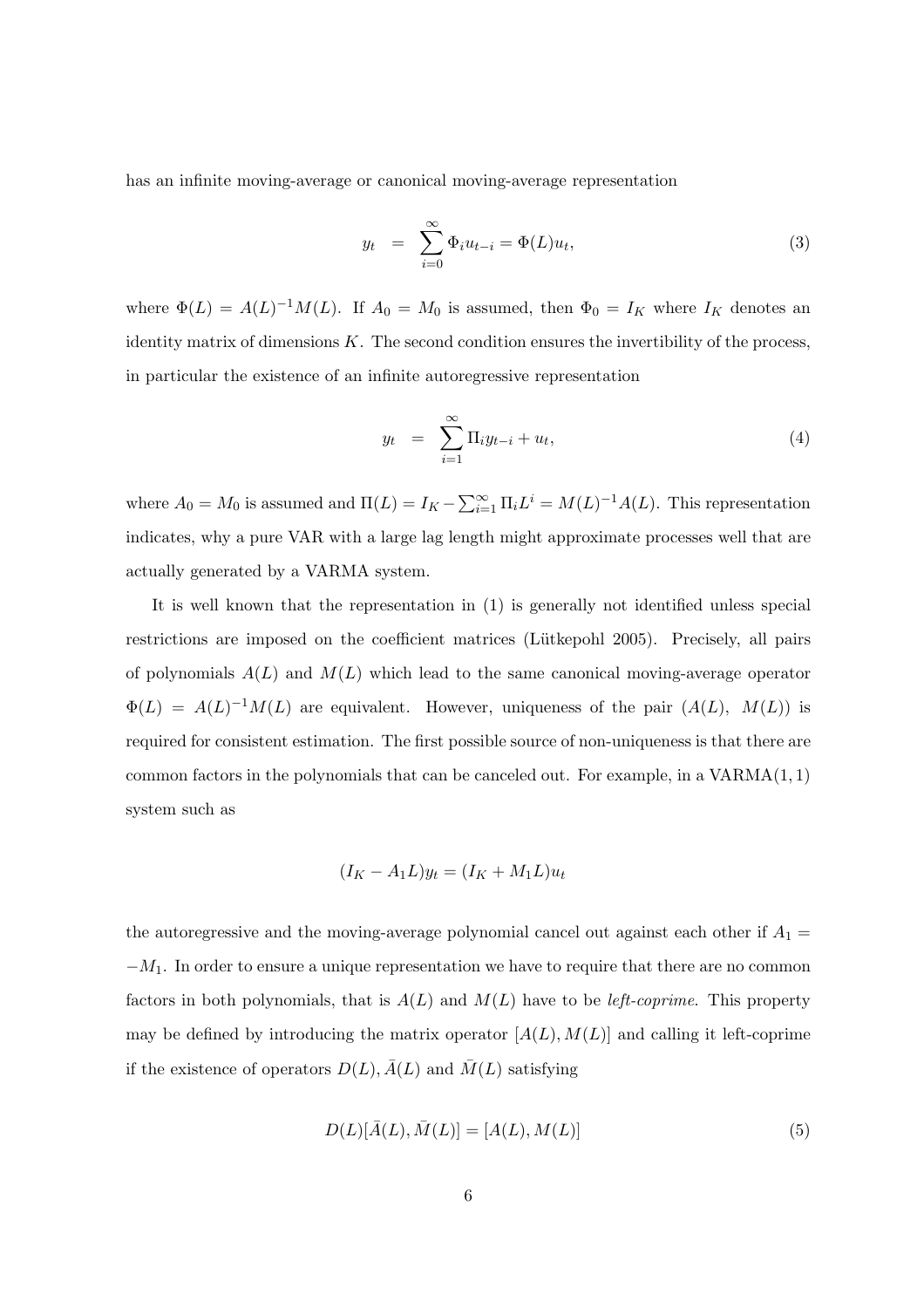implies that  $D(L)$  is unimodular.<sup>2</sup> A polynomial matrix  $D(L)$  is called unimodular if its determinant,  $|D(L)|$ , is a nonzero constant that does not depend on L. Then  $D(L)$  can only be of finite order having a finite order inverse. This condition ensures just that a representation is chosen for which further cancelation is not possible.

Still, the existence of many unimodular operators satisfying equation (5) cannot generally be ruled out. To obtain uniqueness of the autoregressive and moving-average polynomials we have to impose further restrictions ensuring that the only feasible operator satisfying the above equation is  $D(L) = I_K$ . Therefore, different representations have been proposed in the literature (Hannan  $&$  Deistler 1988, Lütkepohl 2005). These representations impose particular restrictions on the coefficient matrices that make sure that for a given process there is exactly one representation in the set of considered representations. We present two identified representations which are used later.

A VARMA $(p, q)$  is in *final equations form* if it can be written as

$$
\alpha(L)y_t = (I + M_1 + \ldots + M_qL^q)u_t,
$$

where  $\alpha(L) := 1 - \alpha_1 L - \ldots - \alpha_p L^p$  is a scalar operator with  $\alpha_p \neq 0$ . The moving-average polynomial is unrestricted apart from  $M_0 = I_K$ . It can be shown that this representation is uniquely identified provided that  $p$  is minimal (Lütkepohl 2005). A disadvantage of the final equations form is that it requires usually more parameters than other representations in order to represent the same stochastic process and thus might not be the most efficient representation.

The Echelon representation is based on the Kronecker index theory introduced by Akaike (1974). A VARMA representation for a K-dimensional series  $y_t$  is completely described by K Kronecker indices or row degrees,  $(p_1, \ldots, p_K)$ . Denote the elements of  $A(L)$  and  $M(L)$ as  $A(L) = [\alpha_{ki}(L)]_{ki}$  and  $M(L) = [m_{ki}(L)]_{ki}$ . The Echelon form imposes zero-restrictions

 $2[A, B]$  denotes a matrix composed horizontally of two matrices A and B.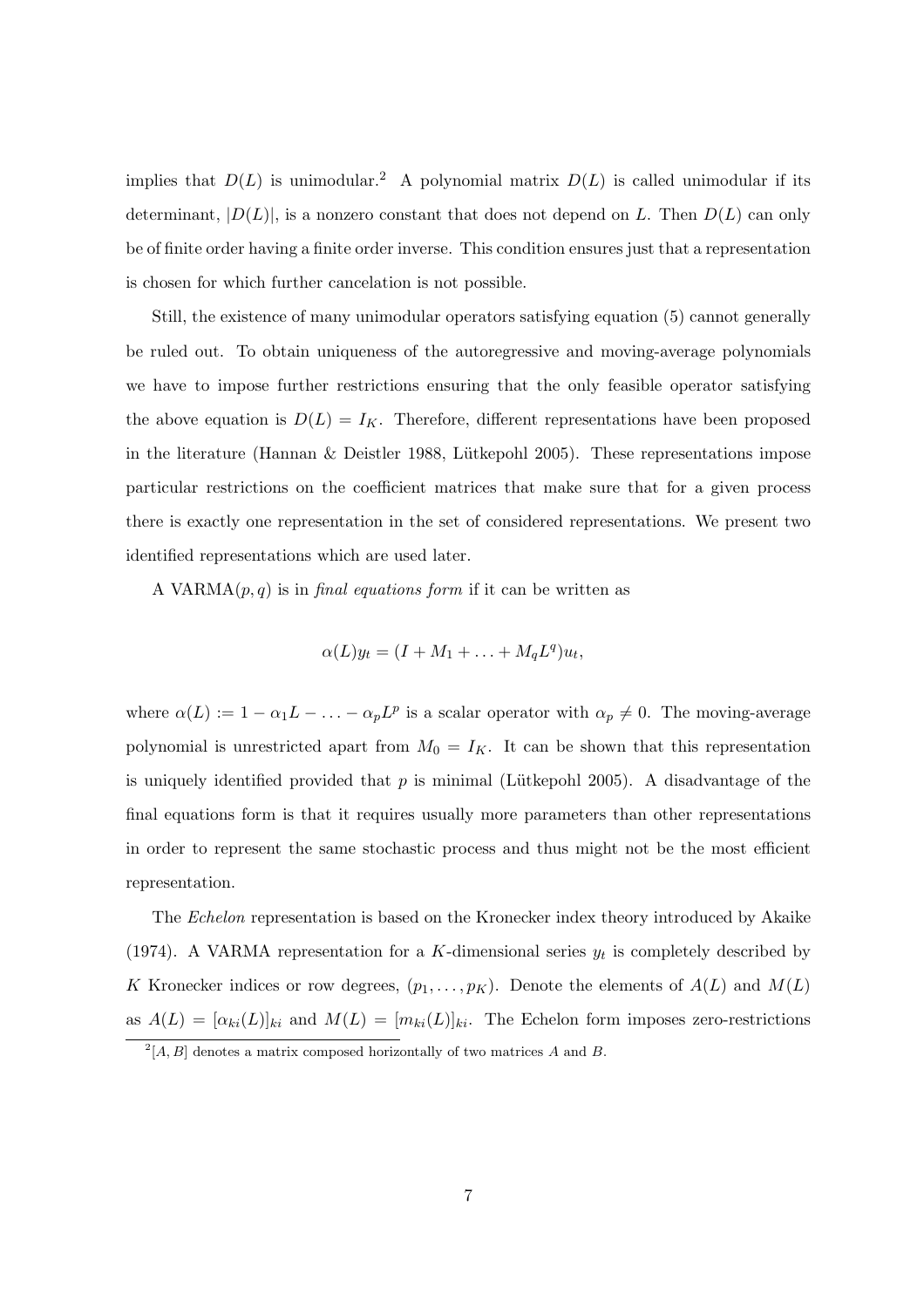according to

$$
\alpha_{kk}(L) = 1 - \sum_{j=1}^{p_k} \alpha_{kk,j} L^j,
$$
  
\n
$$
\alpha_{ki}(L) = - \sum_{j=p_k-p_{ki}+1}^{p_k} \alpha_{ki,j} L^j, \text{ for } k \neq j,
$$
  
\n
$$
m_{ki}(L) = \sum_{j=0}^{p_k} m_{ki,j} L^j \text{ with } M_0 = A_0,
$$

for  $k, i = 1, \ldots, K$ . The numbers  $p_{ki}$  are given by

$$
p_{ki} = \begin{cases} \min\{p_k + 1, p_i\}, & \text{if } k \geq i \\ \min\{p_k, p_i\}, & \text{if } k < i \end{cases} k, i = 1, \dots, K,
$$

and denote the number of free parameters in the polynomials,  $\alpha_{ki}(L)$ ,  $k \neq i$ . Again, it can be shown that this representation leads to identified parameters (Hannan & Deistler 1988). In this setting, a measure of the overall complexity of the multiple series can be given by the McMillian degree  $\sum_{j=1}^{k} p_j$  which is also the dimension of the corresponding state vector in a state space representation. Note that the Echelon Form with equal Kronecker indices, i.e.  $p_1 = p_2 = \ldots = p_K$ , corresponds to a standard unrestricted VARMA representation. This is one of the most promising representations, from a theoretical point of view, since it often leads to more parsimonious models than other representations.

There is also another representation of the same process which is algebraically equivalent. Every process that satisfies (1) can also be written as a state space model of the form

$$
x_{t+1} = Ax_t + Bu_t,
$$
  
\n
$$
y_t = Cx_t + u_t,
$$
\n(6)

where the vector  $x_t$  is the so-called state vector of dimension  $(n \times 1)$  and  $A$   $(n \times n)$ ,  $B$   $(n \times K)$ ,  $C(K \times n)$  are fixed coefficient matrices. Generally, the state  $x_t$  is not observed. Processes that satisfy (6) can be shown to have a VARMA representation (see, e.g., Aoki 1989, Hannan & Deistler 1988). In the appendix it is illustrated how a VARMA model can be written in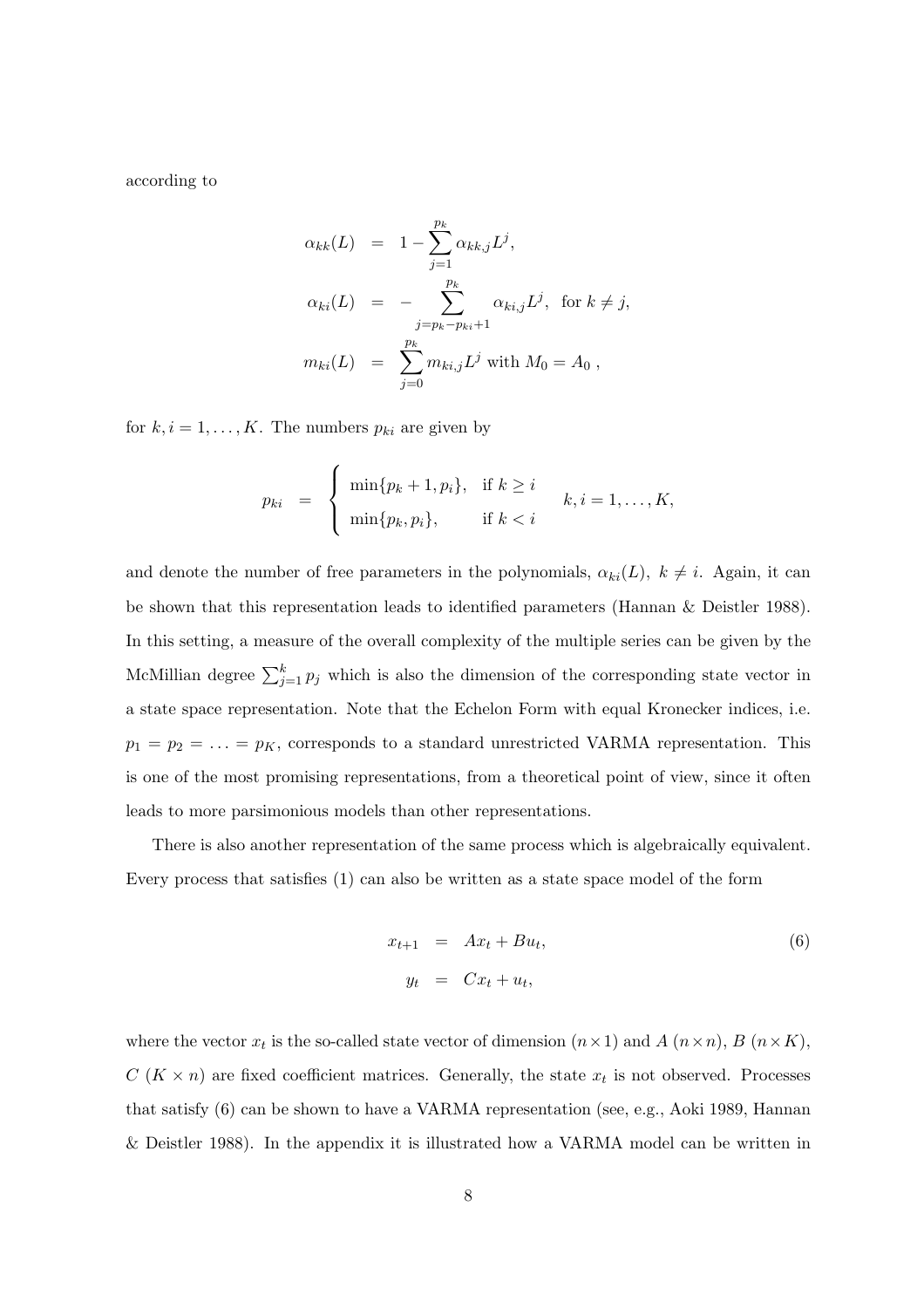state space form and how a state space model can define a VARMA model.

Also the state space representation is not identified unless restrictions on the parameter matrices are imposed. Analogously to the VARMA case, we first have to rule out overparametrization by requiring that the order of the state vector,  $n$ , is minimal. Still, this does not determine a unique set  $(A, B, C)$  for a given process. To see this, consider multiplying the state vector by a nonsingular matrix **T** and define a new state vector  $s_t := \mathbf{T} x_t$ . The redefinition of the state leads to another state space representation given by

$$
s_{t+1} = \mathbf{T}A\mathbf{T}^{-1}s_t + \mathbf{T}Bu_t,
$$
  

$$
y_t = C\mathbf{T}^{-1}s_t + u_t.
$$

Thus, the problem is to pin down a basis for the state  $x_t$ . There are various canonical parameterizations, among them parameterizations based on Echelon canonical forms. We briefly discuss here balanced canonical forms, in particular stochastic balancing, because it is used later in one of the estimation algorithms.

The discussion on stochastic balancing is based on Desai, Pal & Kirkpatrick (1985) and the introduction in Bauer (2005a). Define the observability matrix  $\mathcal{O} := [C', A'C', (A^2)'C', \ldots]$ and the matrix  $\mathcal{K} := [B, (A - BC)B, (A - BC)^2B, \ldots]$ . The unique parametrization is defined in terms of these matrices. Define as well an infinite vector of future observations as  $Y_t^+ :=$  $(y'_t, y'_{t+1}, \ldots)'$  and an infinite vector of past observations as  $Y_t^- := (y'_{t-1}, y'_{t-2}, \ldots)'$ . Define analogously the vector of future residuals,  $U_t^+$ . Note that from (6) we can represent the state as a function of all past observations as

$$
x_t = \mathcal{K} Y_t^-,
$$

provided that the eigenvalues of  $(A - BC)$  are less than one in modulus. The covariance matrix of the state vector is therefore given by  $E[x_t x_t'] = \mathcal{K} E[Y_t^-(Y_t^-)'] \mathcal{K}' = \mathcal{K} \Gamma_{\infty}^- \mathcal{K}'$ , where  $\Gamma_{\infty}^- := E[Y_t^-(Y_t^-)']$ . Given a state space system as in (6), there is also another representation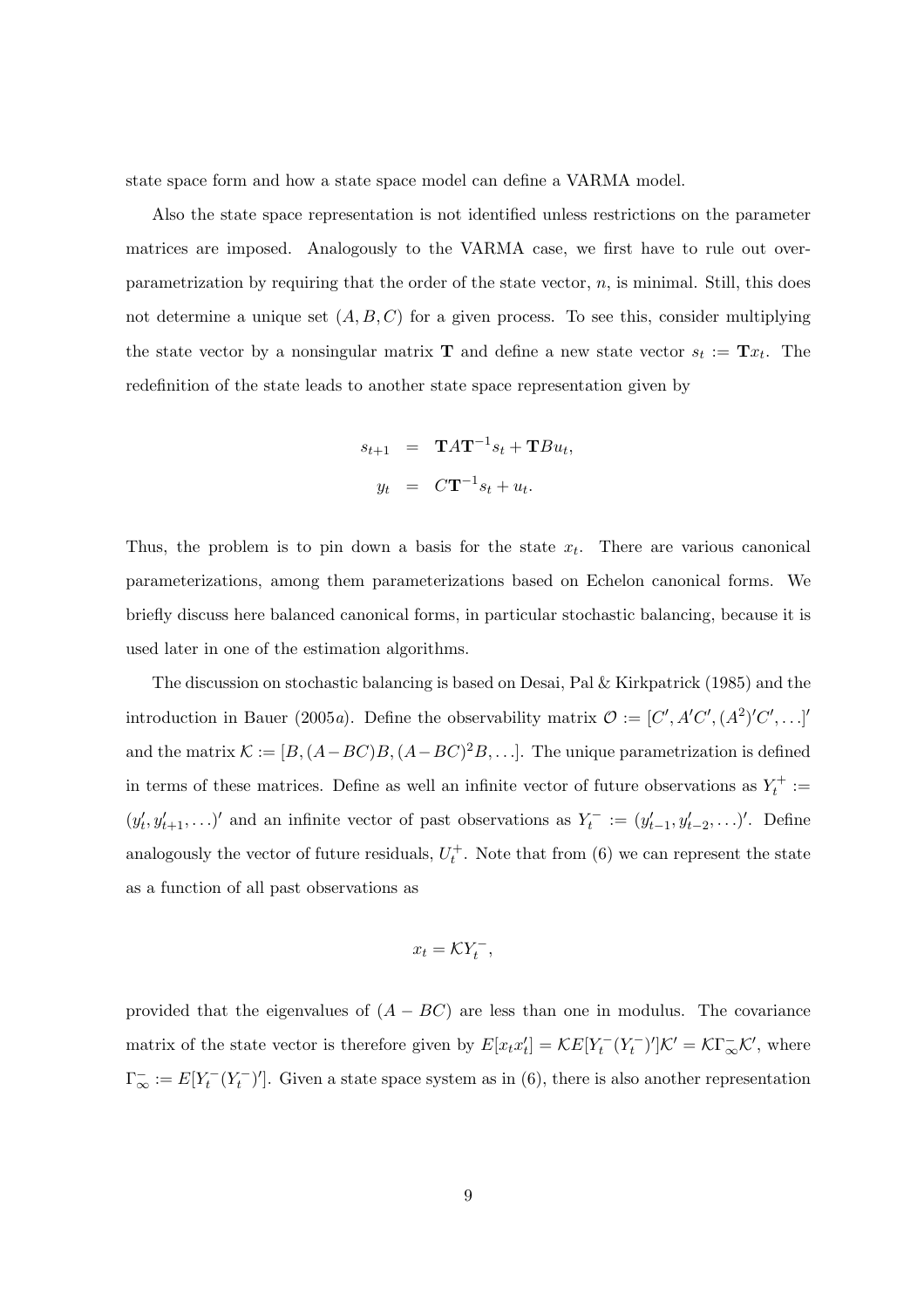which is called backward innovation model

$$
z_t = A'z_{t+1} + Nf_t,
$$
  

$$
y_t = M'z_{t+1} + f_t,
$$

where time "runs backwards" and A is as in (6) and N  $(n \times K)$ , M  $(n \times K)$  are functions of  $(A, B, C)$ , in particular  $M = E[x_t y_{t-1}']$ . The error  $f_t$  can be interpreted as the one-step ahead forecast error from predicting  $y_t$  given future observations. One can show that the variance of the backward state is given by  $E[z_t z_t'] = \mathcal{O}'(E[Y_t^+(Y_t^+)'])^{-1}\mathcal{O} = \mathcal{O}'(\Gamma_{\infty}^+)^{-1}\mathcal{O}$ , where  $\Gamma_{\infty}^+ := E[Y_t^+(Y_t^+)'].$ 

Equipped with these definitions, we say that  $(A, B, C)$  and  $\Sigma$  is a stochastically balanced system if  $E[x_t x_t'] = E[z_t z_t'] = diag(\sigma_1, ..., \sigma_n)$ , with  $1 > \sigma_1 \ge \sigma_2 \ge ... \ge \sigma_n > 0$ . Also stochastically balanced systems are not unique. Uniqueness can however be obtained by determining the matrices  $\mathcal O$  and  $\mathcal K$  by means of the identification restrictions implicit in the singular value decomposition (SVD) for a given covariance sequence.

For doing so, introduce the *Hankel* matrix of autocovariances of  $y_t$ 

$$
\mathcal{H} := E[Y_t^+(Y_t^-)'] = \begin{bmatrix} \gamma(1) & \gamma(2) & \gamma(3) & \dots \\ \gamma(2) & \gamma(3) & \\ \gamma(3) & & \\ \vdots & & \end{bmatrix}
$$

,

where  $\gamma(j) := E[y_t y'_{t-j}], j = 1, 2, \ldots$  are the covariance matrices of the process  $y_t$ . Using the relation  $\mathcal{H} = \mathcal{O} \mathcal{K} \Gamma_{\infty}$ , a stochastically balanced representation can be obtained by using the SVD of

$$
(\Gamma_{\infty}^+)^{-1/2} \mathcal{H}\left[ (\Gamma_{\infty}^-)^{-1/2} \right]' = U_n S_n V_n'.
$$

Setting  $\mathcal{O} = (\Gamma_{\infty}^+)^{1/2} U_n S_n^{1/2}$  and  $\mathcal{K} = S_n^{1/2} V_n'(\Gamma_{\infty}^-)^{-1/2}$ , the associated system is in balanced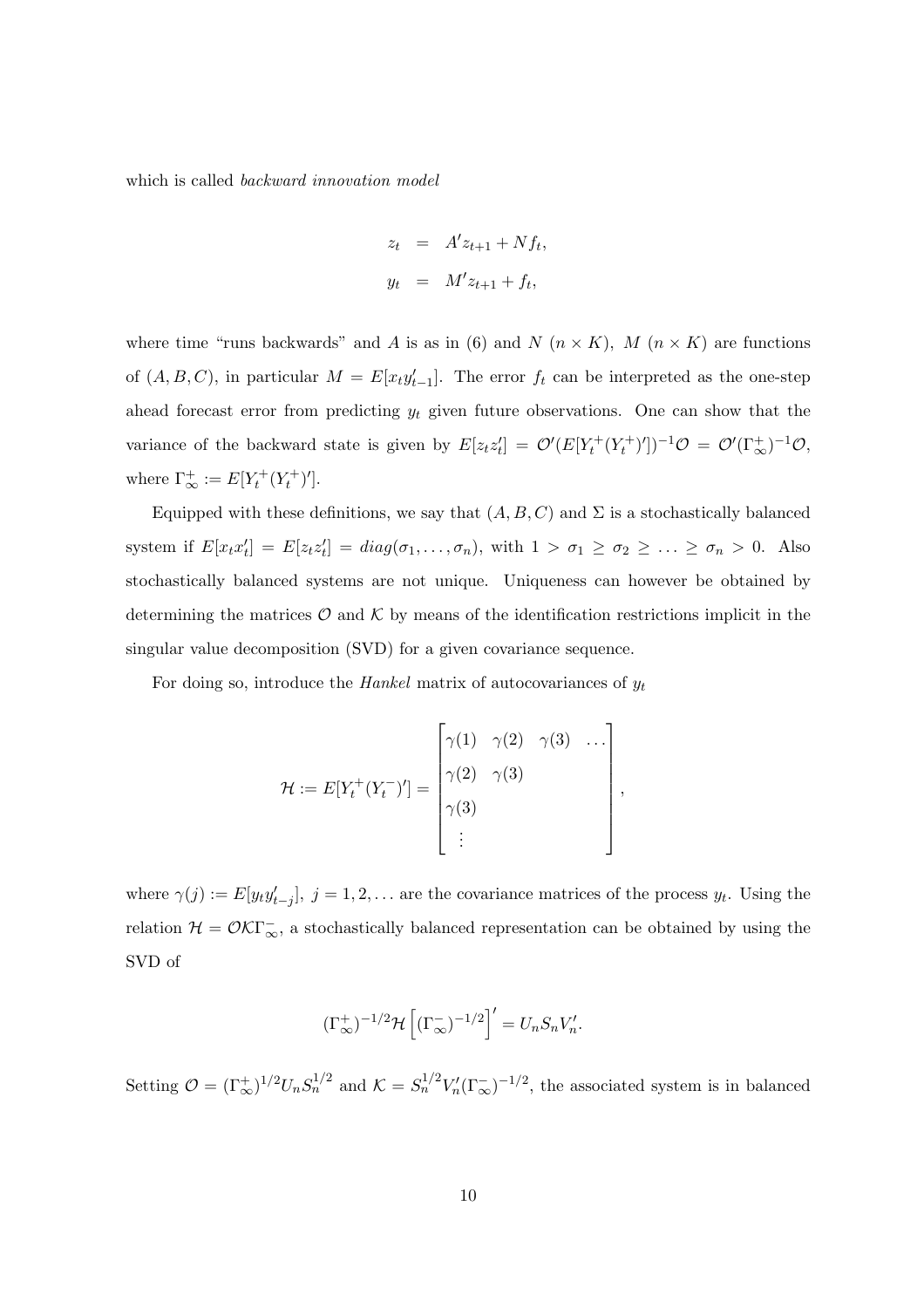form with  $E[x_t x_t'] = E[z_t z_t'] = S_n$ <sup>3</sup> From the definition of the parametrization one can see that it is not easy to incorporate prior knowledge of parameter restrictions.

While the VARMA and the state space representation are equivalent in an algebraic sense, they lead to other estimation techniques and therefore differ in a statistical sense. These models have become popular because of their conceptional simplicity and because they allow for estimation algorithms, namely so-called subspace methods, that possess very good numerical properties. See also Deistler, Peternell & Scherrer (1995) and Bauer (2005b) for some of the properties of subspace algorithms. It is claimed that these methods are very successful in estimating multivariate linear systems. Therefore, subspace methods are also considered as potential competitors to estimation techniques which rely on the more standard VARMA representation.

### 3 Description of Estimation Methods

In the following, a short description of the examined algorithms is given. Obviously, one cannot consider each and every existing algorithm but only a few popular algorithms. The hope is that the performance of these algorithms indicate how their variants would work. Throughout it is assumed that the data has been mean-adjusted prior to estimation. In the following, I do not distinguish between raw data and mean-adjusted data for notational ease. Most of the algorithms are discussed based on the general representation (1) and throughout it is assumed that restrictions are imposed on the parameter vector of the VARMA model. That is, the coefficient matrices are assumed to be restricted according to the final equations form or the Echelon form. I adopt the following notation. The observed sample is  $y_1, y_2, \ldots, y_T$ . I denote the vector of total parameters by  $\beta$   $(K^2(p+q) \times 1)$  and the vector of free parameters by γ. Let the dimension of  $\gamma$  be given by  $n_{\gamma}$ . Let  $\mathbf{A} := [A_1, \ldots, A_p]$  and  $\mathbf{M} := [M_1, \ldots, M_q]$  be matrices collecting the autoregressive and moving-average coefficient matrices, respectively. Define

 $\beta := \text{vec}[I_K - A_0, \mathbf{A}, \mathbf{M}],$ 

<sup>&</sup>lt;sup>3</sup>The square root of a matrix X,  $Y = X^{1/2}$  is defined such that  $YY' = X$ .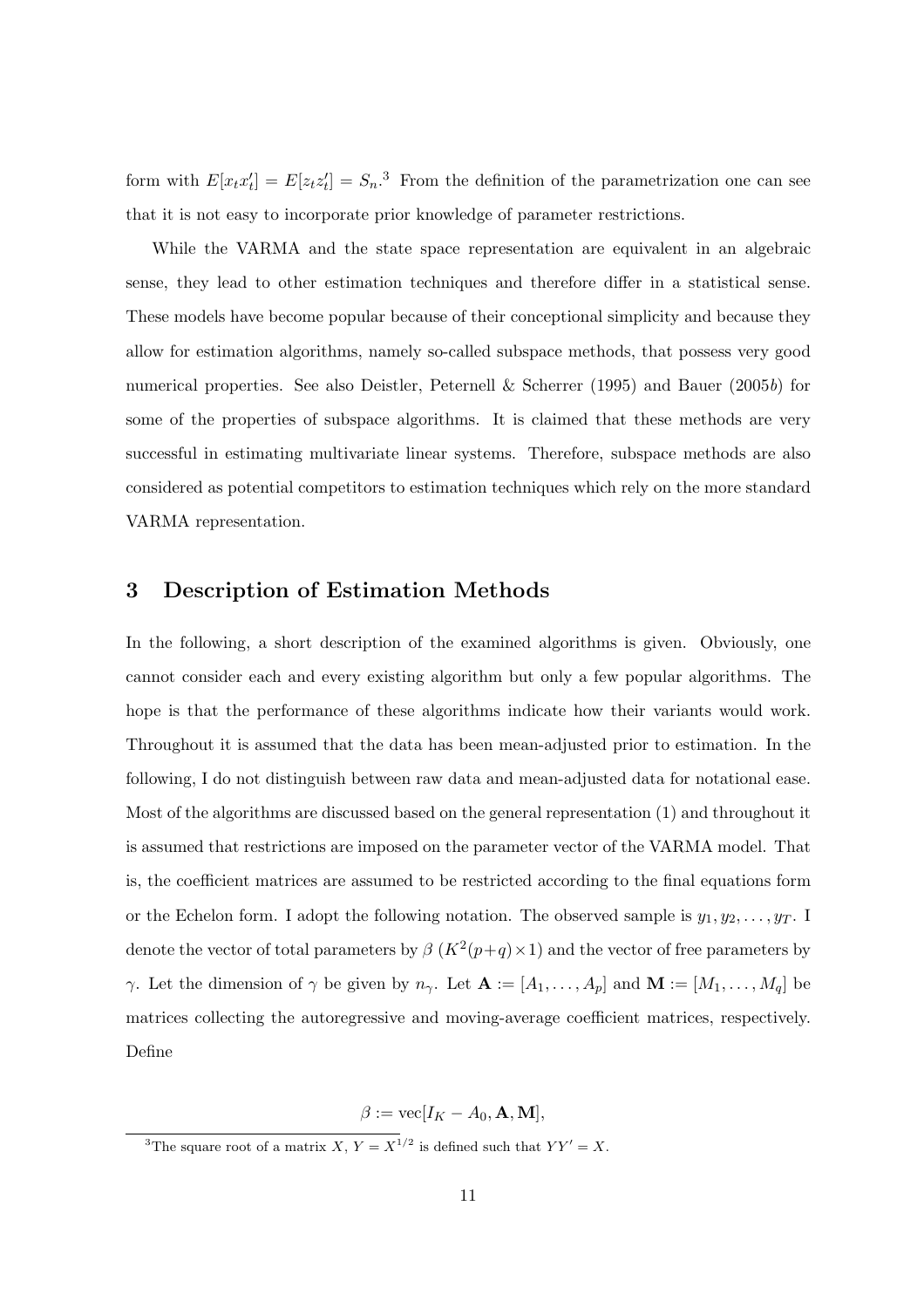where vec denotes the operator that transforms a matrix to a column vector by stacking the columns of the matrix below each other. This particular order of the free parameters allows to formulate many of the following estimation methods as standard linear regression problems.  $A_0$  is assumed to be either the identity matrix or to satisfy the restrictions imposed by the Echelon representation. To consider zero and equality restrictions on the parameters, define a  $((K^2(p+q)) \times n_\gamma)$  matrix R such that

$$
\beta = R\gamma. \tag{7}
$$

This notation is equivalent to the explicit formulation of restrictions on  $\beta$  such as  $C\beta = c$  for suitable matrices  $C$  and  $c$ . The above notation, however, is advantageous for the representation of the estimation algorithms.

Two-Stage Least Squares (2SLS) This is the simplest method. The idea is to use the infinite VAR representation in (4) in order to estimate the residuals  $u_t$  in a first step. In finite samples, a good approximation is a finite order VAR, provided that the process is of low order and the roots of the moving-average polynomial are not too close to unity in modulus. The first step of the algorithm consists of a preliminary long autoregression of the type

$$
y_t = \sum_{i=1}^{n_T} \Pi_i y_{t-i} + u_t,
$$
\n(8)

where  $n<sub>T</sub>$  is the lag length that is required to increase with the sample size, T. In the second stage, the residuals from (8),  $\hat{u}_t^{(0)}$  $t^{(0)}$ , are plugged in (1). After rearranging (1), one gets

$$
y_t = (I_K - A_0)[y_t - \hat{u}_t^{(0)}] + A_1 y_{t-1} + \dots + A_p y_{t-p}
$$
  
+ 
$$
M_1 \hat{u}_{t-1}^{(0)} + \dots + M_q \hat{u}_{t-q}^{(0)} + u_t,
$$
 (9)

where  $A_0 = M_0$  has been used. Write the above equation compactly as

$$
y_t = [I_K - A_0, \mathbf{A}, \mathbf{M}]Y_{t-1}^{(0)} + u_t,
$$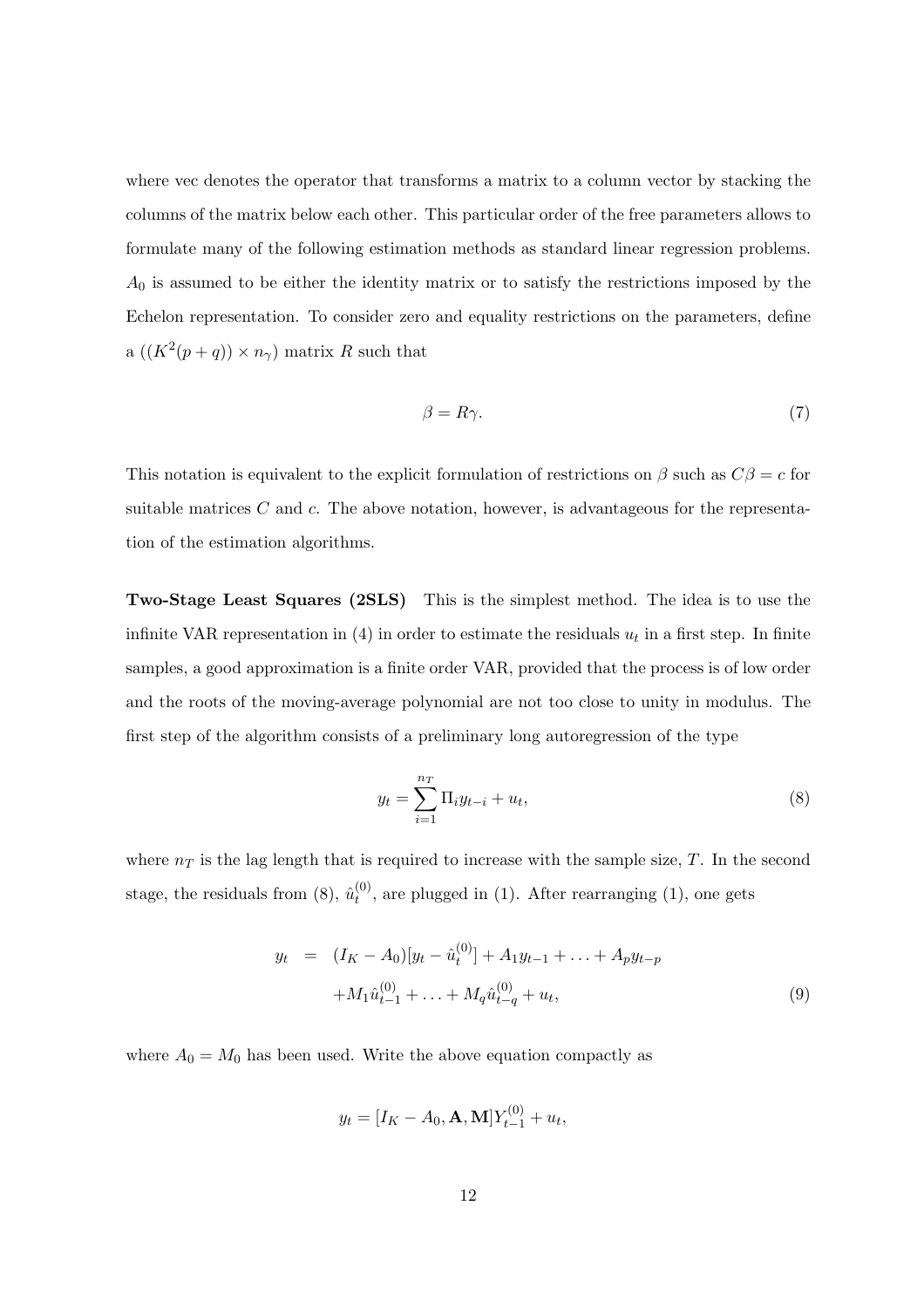where

$$
Y_{t-1}^{(0)} := \begin{bmatrix} (y_t - \hat{u}_t^{(0)}) \\ y_{t-1} \\ \vdots \\ y_{t-p} \\ \hat{u}_{t-1}^{(0)} \\ \vdots \\ \hat{u}_{t-q}^{(0)} \end{bmatrix}.
$$

Collecting all observations we get

$$
Y = [I_K - A_0, \mathbf{A}, \mathbf{M}]X^{(0)} + U,
$$
\n(10)

where  $Y := [y_{n_T+m+1}, \ldots, y_T], U := [u_{n_T+m+1}, \ldots, u_T]$  is the matrix of regression errors,  $X^{(0)} := [Y^{(0)}_{n_T+m}, \ldots, Y^{(0)}_{T-1}]$  and  $m := \max\{p, q\}$ . Thus, the regression is started at  $n_T + m + 1$ . One could also start simply at  $m + 1$ , setting the initial errors to zero but we have decided not to do so. Vectorizing equation (10) yields

$$
\text{vec}(Y) = (X^{(0)'} \otimes I_K)R\gamma + \text{vec}(U),
$$

and the 2SLS estimator is defined as

$$
\tilde{\gamma} = [R'(X^{(0)}X^{(0)'} \otimes \tilde{\Sigma}^{-1})R]^{-1}R'(X^{(0)} \otimes \tilde{\Sigma}^{-1})\text{vec}(Y).
$$
\n(11)

where  $\tilde{\Sigma}$  is the covariance matrix estimator based on the residuals  $\hat{u}_t^{(0)}$  $t^{(0)}$ . The corresponding estimated matrices are denoted by  $\tilde{A}_0, \tilde{A}_1, \ldots, \tilde{A}_p$  and  $\tilde{M}_1, \tilde{M}_2, \ldots, \tilde{M}_q$ , respectively. Alternatively, one may also plug in the estimated current innovation  $\hat{u}_t^{(0)}$  $t_t^{(0)}$  in (9), define a new regression error, say  $\xi_t$ , and regress  $y_t - \hat{u}_t^{(0)}$  $t^{(0)}$  on  $Y_{t-1}^{(0)}$  $t_{t-1}^{(0)}$ . Existing Monte Carlo studies though indicate that the difference between both variants is of minor importance (Koreisha & Pukkila 1989).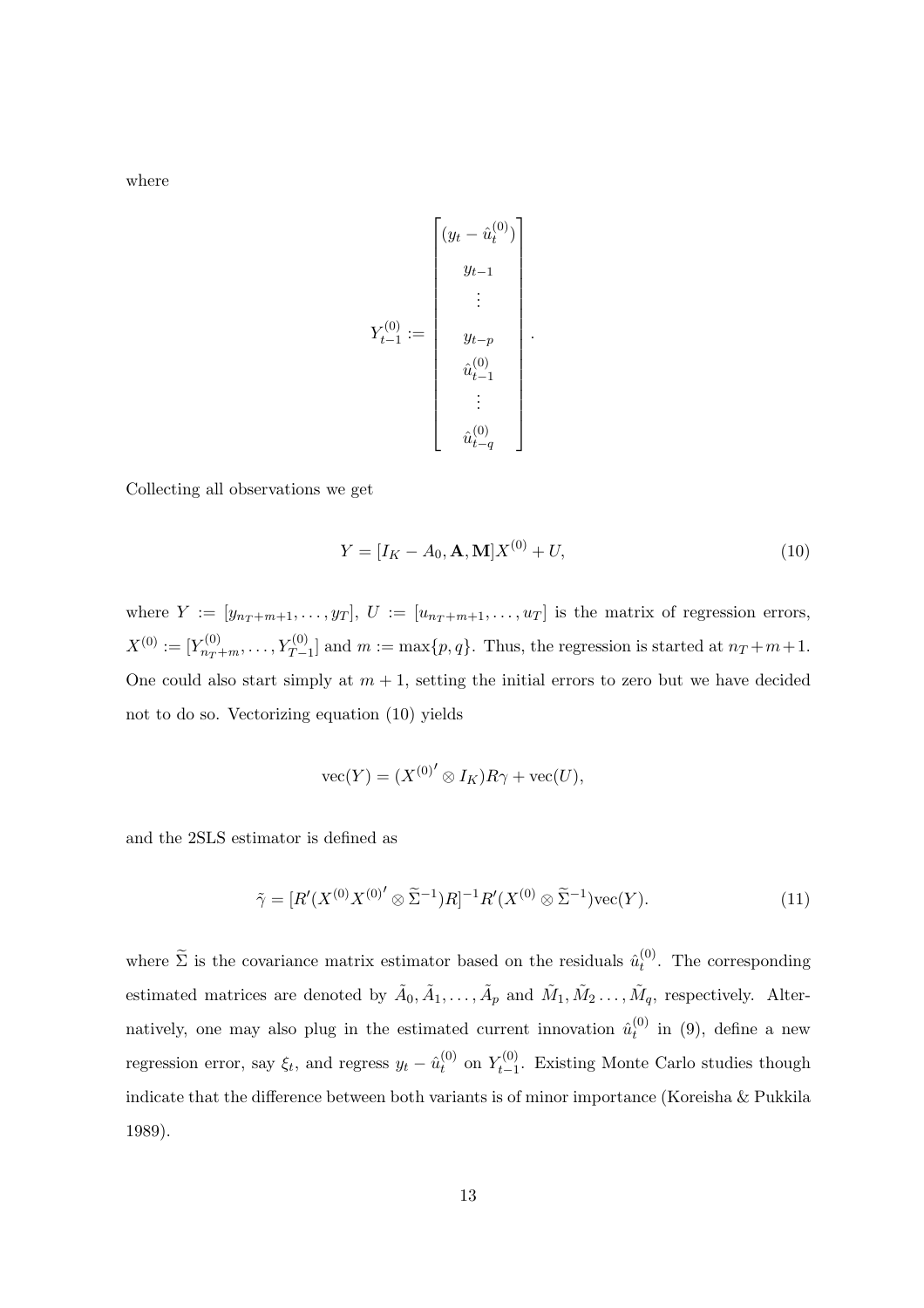For univariate and multivariate models different selection rules for the lag length of the initial autoregression have been proposed. For example, Hannan  $\&$  Kavalieris (1984a) propose to select  $n_T$  by AIC or BIC, while Koreisha & Pukkila (1990) propose choosing  $n_T =$ √ T or  $n_T = 0.5$ √ T. In general, choosing a higher value for  $n<sub>T</sub>$  increases the risk of obtaining non-invertible or non-stationary estimated models (Koreisha & Pukkila 1990). Lütkepohl & Poskitt (1996) propose for multivariate, non-seasonal data a value between  $\log T$  and  $\sqrt{T}$ . Throughout the whole paper we employ  $n_T = 0.5$ √  $\overline{T}$ .<sup>4</sup>

Hannan-Kavalieris-Procedure (3SLS) This method adds a third stage to the procedure just described. It goes originally back to Durbin (1960) and has been introduced by Hannan & Kavalieris (1984a) for multivariate processes.<sup>5</sup> It is a Gauss-Newton procedure to maximize the likelihood function conditional on  $y_t = 0$ ,  $u_t = 0$  for  $t \leq 0$  but its first iteration has been sometimes interpreted as a three-stage least squares procedure (Dufour & Pelletier (2004)). The method is computationally very easy to implement because of its recursive nature. Corresponding to the estimates of the 2SLS algorithm, new residuals,  $\varepsilon_t$  ( $K \times 1$ ), are formed. One step of the Gauss-Newton iteration is performed starting from these estimates. For this reason, matrices,  $\xi_t$   $(K \times 1)$ ,  $\eta_t$   $(K \times 1)$  and  $\hat{X}_t$   $(K \times n_\gamma)$  are calculated according to

$$
\varepsilon_t = \tilde{A}_0^{-1} \left( \tilde{A}_0 y_t - \sum_{j=1}^p \tilde{A}_j y_{t-j} - \sum_{j=1}^q \tilde{M}_j \varepsilon_{t-j} \right),
$$
  
\n
$$
\xi_t = \tilde{A}_0^{-1} \left( -\sum_{j=1}^q \tilde{M}_j \xi_{t-j} + \varepsilon_t \right),
$$
  
\n
$$
\eta_t = \tilde{A}_0^{-1} \left( -\sum_{j=1}^q \tilde{M}_j \eta_{t-j} + y_t \right),
$$
  
\n
$$
\hat{X}_t = \tilde{A}_0^{-1} \left( -\sum_{j=1}^q \tilde{M}_j \hat{X}_{t-j} + (\tilde{Y}_t' \otimes I_K) R \right),
$$

<sup>4</sup>Since this algorithm provides also starting values for other algorithms, it is quite important that the resulting estimated VARMA model is invertible. In case the initial estimate does not imply an invertible VARMA model, different lag lengths are tried in order to obtain an invertible model. If this procedure fails, the estimated moving-average polynomial, say  $\widehat{M}(L)$ , is replace by  $\widehat{M}_{\lambda}(L) = \widehat{M}_0 + \lambda(\widehat{M}(L) - \widehat{M}_0), \ \lambda \in (0, 1)$ . The latter case occurs in less than 0.1 % of the cases.

 ${}^{5}$ See also Hannan & Deistler (1988), sections 6.5, 6.7, for an extensive discussion.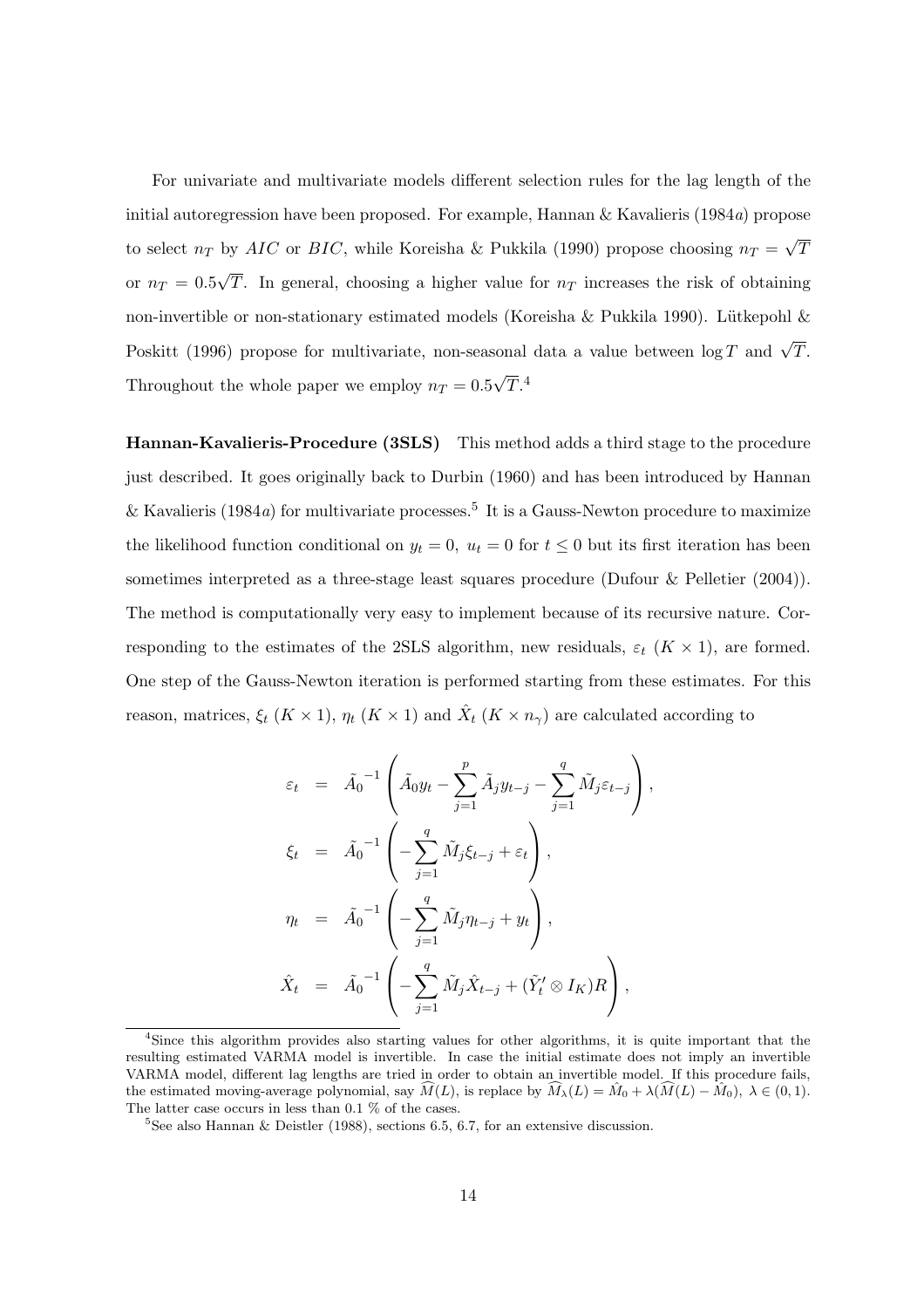for  $t = 1, 2, \ldots, T$  and  $y_t = \varepsilon_t = \xi_t = \eta_t = 0_{K \times 1}$  and  $\hat{X}_t = 0_{K \times n_{\gamma}}$  for  $t \leq 0$  and  $\tilde{Y}_t$  is structured as  $Y_t^{(0)}$  with  $\varepsilon_t$  in place of  $\hat{u}_t^{(0)}$  $t^{(0)}$ . Given these quantities, we compute the 3SLS estimate as

$$
\hat{\gamma} = \left(\sum_{m+1}^T \hat{X}_{t-1}' \hat{\Sigma}_t^{-1} \hat{X}_{t-1}\right)^{-1} \left(\sum_{m+1}^T \hat{X}_{t-1} \hat{\Sigma}^{-1}(\varepsilon_t + \eta_t - \xi_t)\right),\,
$$

where  $\hat{\Sigma} := T^{-1} \sum \varepsilon_t \varepsilon'_t$ ,  $m := \max\{p, q\}$  as before and the estimated coefficient matrices are denoted by  $\hat{A}_0, \hat{A}_1, \ldots, \hat{A}_p$  and  $\hat{M}_1, \hat{M}_2, \ldots, \hat{M}_q$ , respectively. While the 2SLS estimator is not asymptotically efficient, the 3SLS is, because it performs one iteration of a conditional maximum likelihood procedure starting from the estimates of the 2SLS procedure.

Hannan & Kavalieris (1984b) showed consistency and asymptotic normality of these estimators. Dufour & Pelletier (2004) extend these results to even more general conditions. The Monte Carlo evidence presented by Dufour & Pelletier (2004) indicates that this estimator represents a good alternative to maximum likelihood in finite samples. It is possible to use this procedure iteratively, starting the above recursions in the second iteration with the newly obtained parameter estimates in  $\hat{\gamma}$  from the 3SLS procedure, and so on until convergence.

**Generalized Least Squares (GLS)** Also this procedure has three stages. Koreisha  $\&$ Pukkila (1990a) proposed this procedure for univariate ARMA models and Kavalieris, Hannan & Salau (2003) proved efficiency of the GLS estimates in this case. See also Flores de Frutos & Serrano (2002). The motivation is the same as for the 2SLS estimator. Given consistent estimates of the residuals, we can estimate the parameters of the VARMA representation by least squares. However, Koreisha & Pukkila (1990a) note that in finite samples the residuals are estimated with error. This implies that the actual regression error is serially correlated in a particular way due to the structure of the underlying VARMA process. The GLS procedure tries to take this into account. I consider a multivariate generalization of the same procedure. In the first stage, preliminary estimates of the innovations are obtained by a long autoregression as in  $(8)$ . Koreisha & Pukkila  $(1990a)$  *assume* that the residuals obtained from (8) estimate the true residuals up to an uncorrelated error term,  $u_t = \hat{u}_t^{(0)} + \epsilon_t$ . If this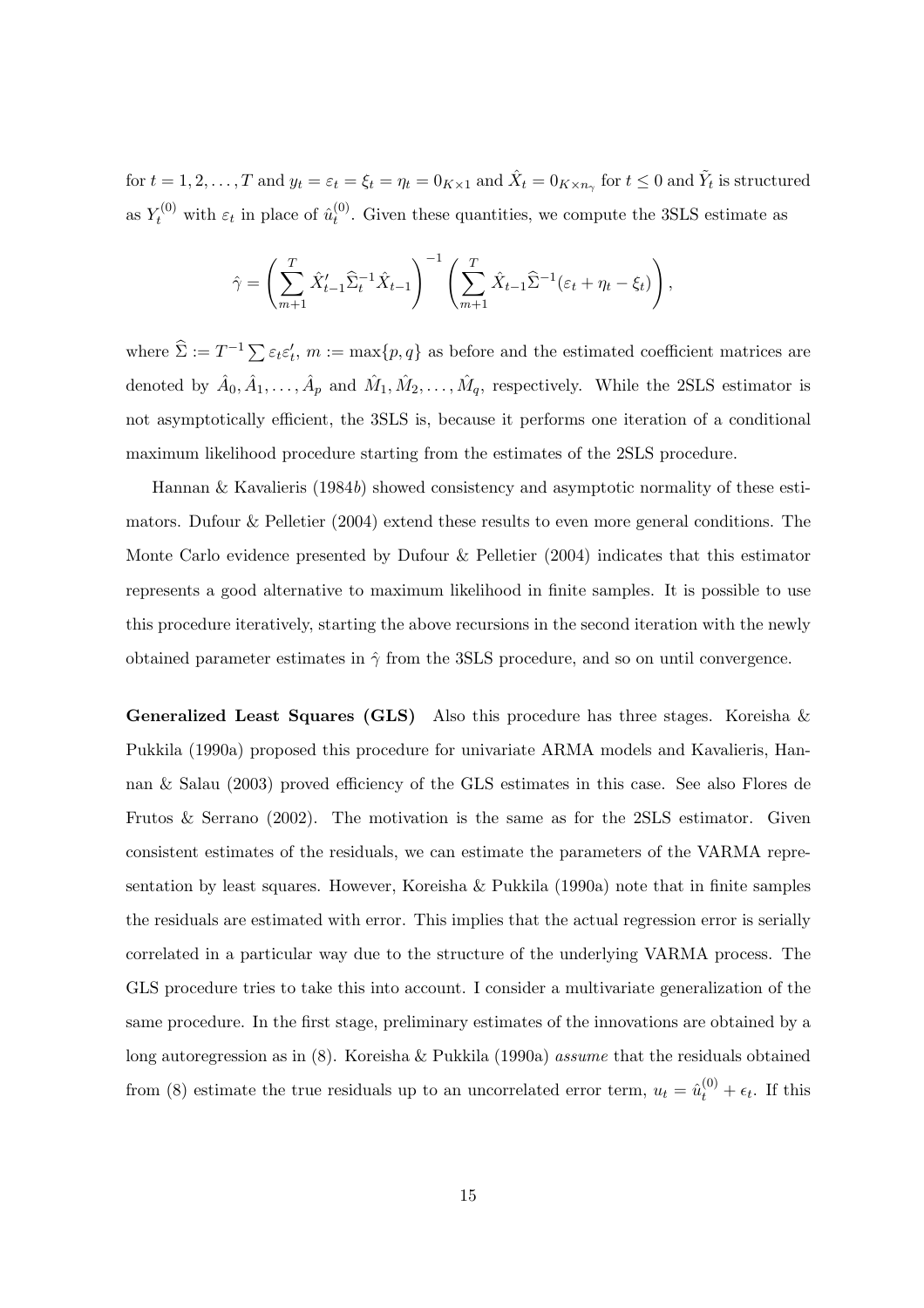expression is inserted in (1), one obtains

$$
A_0 y_t = \sum_{j=1}^p A_j y_{t-j} + A_0(\hat{u}_t^{(0)} + \epsilon_t) + \sum_{j=1}^q M_j(\hat{u}_{t-j}^{(0)} + \epsilon_{t-j}),
$$
  
\n
$$
y_t = (I_K - A_0)(y_t - \hat{u}_t^{(0)}) + \sum_{j=1}^p A_j y_{t-j} + \hat{u}_t^{(0)}
$$
  
\n
$$
+ \sum_{j=1}^q M_j \hat{u}_{t-j}^{(0)} + A_0 \epsilon_t + \sum_{j=1}^q M_j \epsilon_{t-j},
$$
  
\n
$$
y_t - \hat{u}_t^{(0)} = (I - A_0)(y_t - \hat{u}_t^{(0)}) + \sum_{j=1}^p A_j y_{t-j}
$$
  
\n
$$
+ \sum_{j=1}^q M_j \hat{u}_{t-j}^{(0)} + \zeta_t.
$$
  
\n(12)

As can be seen from these equations, the error term,  $\zeta_t$ , in a regression of  $y_t$  on its lagged values and estimated residuals  $\hat{u}_t^{(0)}$  $t_t^{(0)}$  is not uncorrelated but is a moving-average process of order q,  $\zeta_t = A_0 \epsilon_t + \sum_{i=1}^{q}$  $_{j=1}^{q} M_j \epsilon_{t-j} = \tilde{\epsilon}_t +$  $\overline{\nabla}q$  $_{j=1}^{q} M_j A_0^{-1} \tilde{\epsilon}_{t-j}$ , where  $\tilde{\epsilon}_t := A_0 \epsilon_t$ . Thus, a least squares regression in (12) is not efficient. Koreisha & Pukkila (1990a) propose the following three-stage algorithm to take the correlation structure of  $\zeta_t$  into account. In the first stage the residuals are estimated using a long autoregression. In the second stage one estimates the coefficients in (12) by ordinary least squares: Let  $z_t := y_t - \hat{u}_t^{(0)}$  $t_t^{(0)}$  and  $Z := [z_{n_T+m+1}, \ldots, z_T].$ The second stage estimate is given analogously to the 2SLS final estimate by

$$
\tilde{\tilde{\gamma}} = [R'(X^{(0)}X^{(0)'} \otimes I_K)R]^{-1}R'(X^{(0)} \otimes I_K)\text{vec}(Z),
$$

and the residuals are computed in the usual way, that is

$$
\tilde{\tilde{\zeta}}_t = z_t - \left(Y_{t-1}^{(0)'} \otimes I_K\right) R \tilde{\tilde{\gamma}}.
$$

The covariance matrix of these residuals,  $\Sigma_{\zeta} := E[\zeta_t \zeta'_t]$ , is estimated as  $\tilde{\Sigma}_{\zeta} = T^{-1} \sum \tilde{\zeta}_t(\tilde{\zeta}_t)'$ . From the relations  $\zeta_t = A_0 \epsilon_t + M_1 \epsilon_{t-1} + \ldots + M_q \epsilon_{t-q}$  and  $\Sigma_\zeta = A_0 \Sigma_\epsilon A'_0 + \ldots + M_q \Sigma_\epsilon M'_q$  one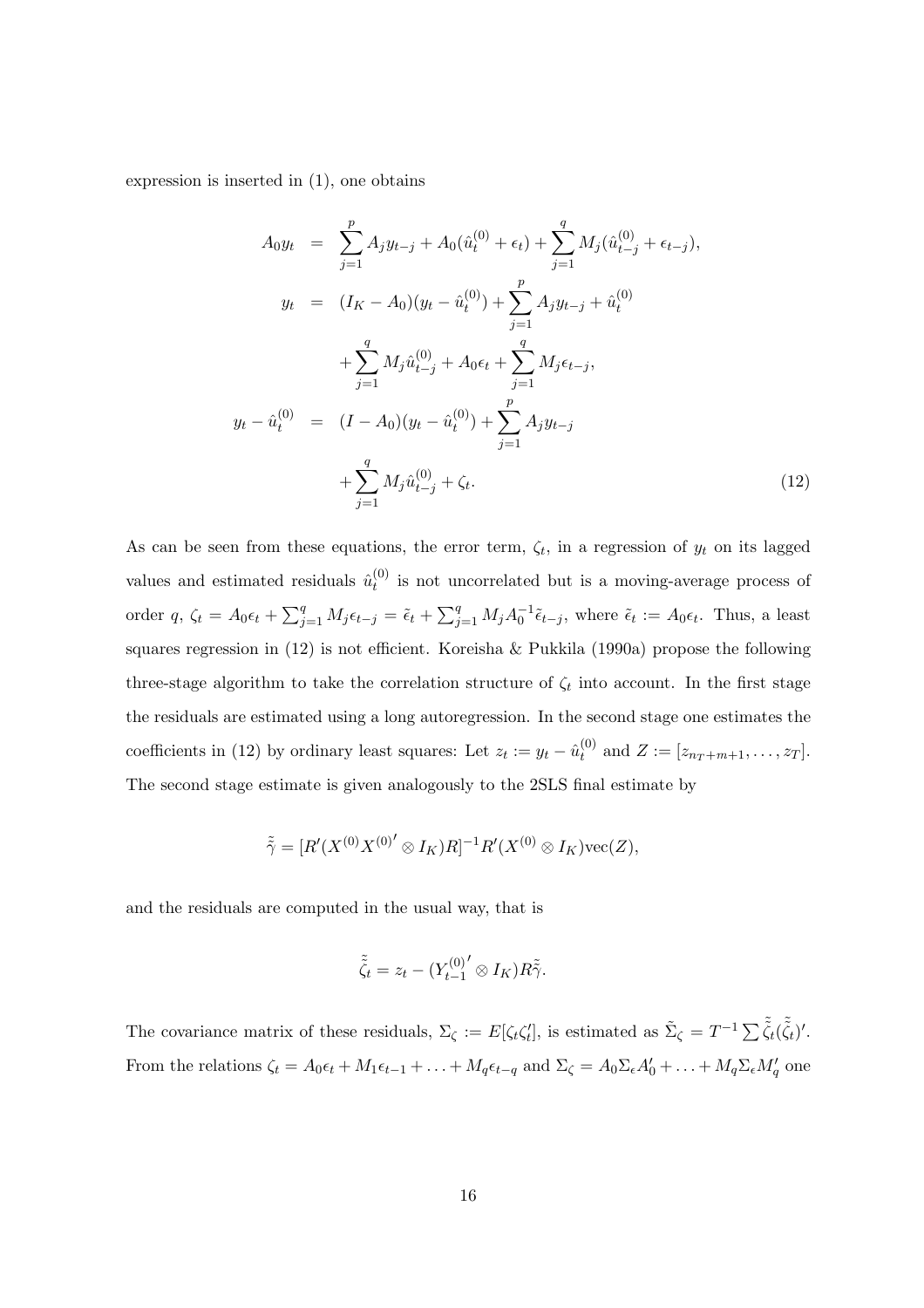can retrieve

$$
\operatorname{vec}(\tilde{\Sigma}_{\epsilon}) = \left(\sum_{i=0}^{q} (\tilde{\tilde{M}}_i \otimes \tilde{\tilde{M}}_i)\right)^{-1} \operatorname{vec}(\tilde{\Sigma}_{\zeta}),
$$

where the  $\tilde{M}_j$  are formed from the corresponding elements in  $\tilde{\tilde{\gamma}}$ . These estimates are then used to build the covariance matrix of  $\zeta = (\zeta'_{n_T+m+1} \dots \zeta'_T)'$ . Let  $\Phi := E[\zeta \zeta']$  and denote its estimate by  $\hat{\Phi}$ . In the third stage, we re-estimate (12) by GLS using  $\hat{\Phi}$ :

$$
\hat{\tilde{\gamma}} = [R'(X^{(0)} \otimes I_K) \hat{\Phi}^{-1}(X^{(0)'} \otimes I_K)R]^{-1}R'(X^{(0)} \otimes I_K) \hat{\Phi}^{-1} \text{vec}(Z).
$$

In comparison to the 2SLS estimator the main difference lies in the GLS weighting with  $\hat{\Phi}^{-1}$ . Given  $\hat{\tilde{\gamma}}$  one could calculate new estimates of the residuals  $\zeta_t$  and update the estimate of the covariance matrix. Given these quantities one would obtain a new estimate of the parameter vector and so on until convergence.<sup>6</sup>

Iterative Least Squares (IOLS) The suggestion made by Kapetanios (2003) is simply to use the 2SLS algorithm iteratively. Denote the estimate of the 2SLS procedure by  $\tilde{\gamma}^{(1)}$ . We may obtain new residuals by

$$
\text{vec}(\hat{U}^{(1)}) = \text{vec}(Y) - (X^{(0)'} \otimes I_K)R\tilde{\gamma}^{(1)}.
$$

Therefore, it is possible to set up a new matrix of regressors  $X^{(1)}$  that is of the same structure as  $X^{(0)}$  but uses the newly obtained estimates of the residuals  $\hat{u}_t^{(1)}$  $\hat{U}^{(1)}$  in  $\hat{U}^{(1)}$ . Generalized least squares as in (11) in

$$
\text{vec}(Y) = (X^{(1)'} \otimes I_K)R\gamma + \text{vec}(U)
$$

yields a new estimate  $\tilde{\gamma}^{(2)}$ . Denote the vector of estimated residuals at the *i*<sup>th</sup> iteration by  $\hat{U}^{(i)}$ . Then we iterate least squares regressions until  $||\hat{U}^{(i-1)} - \hat{U}^{(i)}|| < c$  according to some

<sup>&</sup>lt;sup>6</sup>The evidence given by Koreisha & Pukkila (1990a), however, suggests that further iterations do have a negligible effect. This is also the experience of the present author. The results presented here are therefore given for the first iteration of the GLS procedure.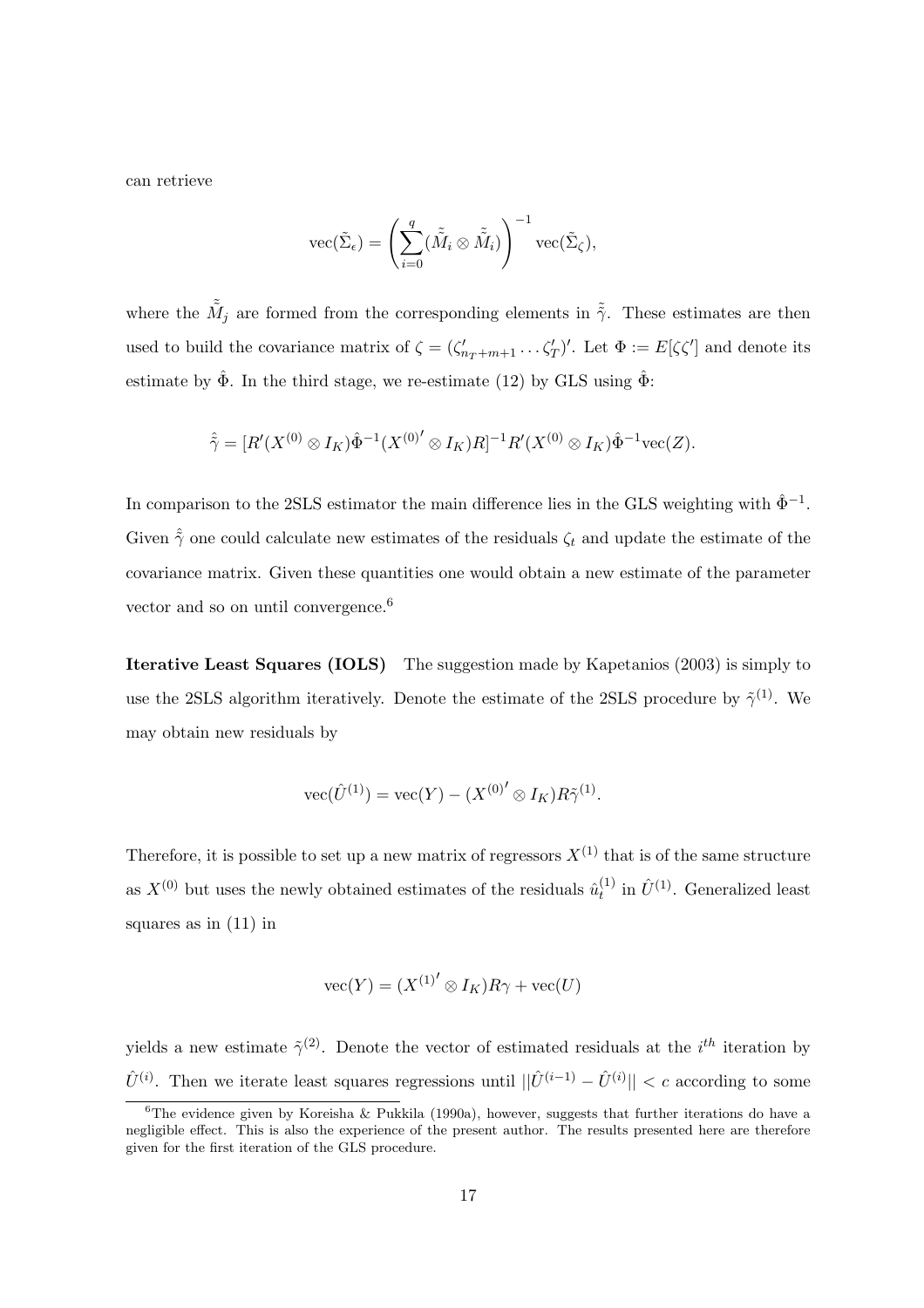pre-specified number c. In contrast to the above-mentioned regression-based procedures, the IOLS procedure is iterative but the computational load is still minimal.

Maximum Likelihood Estimation (MLE) The dominant approach to the estimation of VARMA models has been of course maximum likelihood estimation. Given a sample,  $y_1, \ldots, y_T$ , the Gaussian likelihood conditional on initial values can be easily set up as

$$
l(\gamma) = \sum_{t=1}^{T} l_t(\gamma)
$$

where

$$
l_t(\gamma) = -\frac{K}{2}\log 2\pi - \frac{1}{2}\log |\Sigma| - \frac{1}{2}u'_t(\gamma)\Sigma^{-1}u_t(\gamma),
$$
  

$$
u_t(\gamma) = M_0^{-1}(A_0y_t - A_1y_{t-1} - \dots - A_py_{t-p})
$$
  

$$
-M_1u_{t-1}(\gamma) - \dots - M_qu_{t-q}(\gamma)).
$$

The initial values for  $y_t$  and  $u_t$  are assumed to be fixed equal to zero (see Lütkepohl 2005). These assumptions introduce a negligible bias if the orders of the VARMA model are low and the roots of the moving-average polynomial are not close to the unit circle. In contrast, exact maximum likelihood estimation does consider the exact, unconditional likelihood that backcasts the initial values. The formulation of this procedure requires some considerable investment in notation and can be found for example in Reinsel (1993). Since processes with large moving-average eigenvalues are also investigated, exact maximum likelihood estimation is considered. The procedure is implemented using the time series package 4.0 in GAUSS. The algorithm is based upon the formulation of Mauricio (1995) and uses a modified Newtonalgorithm. The starting values are the true parameter values and therefore the results from the exact maximum likelihood procedure must be regarded as a benchmark than as a realistic estimation alternative.

Subspace Algorithms (CCA) Subspace algorithms rely on the state space representation of a linear system. There are many ways to estimate a state space model, e.g., Kalman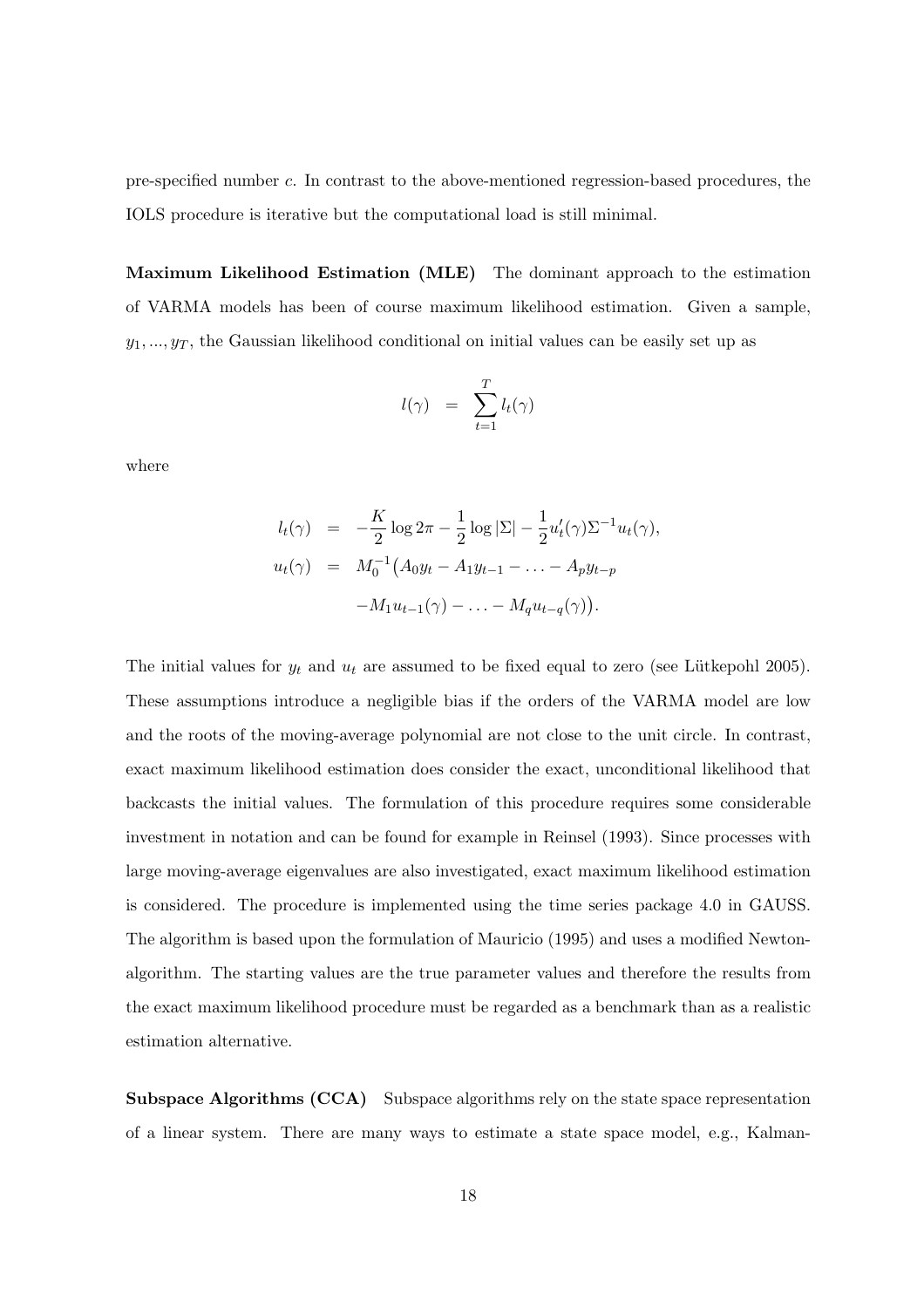based maximum likelihood methods and subspace identification methods such as N4SID of Van Overschee & DeMoor (1994) or the CCA method of Larimore (1983). In addition, many variants of the standard subspace algorithms have been proposed in the literature. I focus only on one subspace algorithm, the CCA algorithm. The algorithm is asymptotically equivalent to maximum likelihood and was previously found to be remarkably accurate in small samples and is likely to be well suited for econometric applications (see Bauer 2005b). The general motivation for the use of subspace algorithms lies in the fact that if we knew the unobserved state,  $x_t$ , we could estimate the *system matrices*,  $A$ ,  $B$ ,  $C$ , by linear regressions as can be seen from the basic equations

$$
x_{t+1} = Ax_t + Bu_t
$$
  

$$
y_t = Cx_t + u_t.
$$

Given knowledge of the state, estimates,  $\hat{C}$  and  $\hat{u}_t$ , could be obtained by a regression of  $y_t$ on  $x_t$  and  $\hat{A}$  and  $\hat{B}$  could be obtained by a regression of  $x_{t+1}$  on  $x_t$  and  $\hat{u}_t$ . Therefore, one obtains in a first step an estimate of the *n*-dimensional state,  $\hat{x}_t$ . This is analogous to the idea of a long autoregression in VARMA models that estimates the residuals in a first step that is followed by a least squares regression. Solving the state space equations, one can express the state as a function of past observations of  $y_t$  and an initial state for some integer  $\mathfrak{p} > 0$  as

$$
x_{t} = (A - BC)^{\mathfrak{p}} x_{t-\mathfrak{p}} + \sum_{i=0}^{\mathfrak{p}-1} (A - BC)^{i} B y_{t-i-1},
$$
  

$$
= (A - BC)^{\mathfrak{p}} x_{t-\mathfrak{p}} + \mathcal{K}_{\mathfrak{p}} Y_{t,\mathfrak{p}}^{-},
$$
(13)

where  $\mathcal{K}_{\mathfrak{p}} = [B, (A - BC)B, \ldots, (A - BC)^{\mathfrak{p}-1}B]$  and  $Y_{t,\mathfrak{p}}^- = [y'_{t-1}, \ldots, y'_{t-p}]'$ . On the other hand, one can express future observations as a function of the current state and future noise as

$$
y_{t+j} = CA^{j}x_{t} + \sum_{i=0}^{j-1} CA^{i}Bu_{t+j-i-1} + u_{t+j}.
$$
 (14)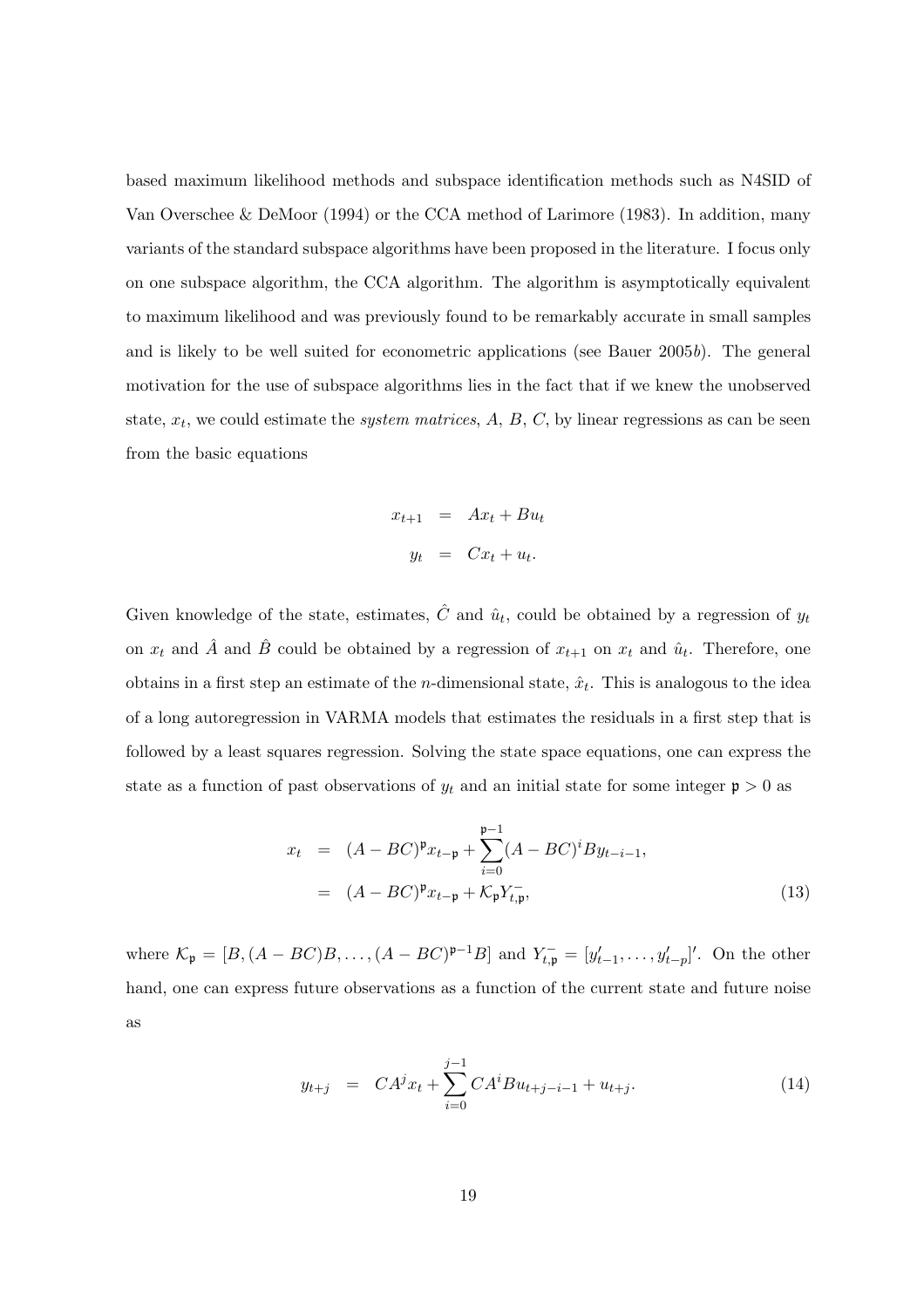Therefore, at each t, the best predictor of  $y_{t+j}$  is a function of the current state only,  $CA^{j}x_{t}$ , and thus the state summarizes in a certain sense all available information in the past up to time t.

Define  $Y_{t,f}^{+} = [y'_t, \ldots, y'_{t+f-1}]'$  for some integer  $f > 0$  and formulate equation (14) for all observations contained in  $Y_{t,f}^+$  simultaneously. Combine these equations with (13) in order to obtain

$$
Y_{t,f}^+ \quad = \quad \mathcal{O}_f \mathcal{K}_{\mathfrak{p}} Y_{t,\mathfrak{p}}^- + \mathcal{O}_f (A - BC)^{\mathfrak{p}} x_{t-\mathfrak{p}} + \mathcal{E}_f E_{t,f}^+
$$

where  $\mathcal{O}_f = [C', A'C', \ldots, (A^{f-1})'C']', E^+_{t,f} = [u'_t, \ldots, u'_{t+f-1}]'$  and  $\mathcal{E}_f$  is a function of the system matrices. The above equation is central for most subspace algorithms. Note that if the maximum eigenvalue of  $(A - BC)$  is less than one in absolute value we have  $(A - BC)^{\mathfrak{p}} \approx 0$ for large p. This condition is called the *minimum phase assumption*. This reasoning motivates an approximation of the above equation given by

$$
Y_{t,f}^{+} = \beta Y_{t,\mathfrak{p}}^{-} + N_{t,f}^{+} \tag{15}
$$

where  $\beta = \mathcal{O}_f \mathcal{K}_{\mathfrak{p}}$  and  $N_{t,f}^+$  is defined by the equation. Most popular subspace algorithms use this equation to obtain an estimate of  $\beta$  which is decomposed into  $\mathcal{O}_f$  and  $\mathcal{K}_{\mathfrak{p}}$ . The identification problem is solved implicitly during this step. Different algorithms use these matrices differently to obtain an estimate of the state. Given an estimate of the state, the system matrices are recovered.

For given integers  $n, \mathfrak{p}, f$ , the employed algorithm consists of the following steps :

- 1. Set up  $Y_{t,f}^+$  and  $Y_{t,p}^-$  and perform OLS in (15) using the available data to get an estimate  $\hat{\beta}_{f, \mathfrak{p}}.$
- 2. Compute the sample covariances

$$
\hat{\Gamma}_f^+ = \frac{1}{T_{f,\mathfrak{p}}} \sum_{t=\mathfrak{p}+1}^{T-f+1} Y_{t,f}^+(Y_{t,f}^+)'\;,\;\hat{\Gamma}_\mathfrak{p}^- = \frac{1}{T_{f,\mathfrak{p}}} \sum_{t=\mathfrak{p}+1}^{T-f+1} Y_{t,\mathfrak{p}}^-(Y_{t,\mathfrak{p}}^-)',
$$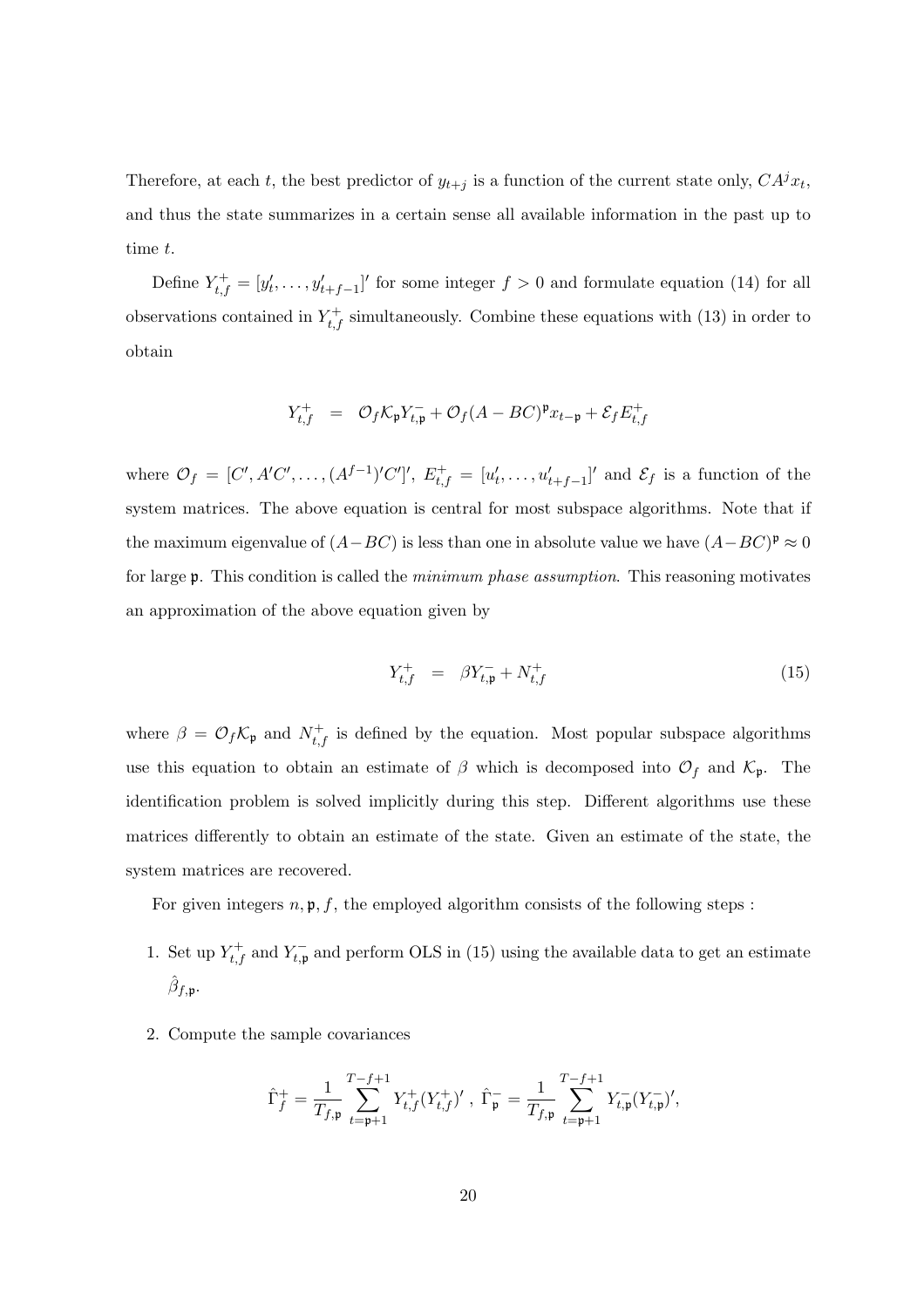where  $T_{f,\mathfrak{p}} = T - f - \mathfrak{p} + 1$ .

3. Given the dimension of the state,  $n$ , compute the singular value decomposition

$$
(\hat{\Gamma}_f^+)^{-1/2} \hat{\beta}_{f, \mathfrak{p}} (\hat{\Gamma}_\mathfrak{p}^-)^{1/2} = \hat{U}_n \hat{\Sigma}_n \hat{V}_n' + \hat{R}_n,
$$

where  $\hat{\Sigma}_n$  is a diagonal matrix that contains the *n* largest singular values and  $\hat{U}_n$  and  $\hat{V}_n$  are the corresponding singular vectors. The remaining singular values are neglected and the approximation error is  $\hat{R}_n$ . The reduced rank matrices are obtained as

$$
\hat{\mathcal{O}}_f = [(\hat{\Gamma}_f^+)^{1/2} \hat{U}_n \hat{\Sigma}_n^{1/2}],
$$
  

$$
\hat{\mathcal{K}}_{\mathfrak{p}} = [\hat{\Sigma}_n^{1/2} \hat{V}_n'(\hat{\Gamma}_{\mathfrak{p}}^-)^{-1/2}].
$$

4. Estimate the state as  $\hat{x}_t = \hat{K}_{\mathfrak{p}} Y_{t,\mathfrak{p}}^-$  and estimate the system matrices using linear regressions as described above.

Although the algorithm looks quite complicated at first sight, it is actually very simple and is regarded to lead to numerically stable and accurate estimates. There are certain parameters which have to be determined before estimation. While the order of the system is given by the simulated process, the integers  $f, \mathfrak{p}$  have to be chosen deterministically or data-dependent. For example, Deistler et al. (1995) advocated choosing  $f = \mathfrak{p} = dp_{BIC}$  for some  $d > 1$ , while in the paper of Bauer (2005a)  $f = \mathfrak{p} = 2p_{AIC}$  is suggested, where  $p_{BIC}$  and  $p_{AIC}$  are the orders chosen by the BIC and AIC criterion for an autoregressive approximation, respectively. Here  $f = \mathfrak{p} = 2p_{AIC}$  is employed.

## 4 Monte Carlo Study

I compare the performance of the different estimation methods using a variety of measures that could reveal possible gains of VARMA modelling. Namely, the parameter estimation precision, the accuracy of point forecasts and the precision of the estimated impulse responses are compared. These measures are related. For instance, one would expect that an algorithm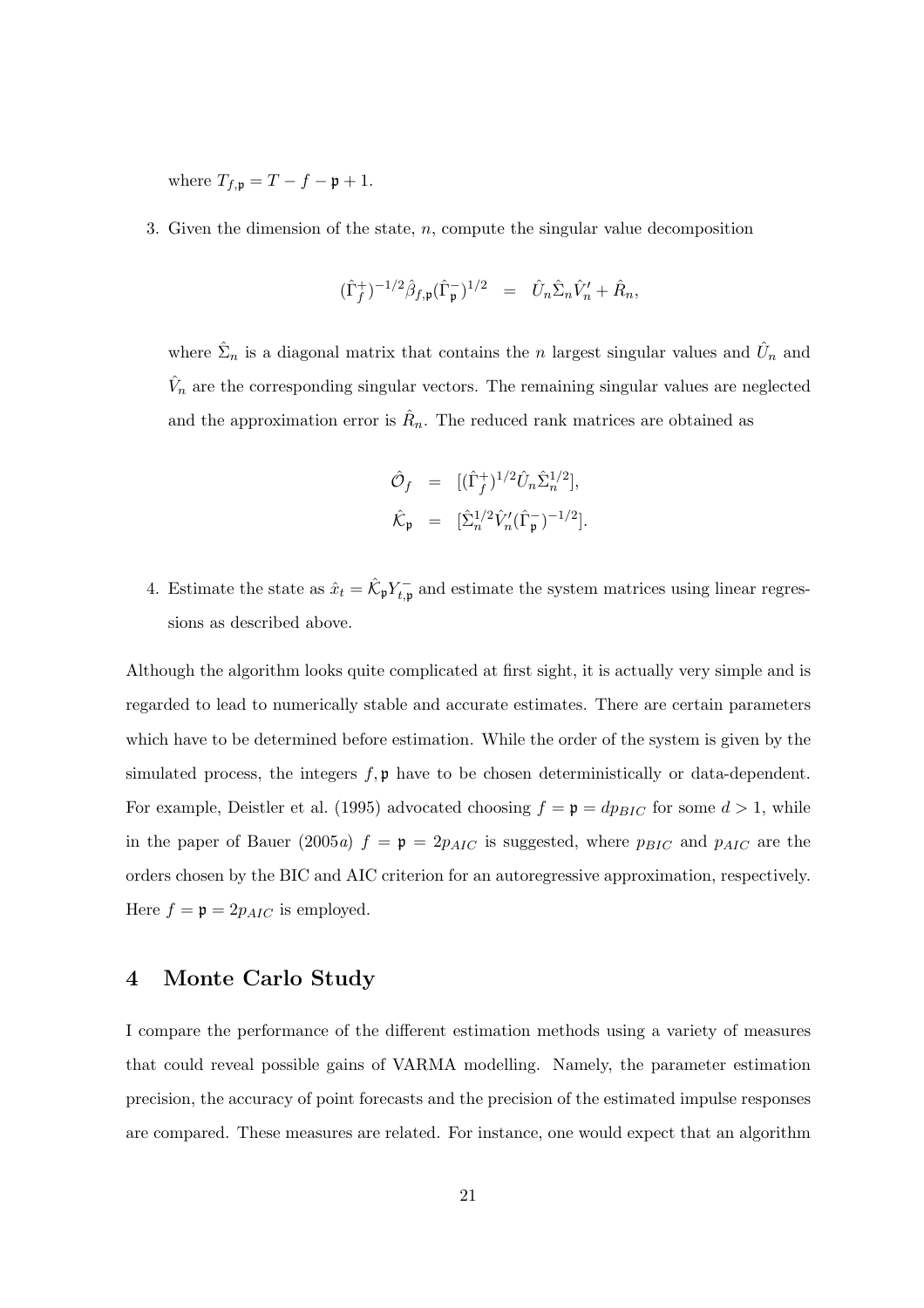that yields accurate parameter estimates performs also well in a forecasting exercise. However, it is also known that simple univariate models such as an  $AR(1)$  can outperform much more general models or even the correct model in terms of forecasting precision. This phenomenon is simply due to the limited information in small samples. Analogously, algorithms that may be asymptotically sub-optimal, may still be preferable when it comes to forecasting in small samples. With the sample size tending to infinity, the more exact algorithms will also yield better forecasts, but this might not be true for the small sample sizes investigated. While it is not clear a priori whether there are important differences with respect to the different measures used, it is worth investigating these issues separately in order to uncover potential advantages or disadvantages of the algorithms.

Apart from the performance measures mentioned above, I am also interested in the "technical reliability" of the algorithms. This is not a trivial issue as the results will make clear. The most relevant statistic is the number of cases when the algorithms yielded non-invertible VARMA models. In this case the resulting residuals cannot be interpreted as prediction errors anymore. For the IOLS algorithm another relevant statistic is the number of cases when the iterations did not converge. These statistics are defined more precisely in section 4.3. In both cases and for all algorithms the estimates of the 2SLS procedure are adopted as the result of the particular algorithm for the corresponding replication of the simulation experiment.

I consider various processes and variations of them as described below. For all data generating processes I simulate  $N = 1000$  series of length  $T = 100$  and  $T = 200$ . The index  $n$  refers to a particular replication of the simulation experiment. The sample sizes represent typical lengths of data in macroeconomic time series applications. The investigated processes include small-dimensional and higher-dimensional systems. I consider mostly processes that have been used in the literature to demonstrate the virtue of specific algorithms but I also consider an example taken from estimated processes.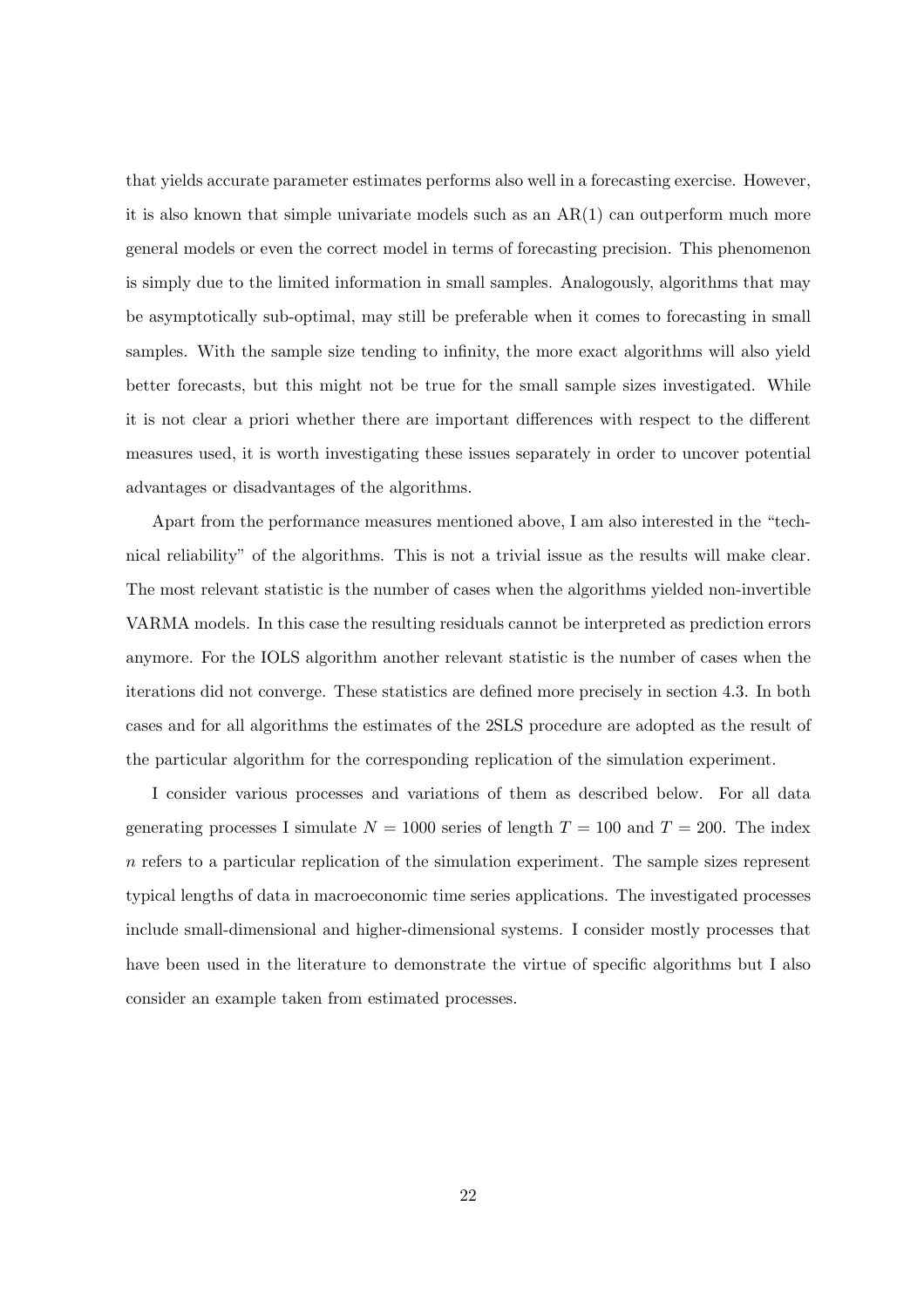#### 4.1 Performance Measures

#### 4.1.1 Parameter Estimates

The accuracy of the different parameter estimates are compared. The parameters may be of independent interest to the researcher. Denote by  $\hat{\gamma}_{A,n}$  the estimate of  $\gamma$  obtained by some algorithm  $A$  at the nth replication of the simulation experiment. One would like to summarize the accuracy of an estimator by a weighted average of its squared deviations from the true value. That is, for each algorithm the following statistic is computed

$$
MSE_{\mathcal{A}} = \frac{1}{N} \sum_{n=1}^{N} (\hat{\gamma}_{\mathcal{A},n} - \gamma)' \Sigma_{\gamma}^{-1} (\hat{\gamma}_{\mathcal{A},n} - \gamma).
$$

Here,  $\Sigma_{\gamma}$  denotes the large sample variance of the parameter estimates obtained by exact maximum likelihood. In order to ease interpretation, we compute the ratio of the MSE of a particular algorithm relative to the mean squared error of the MLE method:

$$
\frac{MSE_{\mathcal{A}}}{MSE_{MLE}}.
$$

#### 4.1.2 Forecasting

Forecasting is one of the main objectives in time series modelling. To assess the forecasting power of different VARMA estimation algorithms I compare forecast mean squared errors (FMSE) of 1-step and 4-step ahead out-of-sample forecasts. I calculate the FMSE at horizon h for the algorithm  $\mathcal A$  as

$$
FMSE_{\mathcal{A}}(h) = \frac{1}{N} \sum_{n=1}^{N} (y_{T+h,n} - \hat{y}_{T+h|T,n})' \Sigma_{h}^{-1} (y_{T+h,n} - \hat{y}_{T+h|T,n}),
$$

where  $y_{T+h,n}$  is the value of  $y_t$  at  $T+h$  for the nth replication and  $\hat{y}_{T+h|T,n}$  denotes the corresponding h-step ahead forecast at origin  $T$ , where the dependence on  $A$  is suppressed. The covariance matrix  $\Sigma_h$  refers to the corresponding theoretical h-step ahead forecast error obtained by using the true model with known parameters based on the information set  $\Omega_T =$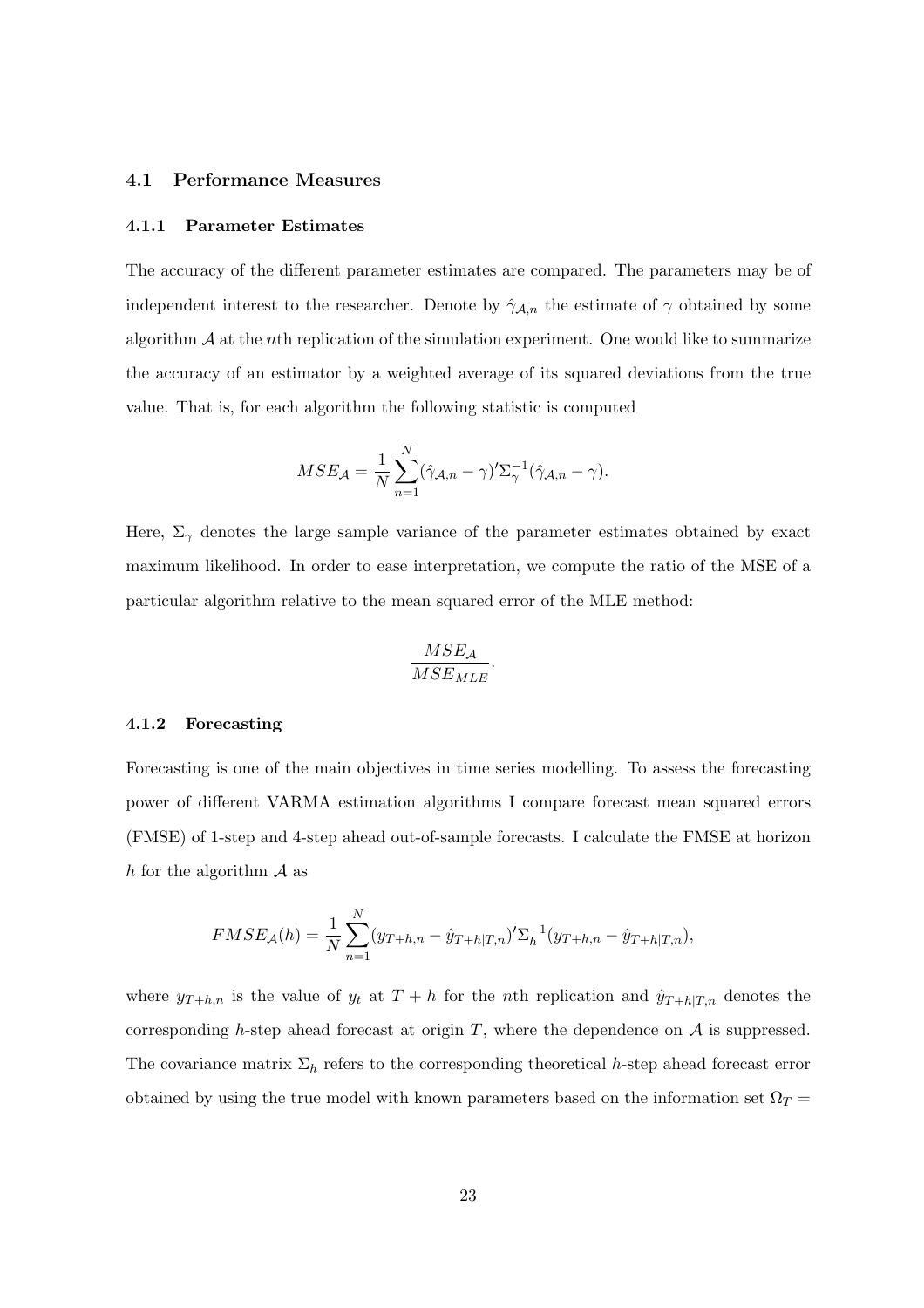$\{y_s | s \leq T\}$ , that is, on all past data. Then the forecast MSE matrix turns out to be

$$
\Sigma_h = \sum_{i=0}^{h-1} \Phi_i \Sigma \Phi'_i.
$$

For given estimated parameters and a finite sample at hand, the white noise sequence  $u_t$  can be estimated recursively, using the past data as  $u_t = y_t - A_0^{-1}$  $\sqrt{p}$  $_{i=1}^{p}$  A<sub>j</sub>y<sub>t−j</sub> +  $\Box q$  $_{j=1}^{q} M_j u_{t-j}$ ´ , given some appropriate starting values,  $u_0, u_{-1}, \ldots, u_{-q+1}$  and  $y_0, y_{-1}, \ldots, y_{-p+1}$ . These are computed using the algorithm of Mauricio (1995). The obtained residuals,  $\hat{u}_t$ , are used to compute the forecasts recursively, according to

$$
\hat{y}_{T+h|T} = A_0^{-1} \left( \sum_{j=1}^p A_j \hat{y}_{T+h-j|T} + \sum_{j=h}^q M_j \hat{u}_{T+h-j} \right),
$$

for  $h = 1, \ldots, q$ . For  $h > q$ , the forecast is simply  $\hat{y}_{T+h|T} = A_0^{-1}$  $\bigtriangledown p$  $j=1 \ A_j \hat{y}_{T+h-j|T}$ . The forecast precision of an algorithm  $A$  is measured relative to the unrestricted long VAR approximation:

$$
\frac{FMSE_{\mathcal{A}}(h)}{FMSE_{\text{VAR}}(h)}.
$$

In addition, I also compute the FMSE of a standard unrestricted VAR with lag length chosen by the AIC criterion in order to assess the potential merits of VARMA modelling compared to standard VAR modelling.

#### 4.1.3 Impulse Response Analysis

Researchers might also be interested in the accuracy of the estimated impulse response function as in  $(3)$ ,

$$
y_t = \sum_{i=0}^{\infty} \Phi_i u_{t-i} = \Phi(L) u_t,
$$

since it displays the propagation of shocks to  $y_t$  over time. To assess the accuracy of the estimated impulse response function I compute impulse response mean squared errors (IRMSE)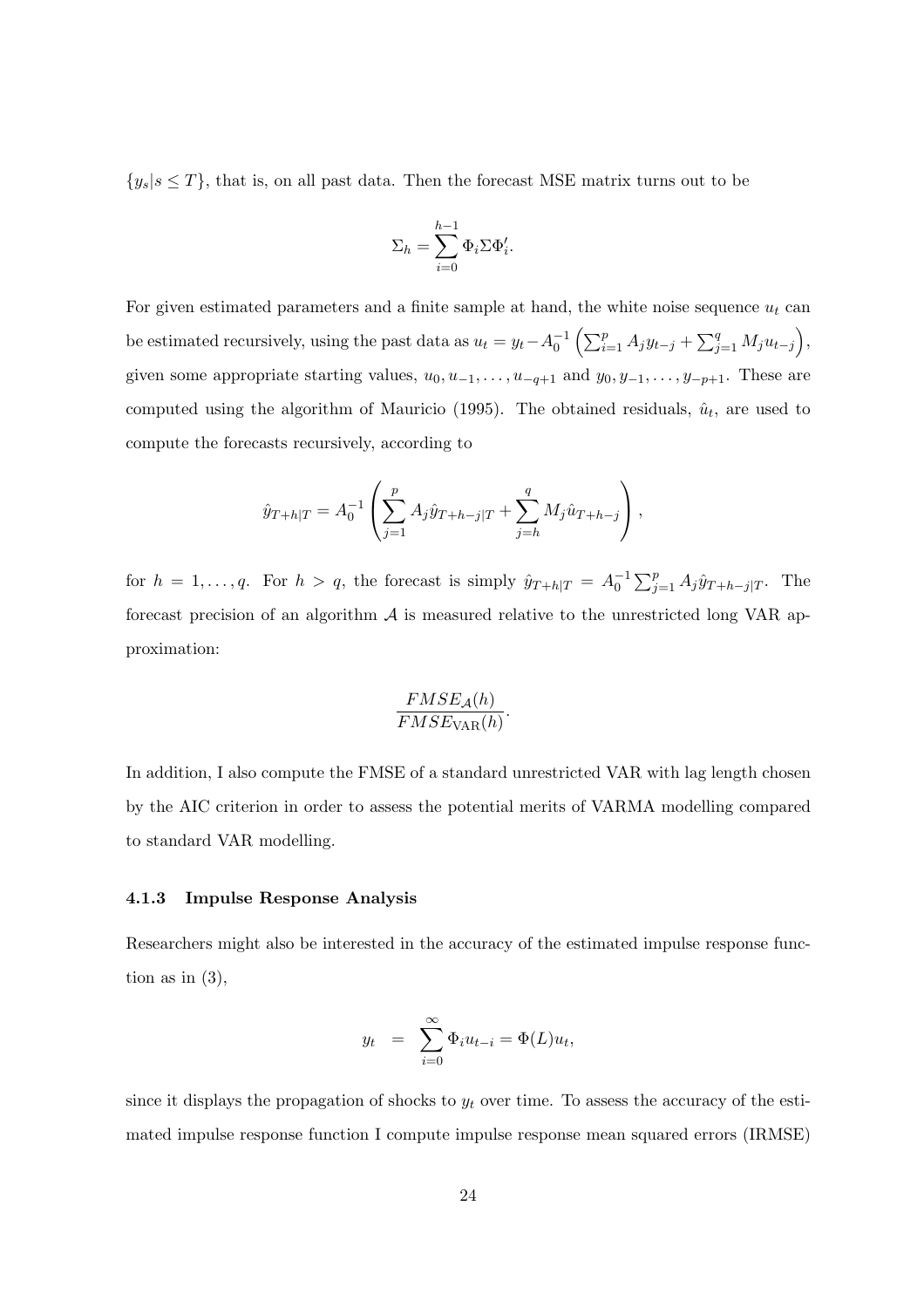at two different horizons,  $h = 1$  and  $h = 4$ . Let  $\psi_h = \text{vec}(\Phi_h)$  denote the vector of responses of the system to shocks h periods ago. A measure of the accuracy of the estimated impulse responses is

$$
IRMSE(h) = \frac{1}{N} \sum_{n=1}^{N} (\psi_h - \hat{\psi}_{h,n})' \Sigma_{\psi,h}^{-1} (\psi_h - \hat{\psi}_{h,n}),
$$

where  $\psi_h$  is the theoretical response of  $y_{t+h}$  to shocks in  $u_t$  and  $\hat{\psi}_{h,n}$  is the estimated response.  $\Sigma_{\psi,h}$  is the asymptotic variance-covariance matrix of the impulse response function estimates obtained by maximum likelihood estimation. The precision of the estimated responses are again measured relative to the long VAR:

$$
\frac{IRMSE_{\mathcal{A}}(h)}{IRMSE_{\text{VAR}}(h)}.
$$

Also in this case, the results for a VAR with lag length chosen by the AIC criterion are computed.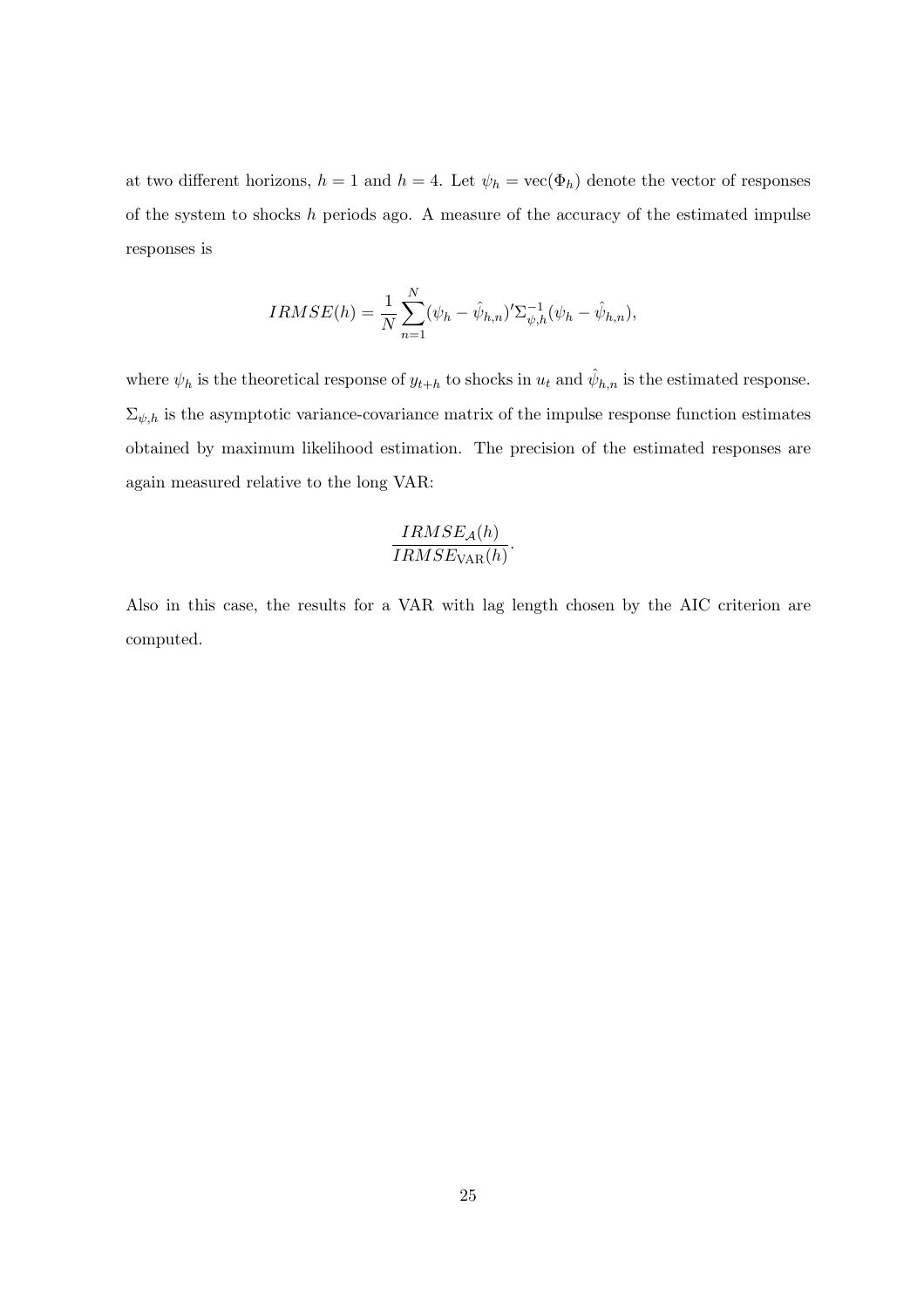#### 4.2 Generated Systems

#### 4.2.1 Small-Dimensional Systems

DGP I: The first two-dimensional process has been taken from Kapetanios (2003). This is a simple bivariate system in final equations form and was used in Kapetanios's (2003) paper to demonstrate the virtues of the IOLS procedure. Precisely, the process is given by

$$
y_t = \begin{pmatrix} \alpha_1 & 0\\ 0 & \alpha_1 \end{pmatrix} y_{t-1} + u_t + \begin{pmatrix} m_{11,1} & -0.20\\ 0.15 & m_{22,1} \end{pmatrix} u_{t-1}
$$

and

$$
\Sigma = \begin{pmatrix} 1 \\ 0 & 1 \end{pmatrix}.
$$

This is an admittedly very simple process that is supposed to give an advantage to the IOLS procedure and also serves as a best case scenario for the VARMA algorithms because of its simplicity.

The autoregressive polynomial has one eigenvalue and the moving-average polynomial has two distinct eigenvalues different from zero. Denote the eigenvalues of the autoregressive and moving-average part by  $\lambda^{ar}$  and  $\lambda^{ma}$ , respectively. These eigenvalues are varied and the remaining parameters,  $\alpha_1$ ,  $m_{11,1}$  and  $m_{22,1}$  are set accordingly. For this and the following DGPs, I consider parameterizations with medium eigenvalues  $(MEV)$ , large positive autoregressive eigenvalues  $(LPAREV)$ , large negative autoregressive eigenvalues  $(LNAREV)$ , large positive moving-average eigenvalues  $(LPMAEV)$  and large negative moving-average eigenvalues  $(LNMAEV)$ . The parameter values corresponding to the different parameterizations can be found in table 1 for all DGPs.

For the present process the MEV parametrization corresponds to the original process used in Kapetanios's (2003) paper, with  $\alpha_1 = 0.2$ ,  $m_{11,1} = 0.25$  and  $m_{22,1} = -0.10$ . I fit restricted VARMA models in final equations form to the data. This gives a slight advantage to algorithms based on the VARMA formulation since in this case the CCA method has to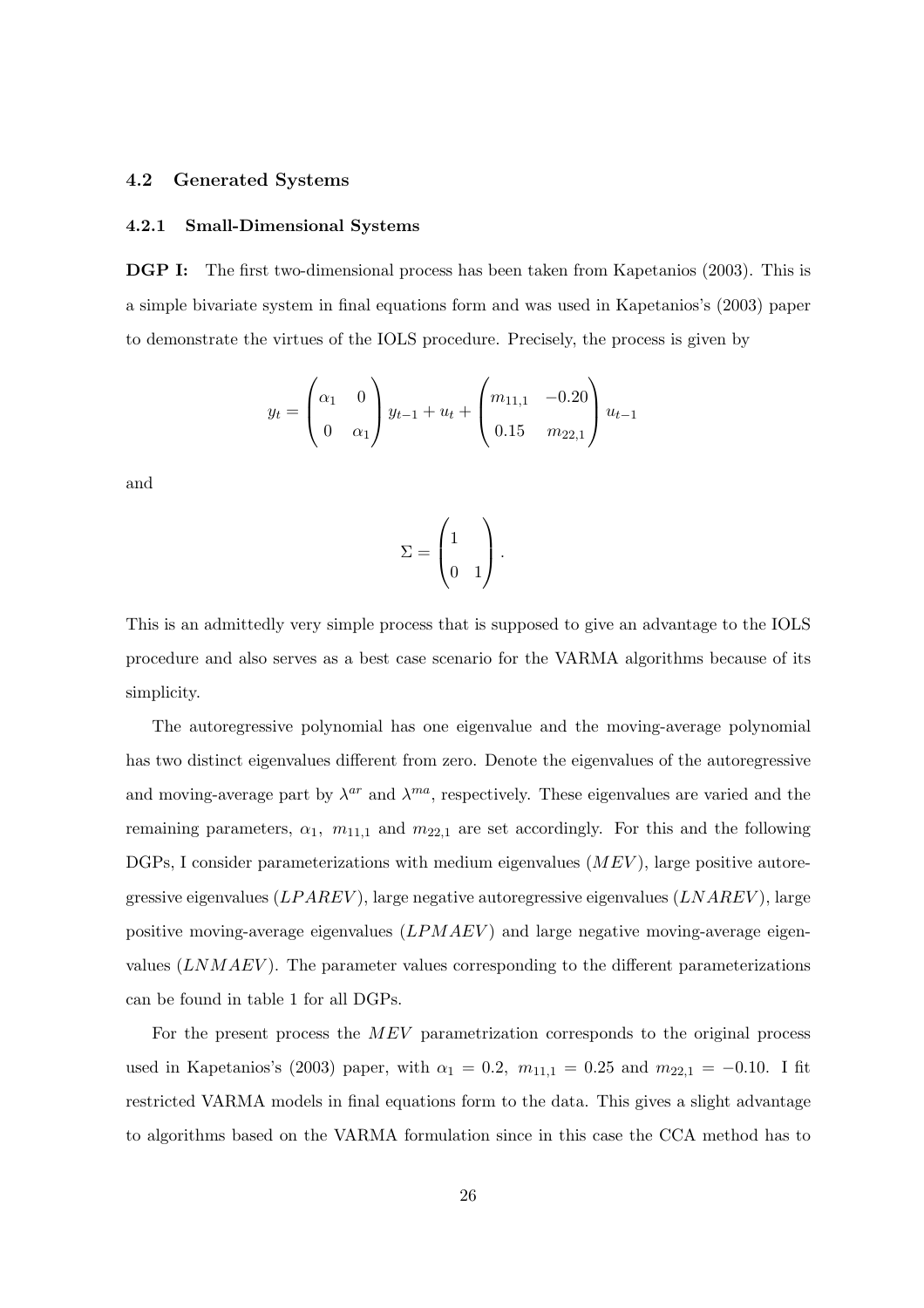estimated relatively more parameters. For the CCA method the dimension of the state vector is set to the true McMillian degree which is two.

**DGP II:** The second DGP is based on an empirical example taken from Lütkepohl (2005). A VARMA(2,2) model is fitted to West-German income and consumption data. The variables were the first differences of log income,  $y_1$ , and log consumption,  $y_2$ . More specifically, a VARMA (2,2) model with Kronecker indices  $(p_1, p_2) = (0, 2)$  was assumed such that

$$
y_{t} = \begin{pmatrix} 0 & 0 \\ 0 & \alpha_{22,1} \end{pmatrix} y_{t-1} + \begin{pmatrix} 0 & 0 \\ 0 & \alpha_{22,2} \end{pmatrix} y_{t-2} + u_{t} + \begin{pmatrix} 0 & 0 \\ 0.31 & m_{22,1} \end{pmatrix} u_{t-1} + \begin{pmatrix} 0 & 0 \\ 0.14 & m_{22,2} \end{pmatrix} u_{t-2}
$$

and

$$
\Sigma = \begin{pmatrix} 1.44 \\ 0.57 & 0.82 \end{pmatrix} \times 10^{-4}.
$$

While the autoregressive part has two distinct, real roots, the moving-average polynomial has two complex conjugate roots in the original specification. We vary again some of the parameters in order to obtain different eigenvalues. In particular, we maintain the property that the process has two complex moving-average eigenvalues which are less than one in modulus.

The MEV parametrization corresponds to the estimated process with  $\alpha_{22,1} = 0.23$ ,  $\alpha_{22,2} = 0.06, m_{22,1} = -0.75$  and  $\hat{m}_{22,2} = 0.16$ . These values imply the following eigenvalues  $\lambda_1^{ar} = 0.385$   $\lambda_2^{ar} = -0.159$ ,  $\lambda_1^{ma} = 0.375 + 0.139i$ ,  $\lambda_2^{ma} = 0.375 - 0.139i$ . Restricted VARMA models with restrictions given by the Kronecker indices were used.

#### 4.2.2 Higher-Dimensional Systems

DGP III: I consider a three-dimensional system that was used extensively in the literature by, e.g., Koreisha & Pukkila (1989), Flores de Frutos & Serrano (2002) and others for illus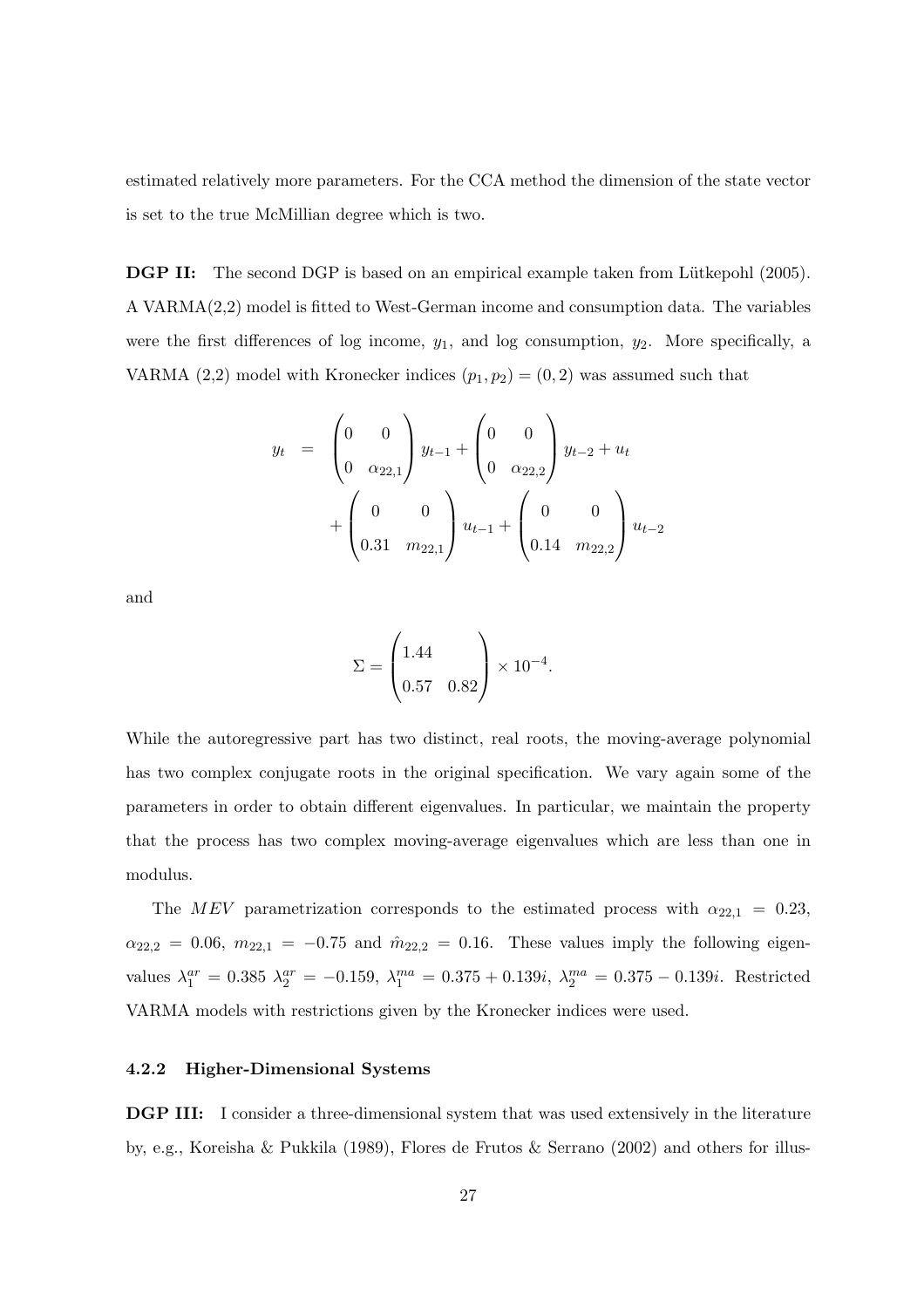trative purposes. Koreisha & Pukkila (1989) argue that the chosen model is typical for real data applications in that the density of nonzero elements is low, the variation in magnitude of parameter values is broad and feedback mechanisms are complex. The data is generated according to

$$
y_t = \begin{pmatrix} \alpha_{11,1} & 0 & 0 \\ 0 & 0 & 0 \\ 0 & 0.4 & 0 \end{pmatrix} y_{t-1} + u_t + \begin{pmatrix} 0 & 1.1 & 0 \\ 0 & m_{22,1} & 0 \\ 0 & 0 & 0.5 \end{pmatrix} u_{t-1}
$$

and

$$
\Sigma = \begin{pmatrix} 1 & & \\ -0.7 & 1 & \\ 0.4 & 0 & 1 \end{pmatrix}.
$$

The Kronecker indices are given by  $(p_1, p_2, p_3) = (1, 1, 1)$  and corresponding VARMA models are fit to the data. While this DGP is of higher dimension, the associated parameter matrices are more sparse. This property is reflected in the fact that the autoregressive polynomial and the moving-average polynomial have both only one root different from zero.

The parameters  $\alpha_{11,1}$  and  $m_{22,1}$  are varied in order to generate particular eigenvalues of the autoregressive and moving-average polynomials as in the foregoing examples. The MEV specification corresponds to the process used in Koreisha & Pukkila (1989) and has eigenvalues  $\lambda^{ar} = 0.7$  and  $\lambda_1^{ma} = -0.6$  and  $\lambda_2^{ma} = 0.5$ .

DGP IV: This process has been used in the simulation studies of Koreisha & Pukkila (1987). The process is similar to the DGP III and is thought to typify many practical real data applications. In this study it is used in particular to investigate the performance of the algorithms for the case of high-dimensional systems. The five variables are generated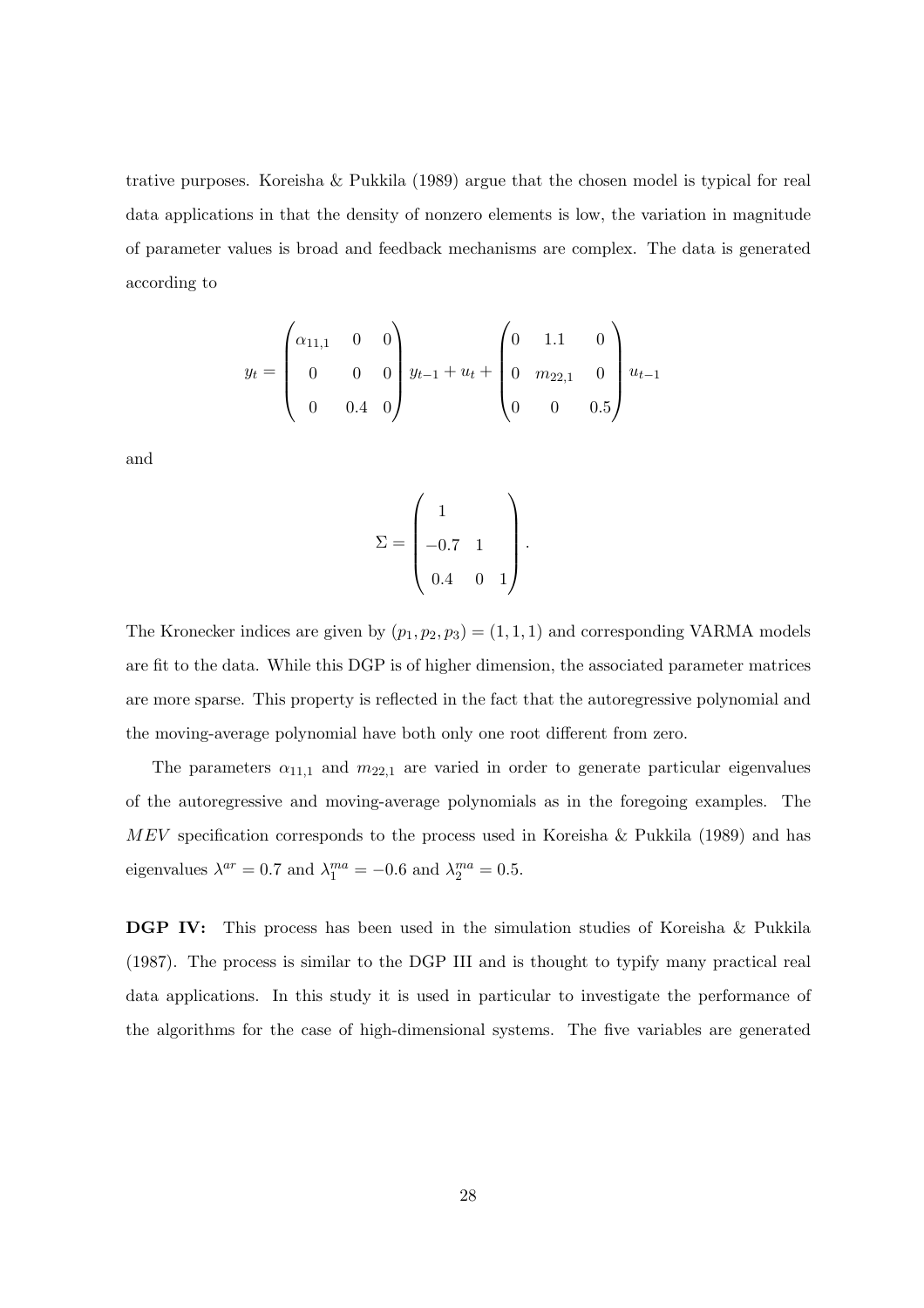according to the following VARMA (1,1) structure

$$
y_{t} = \begin{pmatrix} \alpha_{11,1} & 0 & 0 & 0 & 0 \\ 0 & 0 & 0.8 & 0 & 0 \\ 0 & -0.4 & 0 & 0 & 0 \\ 0 & 0 & 0 & 0 & 0 \\ 0.2 & 0 & 0 & 0 & 0 \end{pmatrix} y_{t-1} + u_{t} + \begin{pmatrix} 0 & 0 & 0 & -1.1 & 0 \\ 0 & 0 & 0 & 0 & -0.2 \\ 0 & 0 & 0 & 0 & 0 \\ 0.55 & 0 & 0 & -0.8 & 0 \\ 0 & 0 & 0 & 0 & m_{55,1} \end{pmatrix} u_{t-1}
$$

and

$$
\Sigma = \begin{pmatrix} 1 & & & & \\ 0.2 & 1 & & & \\ 0 & 0 & 1 & & \\ 0 & 0 & 0.7 & 1 & \\ 0 & 0 & 0 & -0.4 & 1 \end{pmatrix}.
$$

The true Kronecker indices are  $(p_1, p_2, p_3, p_4, p_5) = (1, 1, 1, 1, 1)$  and corresponding VARMA models in Echelon form are fit to the data. The MEV parametrization corresponds to the one used by Koreisha & Pukkila (1987). That is,  $\alpha_{11,1} = 0.5$  and  $m_{55,1} = -0.6$  with eigenvalues  $\lambda_1^{ar} = 0.5$ ,  $\lambda_2^{ar} = 0 \pm i0.57$ ,  $\lambda_1^{ma} = -0.6$  and  $\lambda_2^{ma} = -0.4 \pm i0.67$ .

#### 4.3 Results

The results are summarized in tables 2 to 5 and figures 1 to 8. The tables show the frequency of cases when the algorithms failed for different reasons. The figures plot the various MSE ratios discussed above. In the tables and figures, 2SLS, 3SLS and GLS are the two-stage, three-stage and generalized least squares methods, respectively, IOLS is the iterative least squares algorithm, CCA denotes the CCA subspace algorithm, SVAR is the VAR chosen by AIC and MLE is the maximum likelihood algorithm.

Table 2 and table 3 display the frequency of cases when the algorithms yielded models that were not invertible or, in the case of the CCA algorithm, violated the minimum phase assumption for sample sizes  $T = 100$  and  $T = 200$ , respectively. Apart from these cases,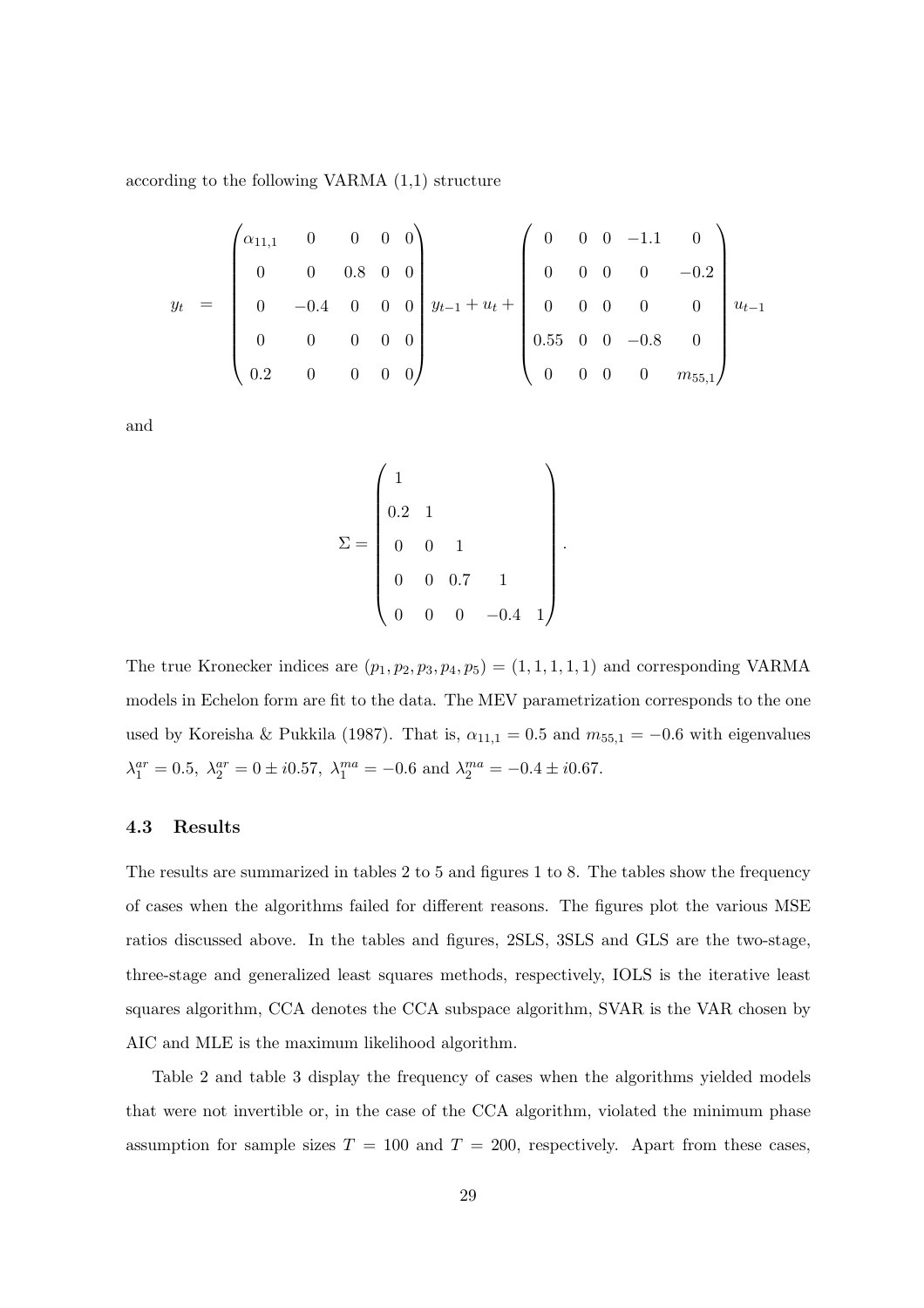there are also cases when the IOLS algorithm did not converge. The IOLS algorithm is regarded as non-convergent if it did not converge after 500 iterations. Furthermore, there are some very rare instances when the GLS algorithm returned estimated models that were extremely far from the true process  $(0.8\%$  in DGP III, LNMAEV, T=200). The tables 4 and 5 show the frequency of cases when the algorithms failed for one of the mentioned reasons in order to give a comprehensive picture of the reliability of the algorithms. First, as expected, the algorithms yield non-invertible models more frequently when the eigenvalues of the moving-average polynomial are close to one in absolute value, in particular in the case of large negative eigenvalues. Furthermore, as the number of estimated parameters increases, the algorithms yield non-invertible models more often. For 200 observations all algorithms become much more reliable in the sense that the number of estimated non-invertible models is much reduced. The most reliable algorithms are 2SLS, GLS and CCA. In particular, GLS and CCA yield non-invertible models for all algorithms and sample sizes in less than 1% of the replications. The 3SLS and the IOLS algorithm are the less reliable algorithms, although the IOLS algorithm can be quite stable. For particular DGPs, 3SLS can occasionally yield non-invertible models in more than 10  $\%$  of the cases. For some DGPs the IOLS algorithm does not converge relative frequently, but the problem becomes much less severe when the number of observations is increased to  $T = 200$  as can be seen from tables 4 and 5.

With respect to parameter estimation accuracy, the differences between the algorithms are generally more pronounced when the moving-average polynomial has eigenvalues that are close to one in absolute value. The differences become also more pronounced when the number of observations increases but the ranking of the algorithms remains unchanged, in general. The 2SLS algorithm is dominated by the other algorithms, aside from one case (DGP III, LNMAEV). The parameter estimation accuracy of the GLS estimator is much better but close to the accuracy of the 2SLS algorithm for higher-order processes, although in cases with large negative moving-average eigenvalues the estimator might be relatively accurate. The IOLS estimator is in most cases much better than 2SLS and its advantage becomes most pronounced in the high-dimensional case IV. Compared to the GLS algorithm, IOLS can be worse for small-dimensional systems but the ranking changes for the higher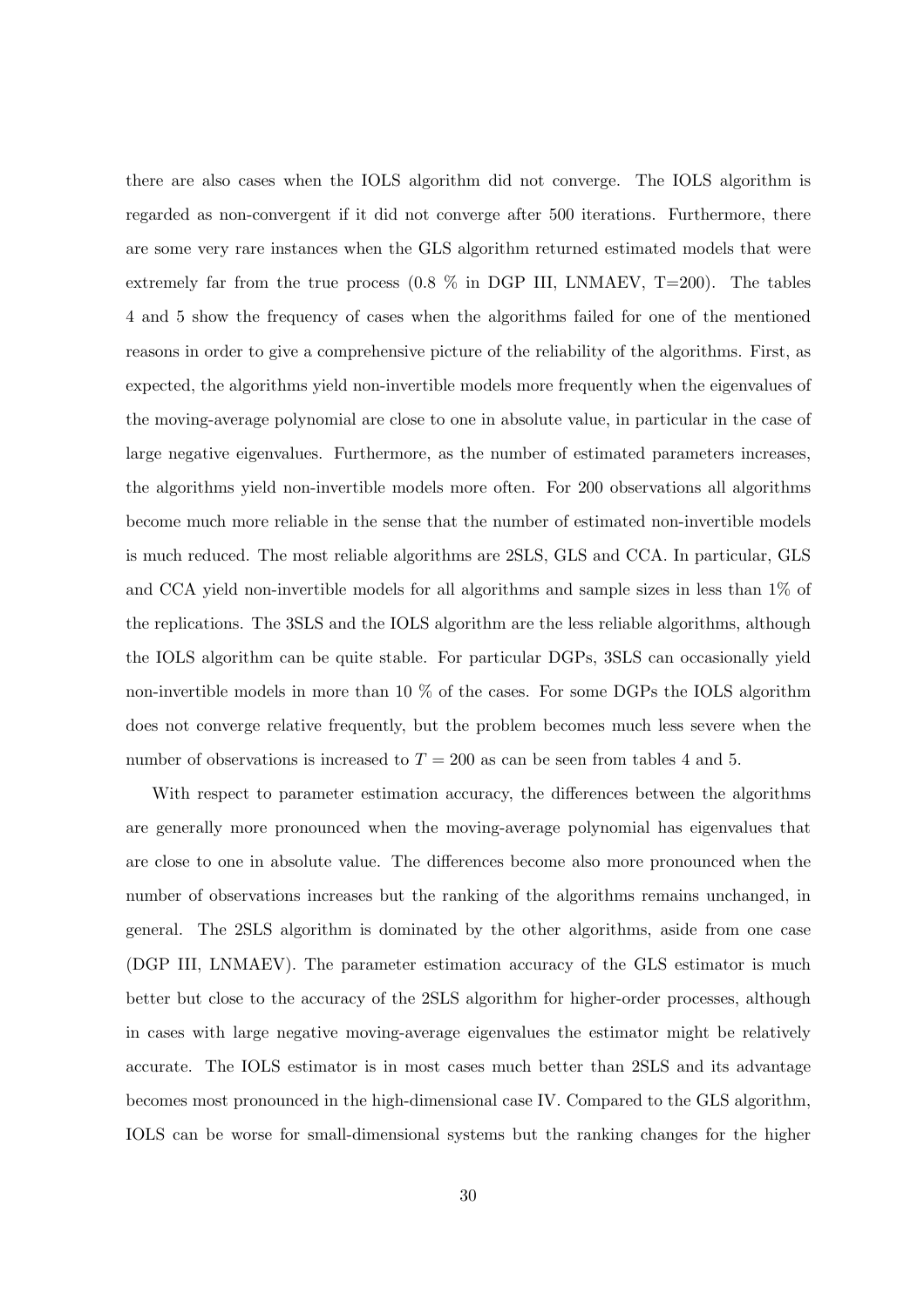dimensional processes. The 3SLS estimator is always superior to any other method, apart from MLE. In particular, the 3SLS method is much better when the number of estimated parameters increases, that is for DGP III and IV. However, the MLE method is in this context much more accurate and is often twice as good as the 3SLS method. Summarizing, the 3SLS procedure is the best alternative to MLE despite the high number of cases when the algorithm yielded non-invertible model. Nevertheless, even the best alternative can be quite imprecise compared to MLE. This does not necessarily mean that 3SLS is not a relatively good estimator because the MLE procedure starts with the true parameter values and therefore the procedure represents an ideal case in this context.

The differences in terms of forecasting precision are less pronounced. Additionally, even though some algorithms do estimate the parameters more accurately than others, they are not necessarily superior in terms of forecasting accuracy. The ranking might change. Not surprisingly, in almost all cases the VARMA algorithms do better than the benchmark long VAR. In most cases, the VARMA algorithms also display smaller MSE ratios than a VAR chosen by AIC. However, given that the orders of the VARMA models are fixed and correspond to the true orders, the comparison is biased in favor of VARMA modelling. Increasing the forecast horizon, does reduce the differences between the different algorithms. The same is true when more observations are available. Increasing the complexity in terms of Kronecker indices does have minor effects. The forecasts obtained by the CCA method are often comparable but often also inferior to the forecasts obtained by other algorithms. In particular, the CCA forecasts are often inferior for the one-step forecast horizons. The 2SLS estimator yields usually better forecasts than the CCA forecasts and comparable but sometimes slightly worse forecast than the other VARMA algorithms. The GLS and the IOLS procedure do quite well in forecasting depending on the specific DGP and number of observations. The 3SLS procedure, however, seems to be slightly preferable. The MLE method is always superior to all simple algorithms apart from one case, DGP III, LNMAEV with  $T = 100$ , where its MSE is roughly three times as large as the MSE of the other VARMA algorithms. In this case, the MSE ratio for the MLE procedure is not shown on the graph since this would imply loosing important details in other parts. In general, however, the differences are small, in particular in comparison to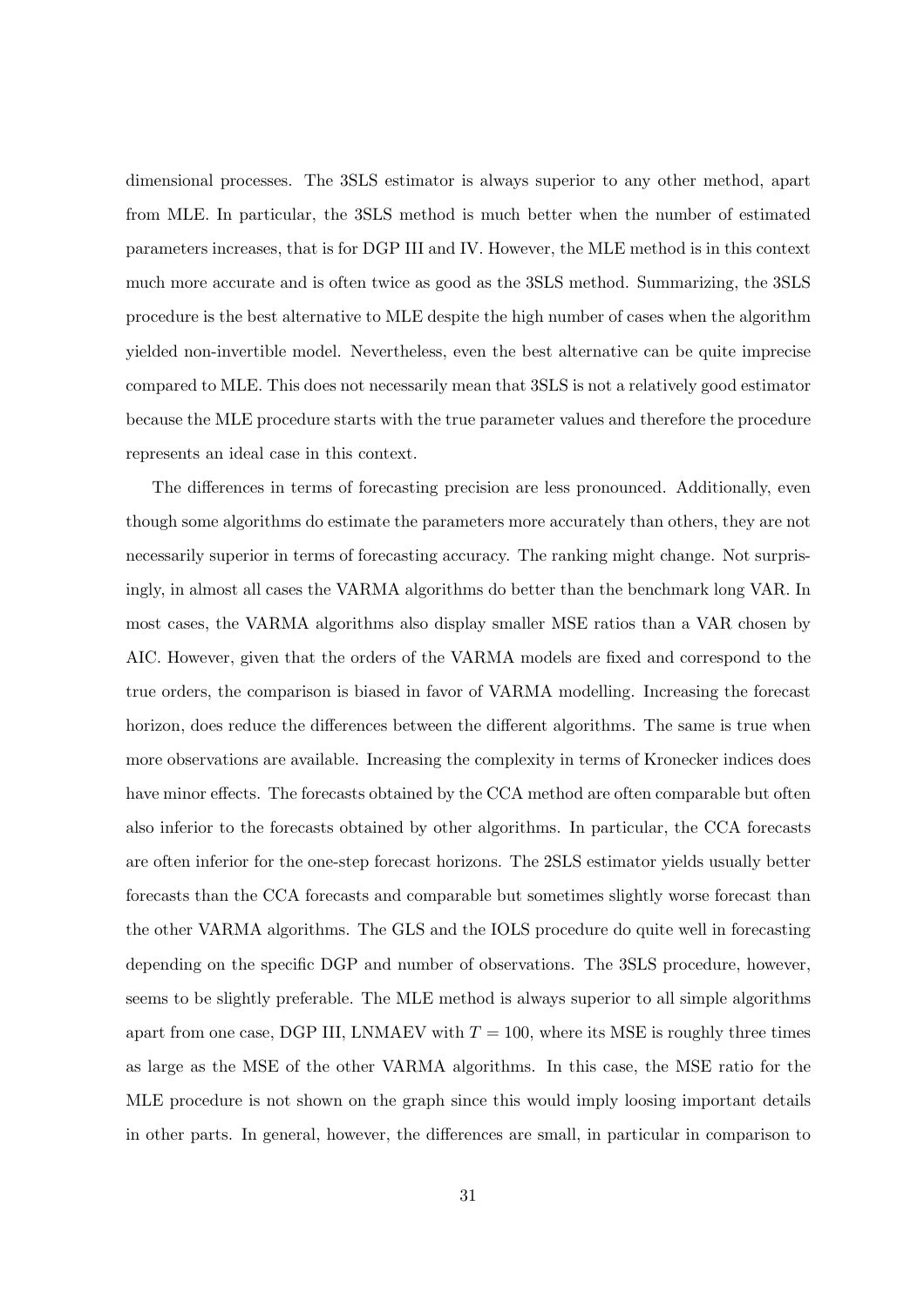the rather large differences in terms of parameter estimation accuracy. In sum, the ranking of the different algorithms becomes less clear when forecasting is the objective. While the VARMA methods do generally better than the VARs and the CCA method, the differences are often small. For the simulated processes, 3SLS is a good alternative algorithm to MLE if forecasting is the objective.

The precision of the estimated impulse responses varies much more between the algorithms. In most cases the VARMA algorithms do comparably or better than the VAR approximations but, as mentioned above, this comparison is biased in favor of VARMA modelling. When the impulse response horizon is increased, VARMA modelling becomes much more advantageous in comparison with the VAR approximations. At short horizons the picture is rather mixed depending on the algorithms and DGPs. For example, for the rather simple DGP I, there are little advantages of VARMA modelling apart from the LPMAEV and LNMAEV parameterizations. For the other DGPs there are in principle considerable advantages provided that the right algorithm is chosen and the process is correctly specified. Furthermore, the VARMA algorithms differ much more at horizon  $h = 1$ . Increasing the sample size has no important effect on the ranking of the algorithms. First, the CCA method seems to be inferior to the VARMA algorithms for all DGPs and both horizons. Occasionally, CCA is worse than the VAR chosen by AIC. The 2SLS algorithm estimates the impulse responses with comparable or slightly worse accuracy than the other VARMA algorithms. Only for DGP II the impulse response estimates obtained by 2SLS are as precise as the estimates obtained by other algorithms. Also the results for the impulse response estimates obtained by GLS are mixed. In some cases, such as DGP I with large moving-average eigenvalues, GLS is performing quite well but in most other cases GLS is inferior to IOLS or 3SLS. In fact, these two algorithms estimate the impulse response function best in most of the cases. While the performance of IOLS in this respect depends still on the specific DGP, 3SLS is almost always the preferable method. Furthermore, even though IOLS is often the second-best method, the difference to 3SLS can be considerable, in particular for higher-order processes. In sum, the 3SLS procedure is by far preferable, independent of the specific DGP at hand. Generally, the impulse response estimates obtained by MLE are much more precise than the corresponding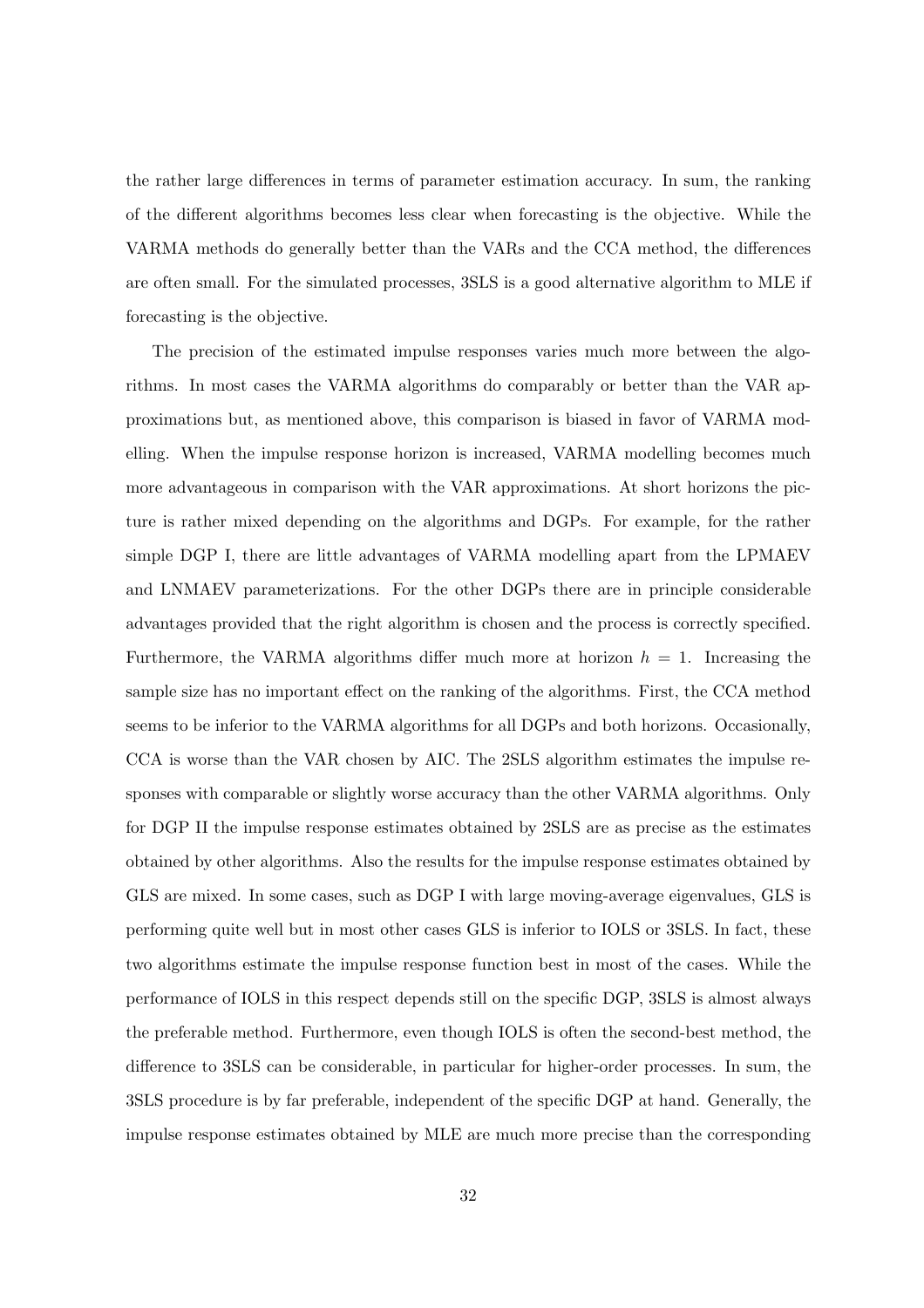estimates obtained by the 3SLS algorithm. These results correspond to the statements made above about the algorithms' relation in terms of parameter estimation accuracy. Overall, VARMA modelling turns out to be potentially quite advantageous if one is interested in the impulse responses of the DGP. The precision obtained by MLE is, however, rarely obtained by any of the simpler VARMA estimation algorithms.

In sum, VARMA modelling can be advantageous. While the advantages are potentially minor with respect to forecasting precision, the results suggest that the impulse responses can be estimated more accurately by using VARMA models, provided that the model is specified correctly. Apart from forecasting, there are large differences between the algorithms. Overall, the algorithm, which is closest to maximum likelihood estimation, 3SLS, seems to be superior to any other of the simpler estimation algorithms. In particular, when the complexity of the simulated systems increases, 3SLS is the only algorithm that almost always outperforms the benchmark VARs in terms of accuracy of the estimated impulse responses. A concern, however is the instability of the algorithm in the presence of large eigenvalues of the moving-average polynomial. Even though full-information maximum likelihood would be the ideal algorithm, 3SLS is performing quite well in comparison not only to the alternative simple VARMA algorithms but also in comparison to the benchmark VARs. However, as the algorithm is implemented here, it is still not stable enough in order to be used in a automatic fashion because of the non-invertibility problem. Given the simplicity of the used DGPs and that complications such as specification, outliers etc. are neglected, these results suggest that the 3SLS algorithm would have to be improved considerably in order to create an algorithm that returns accurate estimates in almost all cases.

## 5 Conclusion

Despite the theoretical advantages of VARMA models compared to simpler VAR models, they are rarely used in applied macroeconomic work. While Gaussian maximum likelihood estimation is theoretically attractive, it is plagued with various numerical problems. Therefore, simpler estimation algorithms are compared in this paper by means of a Monte Carlo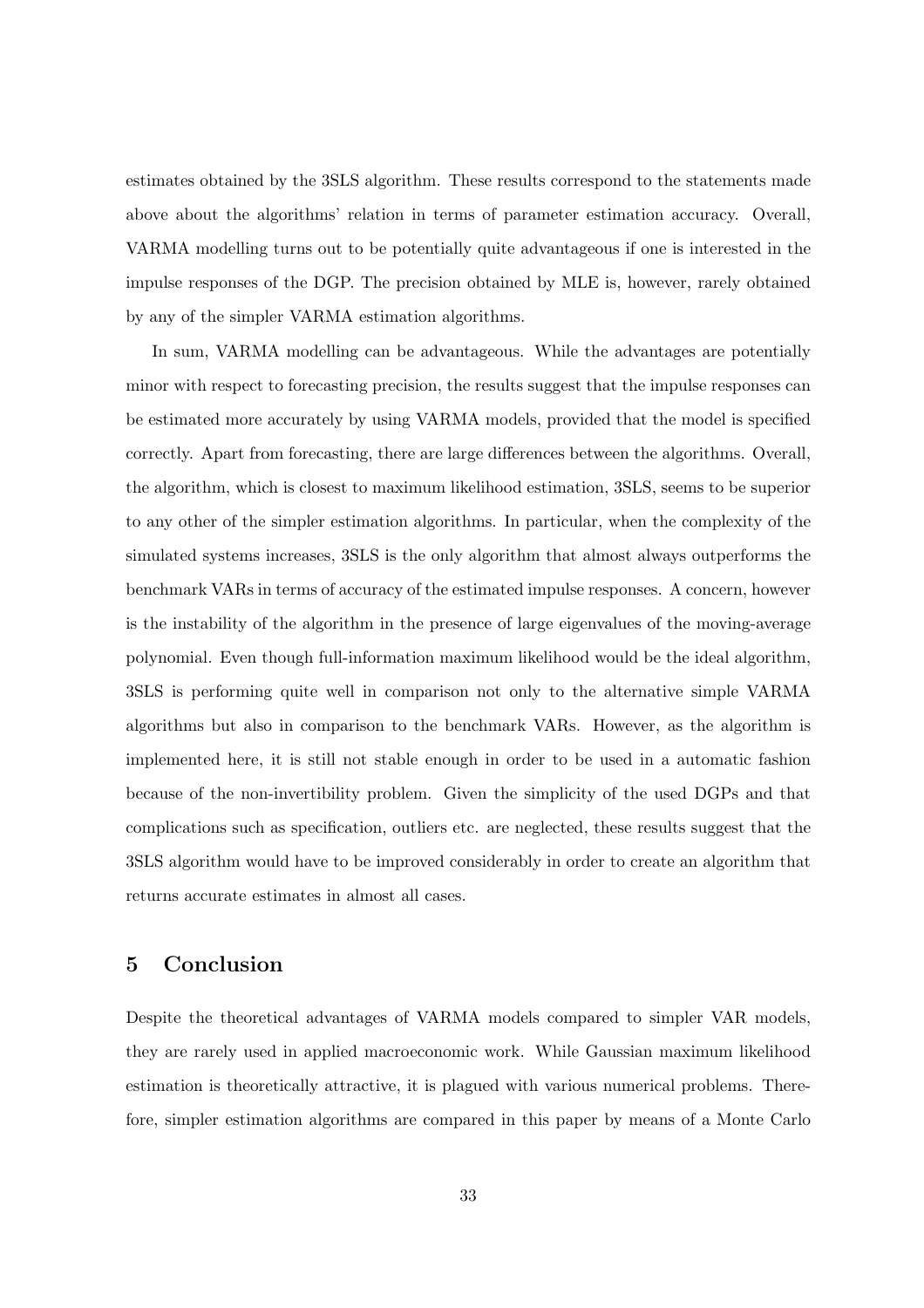study. The evaluation criteria used are the precision of the parameter estimates, the accuracy of point forecasts and the accuracy of the estimated impulse responses. The VARMA algorithms are also compared to two benchmark VARs in order to judge the potential merits of VARMA modelling.

It has been shown in the simulations that there are situations where the investigated algorithms do not perform very well. There is a rough trade-off between the technical reliability of the algorithms and the quality of the estimates. With respect to the accuracy of the parameter estimates, the iterative least squares procedure of Kapetanios (2003) and the simple least squares procedure of Hannan  $\&$  Kavalieris (1984a) seem to perform relatively well for smaller processes with small eigenvalues of the moving-average part. However, they can be quite imprecise relative to exact maximum likelihood for higher dimensional processes and in particular for processes with large eigenvalues in the moving-average part.

If the purpose of time series analysis is forecasting, the methods perform approximately comparable though few can reach or outperform the forecasting power of exact maximum likelihood. The gains from using VARMA models in contrast to VARs appear to be relatively small. Also, in this case the procedure of Hannan  $\&$  Kavalieris (1984a) turned out to be preferable over the other simpler estimation algorithms.

The true impulse responses are estimated poorly by most algorithms given the benchmark of a long VAR. Again, the procedure of Hannan  $\&$  Kavalieris (1984a) is potentially quite advantageous. Also the iterative least squares procedure of Kapetanios (2003) is performing well in this respect. Nevertheless, the algorithms cannot reach the precision of the exact maximum likelihood procedure.

It turns out, that the only simple procedure that reliably gave significantly better results than the benchmark VARs in terms of the accuracy of the derived forecasts and impulse response estimates, is the procedure which is closest to maximum likelihood, namely the procedure of Hannan & Kavalieris (1984a). However, this procedure is also the most unreliable procedure in technical terms, in that it often yields estimated models which are not invertible. Given the simplicity of the simulated data generating processes, the algorithm would have to be improved considerably in order to make it a standard tool for applied researchers.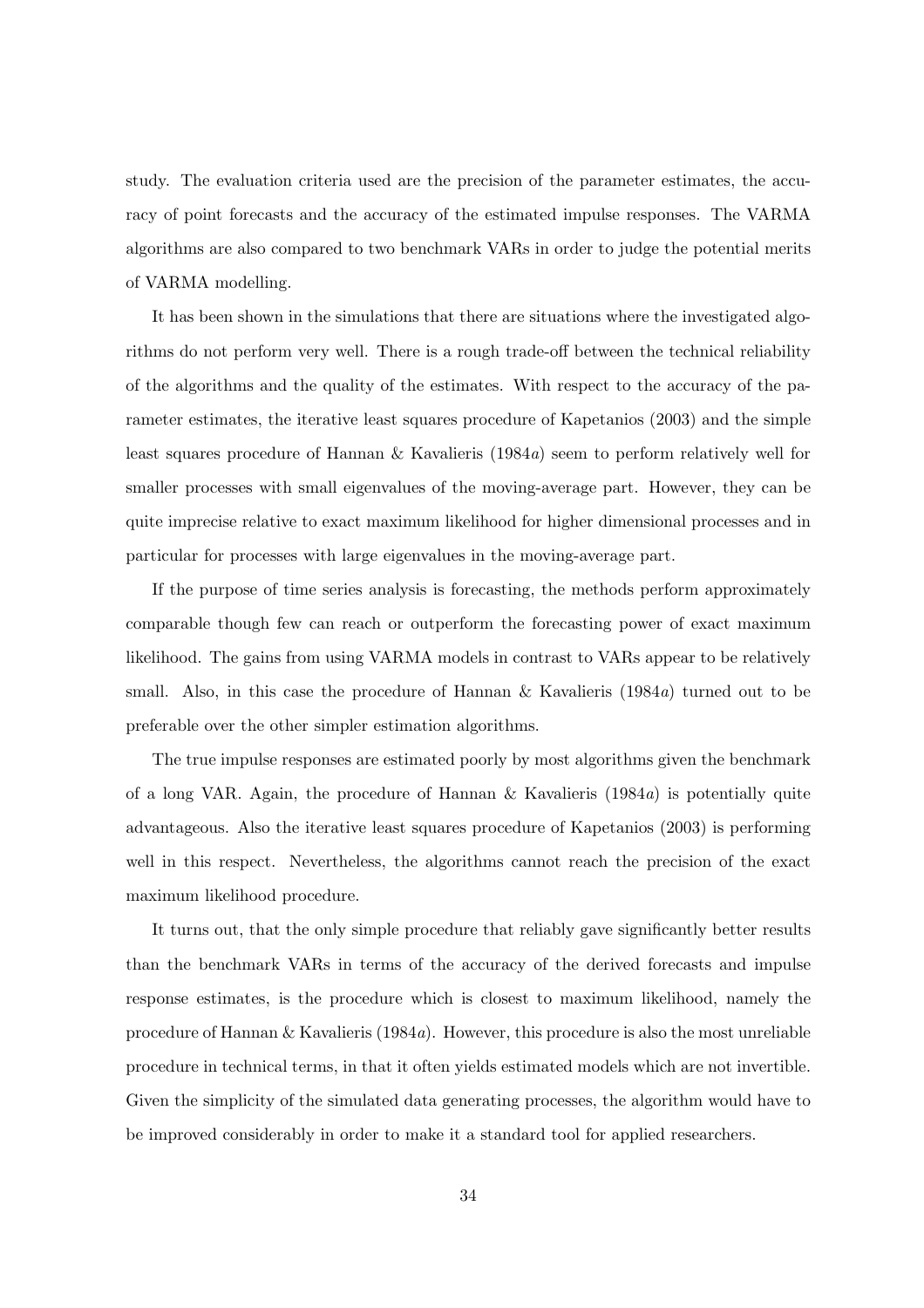A reliable and accurate algorithm for the estimation of VARMA models still remains to be developed. This study suggests that there are potentially considerable gains from VARMA modelling. Such an algorithm would have to be able to deal with various issues which are not considered in this study. The algorithm should work well in the case of integrated and cointegrated multivariate series. The algorithm must give reasonable results with extremely over-specified processes as well as in the presence of various data irregularities such as outliers, structural breaks etc. The applicability of such an algorithm would also crucially depend on the existence of a reliable specification procedure. These topics, however, are left for future research.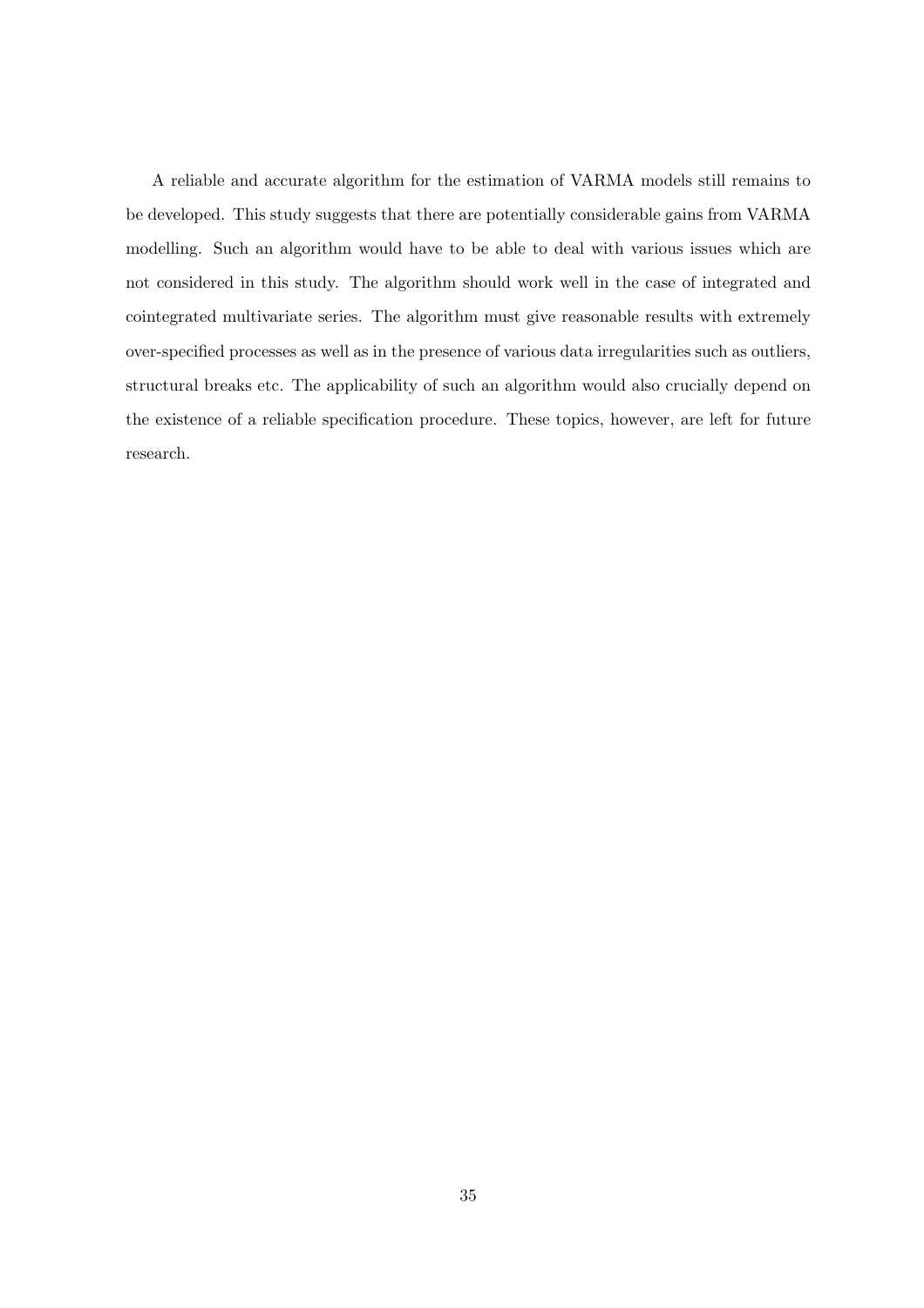## References

- Akaike, H. (1974), 'A new look at the statistical model identification', IEEE Trans. Autom. Control AC-19 pp. 716–723.
- Aoki, M. (1989), State Space Modeling of Time Series, Springer-Verlag, Berlin.
- Bauer, D. (2005a), 'Comparing the CCA subspace method to pseudo maximum likelihood methods in the case of no exogenous inputs.', Journal of Time Series Anaysis 26(5), 631– 668.
- Bauer, D. (2005b), 'Estimating linear dynamical systems using subspace methods', Econometric Theory **21**, 181–211.
- Cooley, T. F. & Dwyer, M. (1998), 'Business cycle analysis without much theory. A look at structural VARs', Journal of Econometrics 83, 57–88.
- Deistler, M., Peternell, K. & Scherrer, W. (1995), 'Consistency and relative efficiency of subspace methods', Automatica 31, 1865–1875.
- Desai, U. B., Pal, D. & Kirkpatrick, R. D. (1985), 'A realization approach to stochastic model reduction', International Journal of Control 42(4), 821–838.
- Dufour, J.-M. & Pelletier, D. (2004), 'Linear estimation of weak VARMA models with a macroeconomic application'. Université de Montréal and North Carolina State University, Working Paper.
- Durbin, J. (1960), 'The fitting of time-series models', Revue de l'Institut International de Statistique / Review of the International Statistical Institute 28(3), 233–244.
- Fernández-Villaverde, J., Rubio-Ramírez, J. & Sargent, T. J. (2005), 'A,B,C's (and D)'s for understanding VARs'. NBER Technical Working Paper 308, May draft.
- Flores de Frutos, R. & Serrano, G. R. (2002), 'A Generalized Least Squares Estimation Method For VARMA Models', Statistics 13(4), 303–316.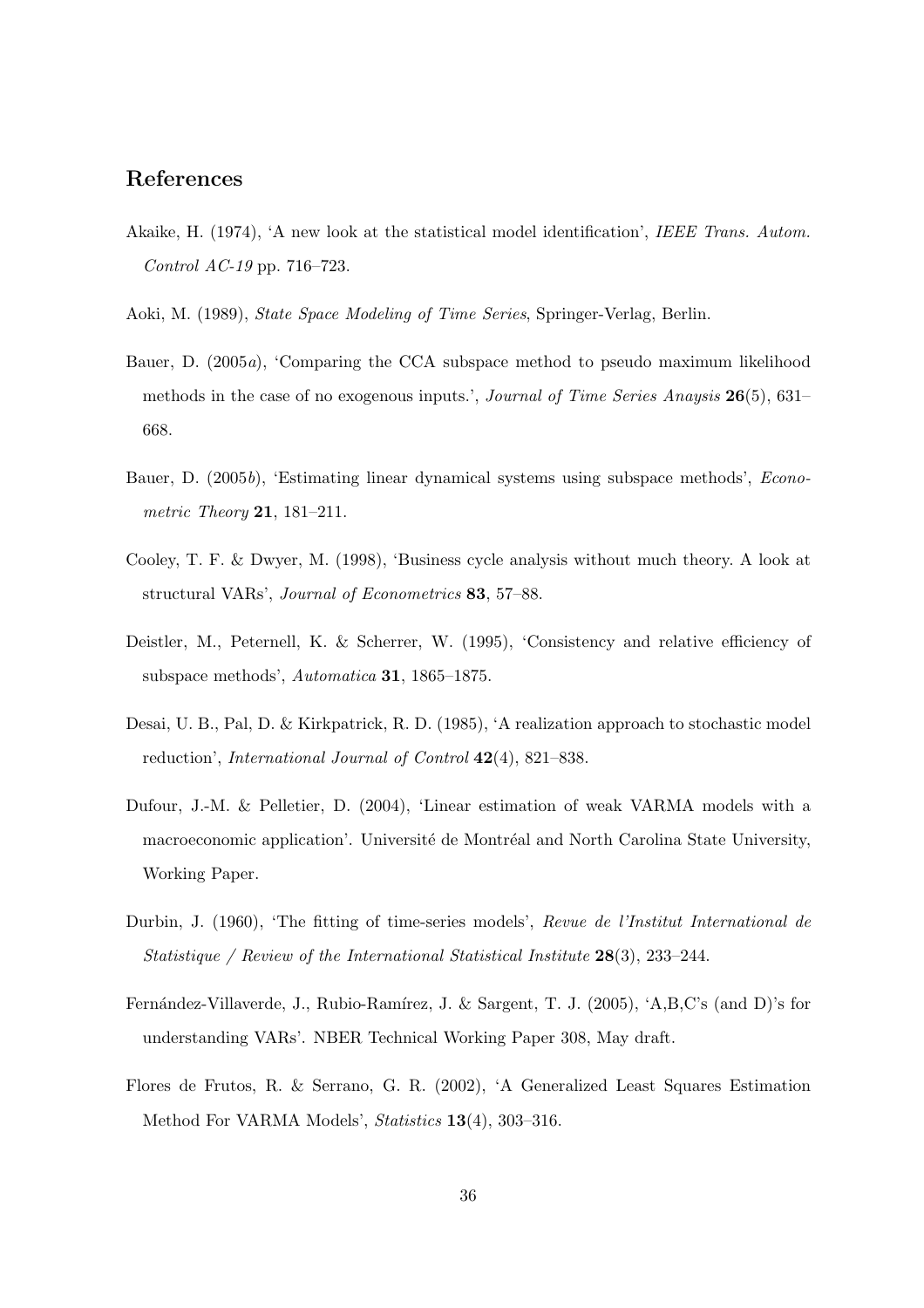- Hannan, E. J. & Deistler, M. (1988), The Statistical Theory of Linear Systems, Wiley, New York.
- Hannan, E. J. & Kavalieris, L. (1984a), 'A method for autoregressive-moving average estimation', Biometrika 71(2), 273–280.
- Hannan, E. J. & Kavalieris, L. (1984b), 'Multivariate linear time series models', Advances in Applied Probability  $16(3)$ , 492–561.
- Hillmer, S. C. & Tiao, G. C. (1979), 'Likelihood function of stationary multiple autoregressive moving average models', Journal of the American Statistical Association 74, 652–660.
- Kapetanios, G. (2003), 'A note on the iterative least-squares estimation method for ARMA and VARMA models', Economics Letters 79(3), 305–312.
- Kavalieris, L., Hannan, E. J. & Salau, M. (2003), 'Generalized Least Squares Estimation of ARMA Models', Journal of Time Series Anaysis 24(2), 165–172.
- Koreisha, S. & Pukkila, T. (1987), 'Identification of Nonzero Elements in the Polynomial Matrices of Mixed VARMA Processes', Journal of the Royal Statistical Society. Series B 49(1), 112–126.
- Koreisha, S. & Pukkila, T. (1989), 'Fast Linear Estimation Methods for Vector ARMA Models', Journal of Time Series Anaysis 10(4), 325–339.
- Koreisha, S. & Pukkila, T. (1990), 'A generalized least squares approach for estimation of autoregressive moving average models', Journal of Time Series Analysis 11(2), 139–151.
- Koreisha, S. & Pukkila, T. (1990a), 'Linear methods for estimating ARMA and regression models with serial correlation.', Communications in Statistics-Simulation 19, 71–102.
- Larimore, W. E. (1983), System Identification, Reduced-Order Filters and Modeling via Canonical Variate Analysis, in H. S. Rao & P. Dorato, eds, 'Proc. 1983 Amer. Control Conference 2'.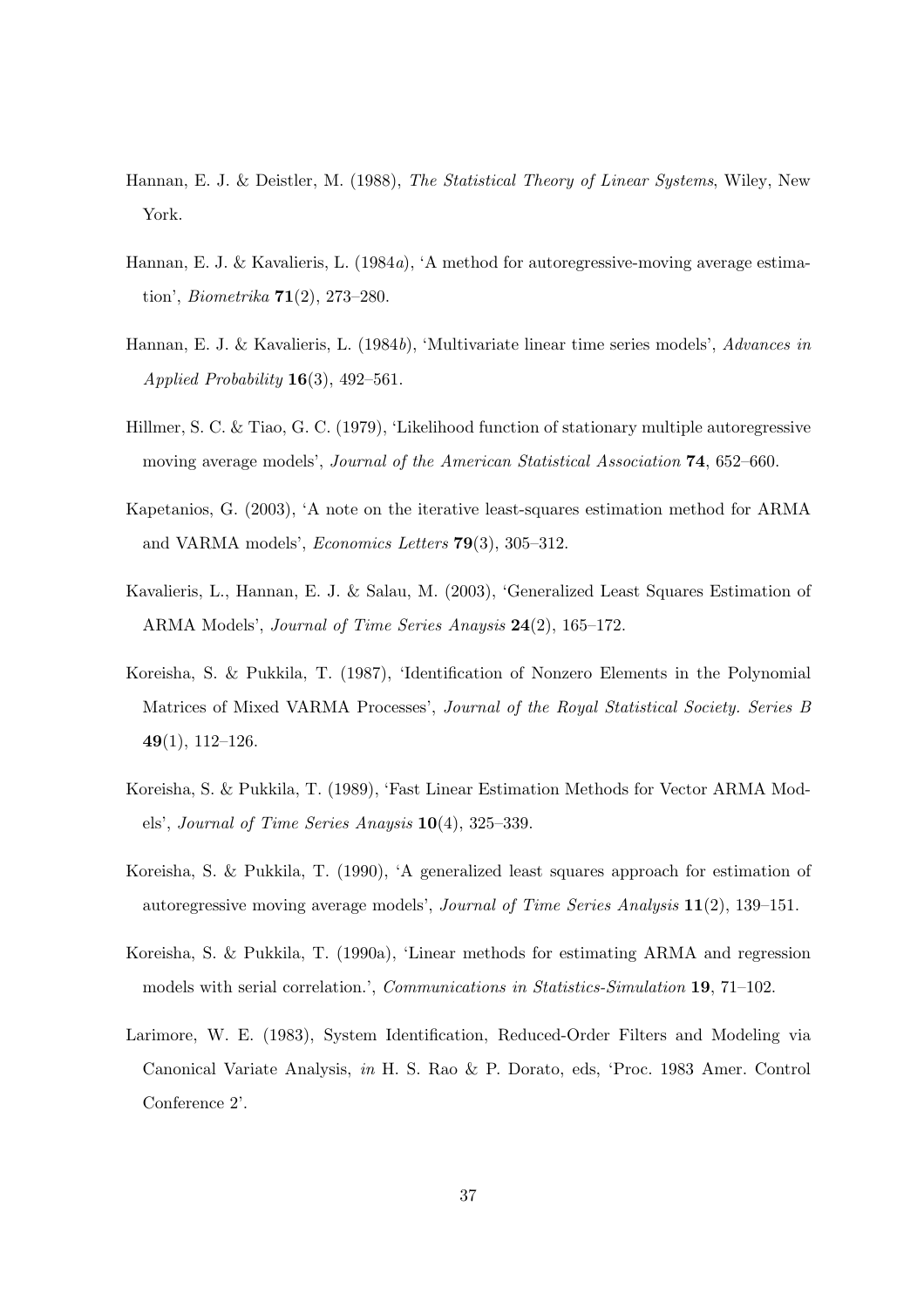- Lütkepohl, H. (2005), New Introduction to Multiple Time Series Analysis, Springer-Verlag, Berlin.
- Lütkepohl, H. & Poskitt, D. S. (1996), 'Specification of Echelon-Form VARMA Models', Journal of Business & Economic Statistics  $14(1)$ , 69-79.
- Mauricio, J. A. (1995), 'Exact maximum likelihood estimation of stationary vector ARMA models', Journal of the American Statistical Association 90(429), 282–291.
- Newbold, P. & Granger, C. W. J. (1974), 'Experiences with forecasting univariate time series and combination of forecasts', Journal of the Royal Statistical Society A137, 131–146.
- Poskitt, D. S. (1992), 'Identification of echelon canonical forms for vector linear processes using least squares', Annals of Statistics 20, 196–215.
- Reinsel, G. C. (1993), Elements of Multivariate Time Series Analysis, Springer-Verlag, New York.
- Van Overschee, P. & DeMoor, B. (1994), 'N4sid: Subspace algorithms for the identification of combined deterministic-stochastic processes', Automatica 30(1), 75–93.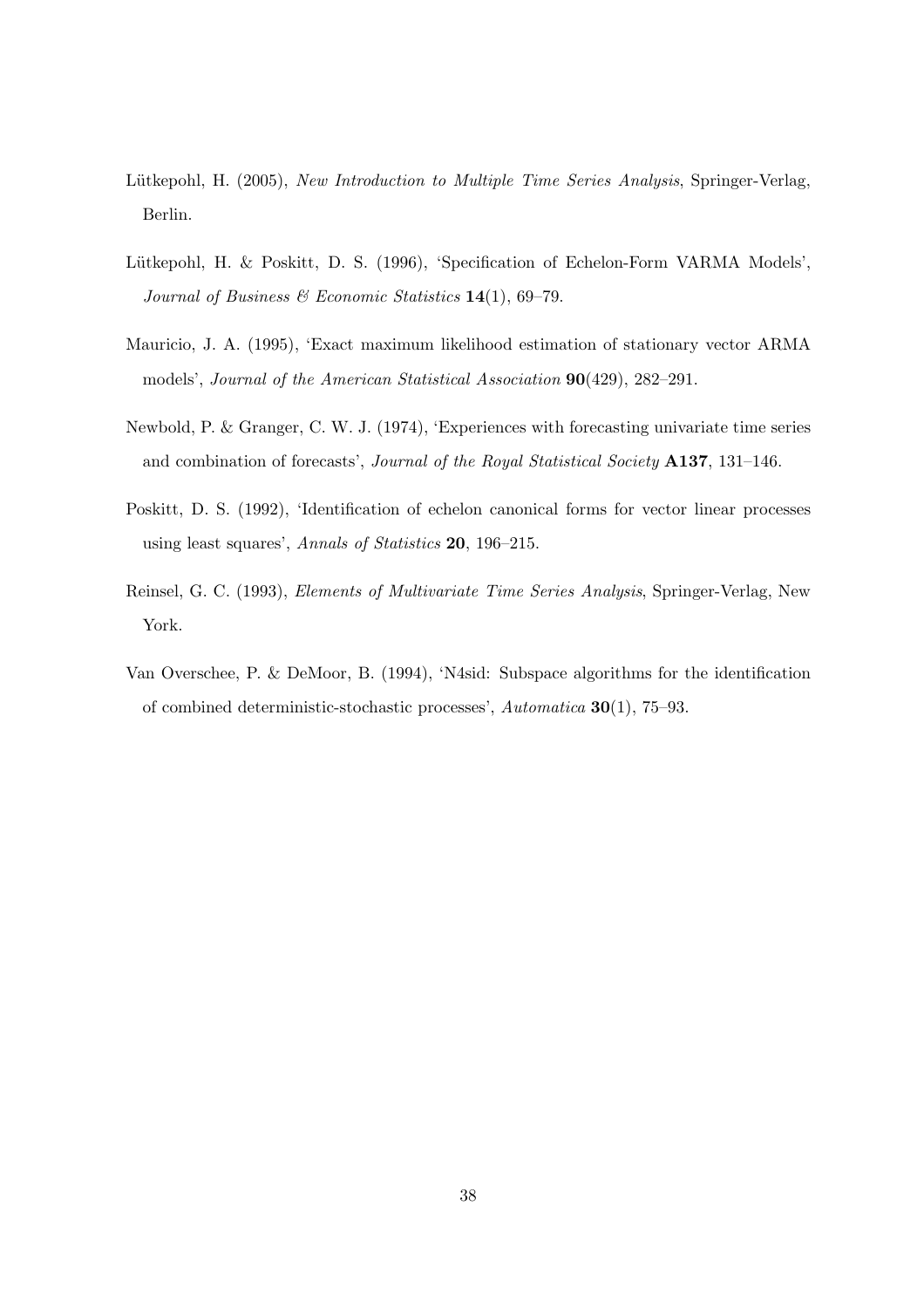## A Equivalence between VARMA and State Space Representations

This discussion serves as an illustration and is based on the corresponding sections in Aoki's (1989) book.<sup>7</sup> It is not claimed, for example, that the following state space representation of a VARMA model is especially meaningful. The point is simply to demonstrate that a VARMA model can be written in state space form. Suppose that a multiple time series  $y_t = (y_{1t}, \ldots, y_{Kt})'$  of dimension K satisfies a VARMA $(p, q)$  model given by

$$
y_t = \sum_{i=1}^p A_i y_{t-i} + u_t + \sum_{i=1}^q M_i u_{t-i},
$$

where  $A_0 = I_K$  is assumed for simplicity. This process can be written as a state space model by defining

$$
A := \begin{bmatrix} A_1 & \dots & A_p & M_1 & M_2 & \dots & M_q \\ I_K & 0 & & & 0 & 0 \\ & \ddots & \ddots & & & 0 & \ddots \\ & & & I_K & 0 & & & \\ \hline 0 & 0 & & & 0 & & \\ 0 & \ddots & & & & I_K & 0 \\ & & & & & & I_K & 0 \end{bmatrix}, ((p+q)K \times (p+q)K),
$$

$$
B' := \begin{bmatrix} I_K & 0 & \dots & I_K & \dots & 0 \end{bmatrix}, (K(p+q) \times K),
$$

$$
C := \begin{bmatrix} A_1 & \dots & A_p & A_1 & \dots & A_q \end{bmatrix}, (K \times K(p+q)).
$$

<sup>7</sup>See also the book of Hannan & Deistler (1988) for an extensive discussion on the relation between state space and VARMA models.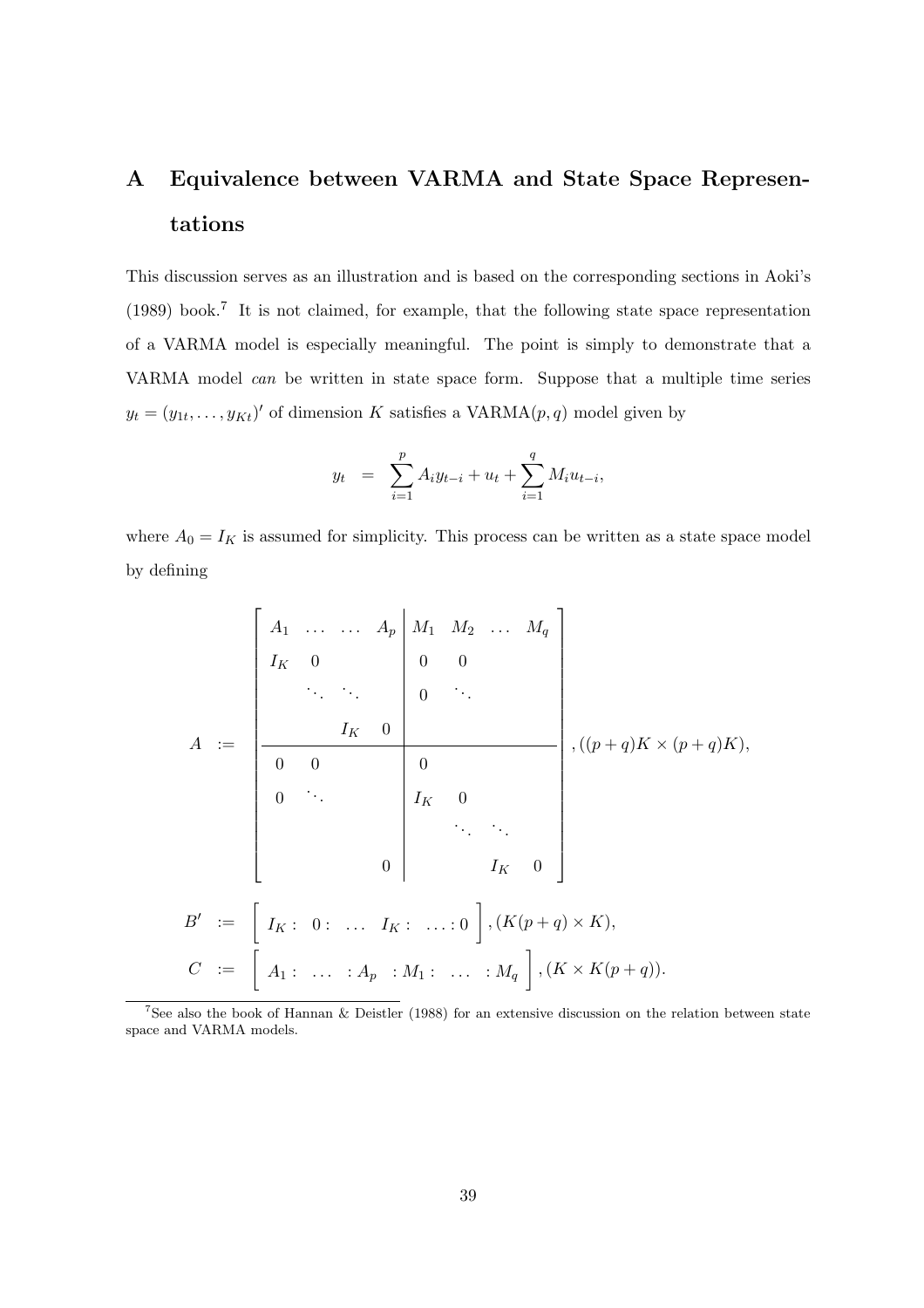The state space model is of the form

$$
x_{t+1} = Ax_t + Bu_t,
$$
  

$$
y_t = Cx_t + u_t,
$$

with a state vector given by

$$
x_{t} = \begin{bmatrix} y_{t-1} \\ \vdots \\ y_{t-p} \\ u_{t-1} \\ \vdots \\ u_{t-q} \end{bmatrix}, ((p+q)K \times 1).
$$

Given a state space model of order  $n$  for a K-dimensional process, let the characteristic polynomial of the system matrix A be  $|A - \lambda I_n| = c_0 \lambda^n + c_1 \lambda^{n-1} + c_2 \lambda^{n-2} + \ldots + c_n$ ,  $c_0 = 1$ . Multiply the observation equation for  $t, \ldots, t + n$  with the coefficients  $c_i, i = 0, \ldots, n$ , in the following way

$$
c_n y_t = c_n (Cx_t + u_t),
$$
  
\n
$$
c_{n-1} y_{t+1} = c_{n-1} (CAx_t + CBu_t + u_{t+1}),
$$
  
\n
$$
\vdots
$$
  
\n
$$
y_{t+n} = CA^n x_t + CA^{n-1}Bu_t + ... + CBu_{t+n-1} + u_{t+n},
$$

where the right hand side has been obtained by recursive substitution. Summing up these equations one obtains

$$
y_{t+n} + c_1 y_{t+n-1} + \ldots + c_n y_t = C(A^n + c_1 A^{n-1} + \ldots + c_n I_n) x_t + \sum_{i=0}^n D_i u_{t+i}
$$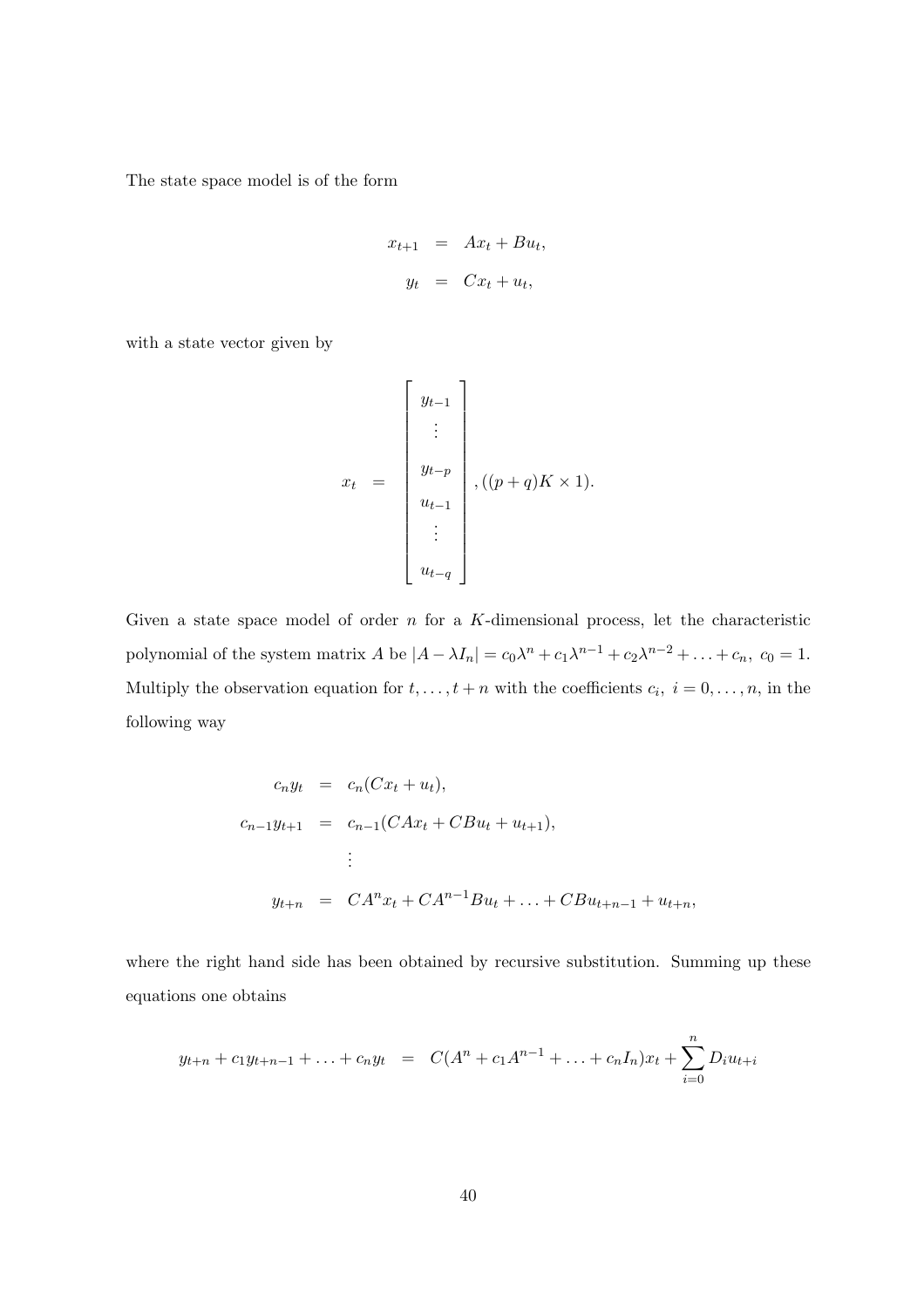where  $D_i = c_{n-i}I_K + \sum_{k=1}^{n-i} c_{n-i-k}CA^{k-1}B$ . According to the Cayley - Hamilton theorem, the matrix polynomial in A vanishes,  $A^n + c_1 A^{n-1} + \ldots + c_n I_n = 0$  (Aoki 1989). One obtains therefore the following VARMA representation

$$
y_{t+n} + c_1 y_{t+n-1} + \ldots + c_n y_t = \sum_{i=0}^n D_i u_{t+i}.
$$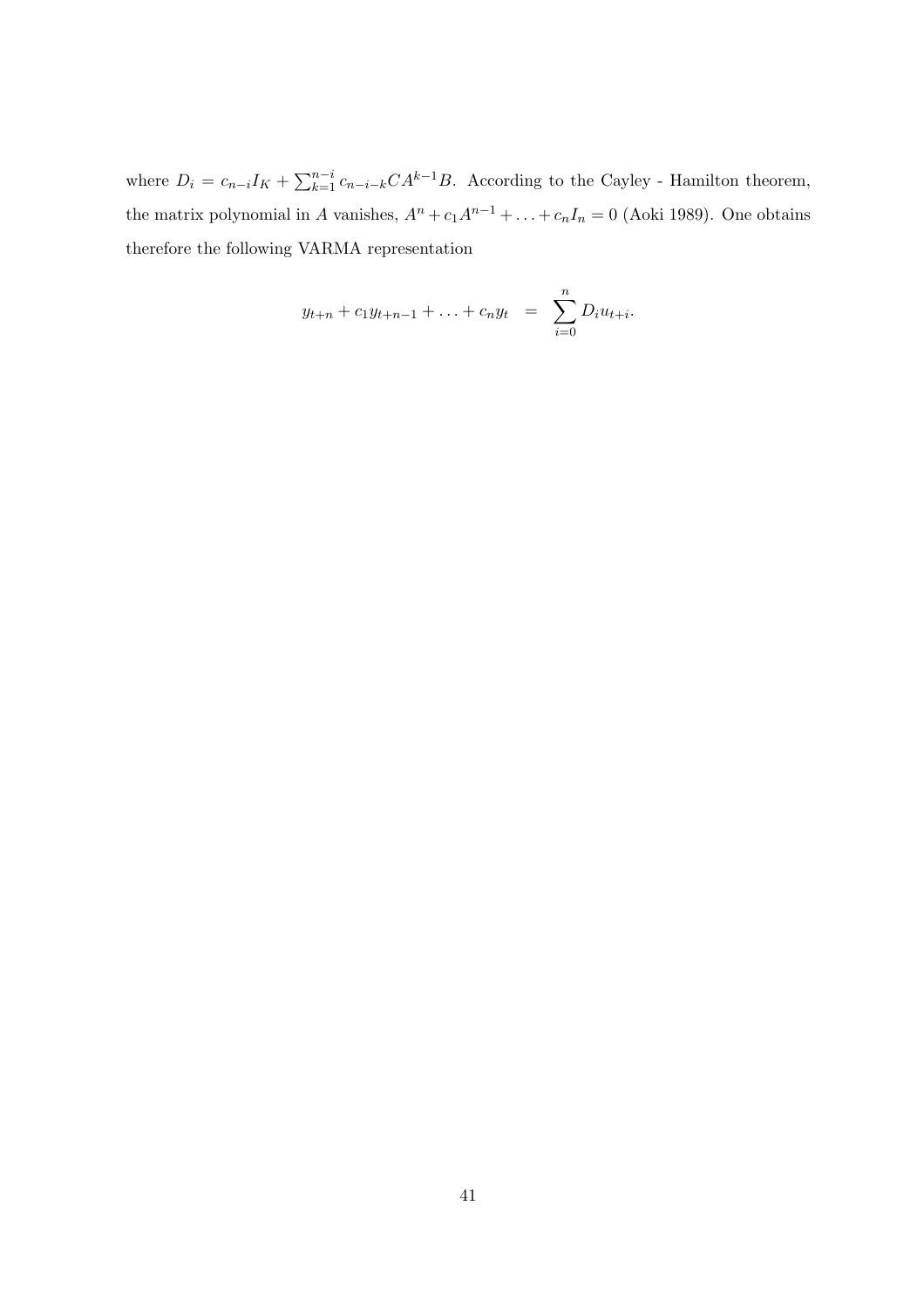## B Figures and Tables

| Table 1: Parameter Values |               |                                                  |                           |                             |  |  |
|---------------------------|---------------|--------------------------------------------------|---------------------------|-----------------------------|--|--|
| DGP                       |               | Parameters                                       | $\lambda^{\overline{ar}}$ | $\overline{\lambda^{ma}}$   |  |  |
| DGPI                      | MEV           | $\alpha_1 = 0.2, m_{11,1} = 0.25$                | $\rm 0.2$                 | 0.1, 0.05                   |  |  |
|                           |               | $m_{22,1}=-0.1$                                  |                           |                             |  |  |
|                           | <b>LPAREV</b> | $\alpha_1 = 0.9, m_{11,1} = 0.25$                | 0.9                       | 0.1, 0.05                   |  |  |
|                           |               | $m_{22.1} = -0.1$                                |                           |                             |  |  |
|                           | <b>LNAREV</b> | $\alpha_1 = -0.9, m_{11,1} = 0.25$               | $-0.9$                    | 0.1, 0.05                   |  |  |
|                           |               | $m_{22,1}=-0.1$                                  |                           |                             |  |  |
|                           | <b>LPMAEV</b> | $\alpha_1 = 0.2, m_{11,1} = 0.98$                | $0.2\,$                   | 0.9, 0.6                    |  |  |
|                           |               | $m_{22,1}=0.52$                                  |                           |                             |  |  |
|                           | <b>LNMAEV</b> | $\alpha_1 = 0.2, m_{11,1} = -0.52$               | 0.2                       | $-0.9, -0.6$                |  |  |
|                           |               | $m_{22.1} = -0.98$                               |                           |                             |  |  |
| DGP II                    | MEV           | $\alpha_{22,1} = 0.23, \ \alpha_{22,2} = 0.06$   | $0.39, -0.16$             | $0.38\,\pm\mathrm{i}\,0.14$ |  |  |
|                           |               | $m_{22,1} = -0.75$ , $m_{22,2} = 0.16$           |                           |                             |  |  |
|                           | <b>LPAREV</b> | $\alpha_{22,1} = 0.744, \ \alpha_{22,2} = 0.14$  | $0.9, -0.16$              | $0.38 \pm i 0.14$           |  |  |
|                           |               | $m_{22,1} = -0.75$ , $m_{22,2} = 0.16$           |                           |                             |  |  |
|                           | <b>LNAREV</b> | $\alpha_{22,1} = -1.06, \ \alpha_{22,2} = -0.14$ | $-0.9, -0.16$             | $0.38\,\pm\mathrm{i}\,0.14$ |  |  |
|                           |               | $m_{22,1} = -0.75$ , $m_{22,2} = 0.16$           |                           |                             |  |  |
|                           | <b>LPMAEV</b> | $\alpha_{22,1} = 0.23, \ \alpha_{22,2} = 0.06$   | $0.39, -0.16$             | $0.48 \pm i 0.13$           |  |  |
|                           |               | $m_{22.1} = -0.95$ , $m_{22.2} = 0.25$           |                           |                             |  |  |
|                           | <b>LNMAEV</b> | $\alpha_{22,1} = 0.23, \ \alpha_{22,2} = 0.06$   | $0.39, -0.16$             | $-0.48 \pm i 0.13$          |  |  |
|                           |               | $m_{22,1} = 0.95$ , $m_{22,2} = 0.25$            |                           |                             |  |  |
| DGP III                   | MEV           | $\alpha_{11,1} = 0.7, m_{22,1} = -0.6$           | 0.7                       | $-0.6, 0.5$                 |  |  |
|                           | <b>LPAREV</b> | $\alpha_{11,1} = 0.9, m_{22,1} = -0.6$           | 0.9                       | $-0.6, 0.5$                 |  |  |
|                           | LNAREV        | $\alpha_{11,1} = -0.9, m_{22,1} = -0.6$          | $-0.9$                    | $-0.6, 0.5$                 |  |  |
|                           | <b>LPMAEV</b> | $\alpha_{11,1} = 0.7, m_{22,1} = 0.9$            | 0.7                       | 0.9, 0.5                    |  |  |
|                           | <b>LNMAEV</b> | $\alpha_{11,1} = 0.7, m_{22,1} = -0.9$           | 0.7                       | $-0.9, 0.5$                 |  |  |
| DGP IV                    | MEV           | $\alpha_{11,1} = 0.5, m_{55,1} = -0.6$           | $0.5, 0 \pm i 0.57$       | $-0.6, -0.4 \pm i 0.67$     |  |  |
|                           | <b>LPAREV</b> | $\alpha_{11,1} = 0.9, m_{55,1} = -0.6$           | $0.9, 0 \pm i 0.57$       | $-0.6, -0.4 \pm i 0.67$     |  |  |
|                           | <b>LNAREV</b> | $\alpha_{11,1} = -0.9, m_{55,1} = -0.6$          | $-0.9, 0 \pm i 0.57$      | $-0.6, -0.4 \pm i 0.67$     |  |  |
|                           | <b>LPMAEV</b> | $\alpha_{11.1} = 0.5, m_{55.1} = 0.9$            | 0.5, 0 $\pm$ i 0.57       | 0.9, $-0.4 \pm i 0.67$      |  |  |
|                           | LNMAEV        | $\alpha_{11,1} = 0.5, m_{55,1} = -0.9$           | $0.5, 0 \pm i 0.57$       | -0.9, -0.4 $\pm$ i 0.67     |  |  |

Varied parameter values and corresponding eigenvalues of the autoregressive and the moving-average parts for the different data generating processes.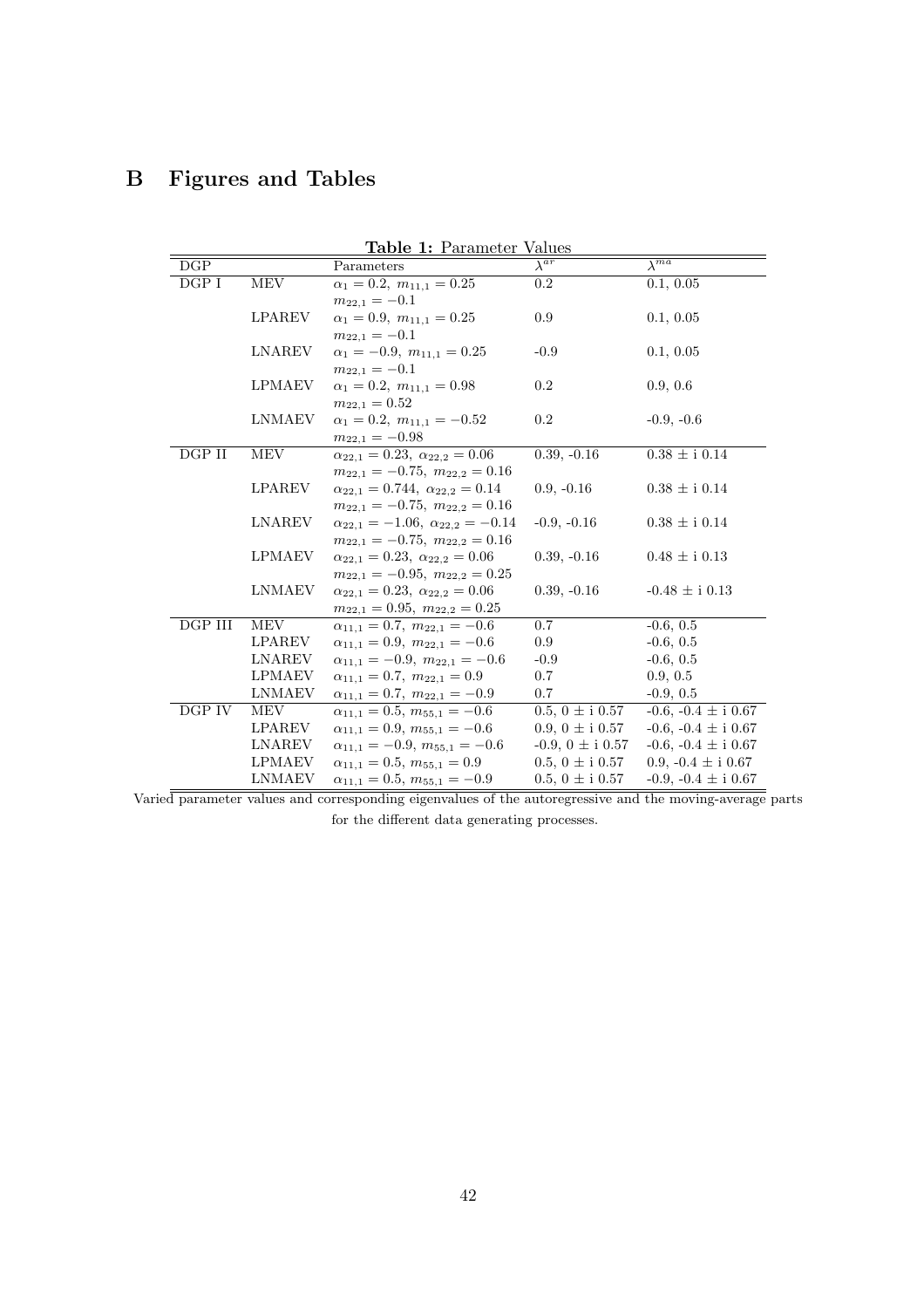| $_{\rm DGP}$ |               | 2SLS    | 3SLS    | <b>GLS</b> | <b>IOLS</b> | CCA |
|--------------|---------------|---------|---------|------------|-------------|-----|
| DGP I        | <b>MEV</b>    | 0.0     | 0.0     | 0.0        | 0.0         | 0.0 |
|              | <b>LPAREV</b> | 0.0     | 0.0     | 0.0        | 0.0         | 0.0 |
|              | LNAREV        | 0.0     | 0.0     | 0.0        | 0.0         | 0.1 |
|              | <b>LPMAEV</b> | 1.7     | 4.9     | 0.0        | 0.5         | 0.6 |
|              | <b>LNMAEV</b> | 0.8     | 8.9     | 0.0        | 0.5         | 0.2 |
| DGP II       | <b>MEV</b>    | 0.2     | 3.3     | 0.0        | 0.7         | 0.1 |
|              | <b>LPAREV</b> | 0.2     | 1.1     | 0.0        | 0.4         | 0.1 |
|              | <b>LNAREV</b> | 0.0     | $1.0\,$ | 0.0        | 0.1         | 0.4 |
|              | <b>LPMAEV</b> | 1.0     | 4.1     | 0.0        | 2.5         | 0.1 |
|              | <b>LNMAEV</b> | 0.7     | 8.9     | 0.0        | 3.5         | 0.0 |
| DGP III      | <b>MEV</b>    | $0.2\,$ | 3.9     | 0.3        | 0.3         | 0.0 |
|              | <b>LPAREV</b> | 0.2     | 3.6     | 0.1        | 0.2         | 0.1 |
|              | <b>LNAREV</b> | 0.2     | 2.5     | 0.2        | 0.1         | 0.0 |
|              | <b>LPMAEV</b> | 2.8     | 6.2     | 0.3        | 1.0         | 0.5 |
|              | <b>LNMAEV</b> | 1.5     | 11.3    | 0.2        | 0.5         | 0.1 |
| DGP IV       | <b>MEV</b>    | 0.0     | 3.4     | 0.1        | 0.0         | 0.0 |
|              | <b>LPAREV</b> | 0.1     | 1.6     | 0.1        | 0.0         | 0.1 |
|              | <b>LNAREV</b> | 0.2     | 1.5     | 0.1        | 0.0         | 0.1 |
|              | <b>LPMAEV</b> | 1.1     | 9.2     | 0.3        | 0.6         | 0.3 |
|              | LNMAEV        | 1.7     | 10.0    | 0.3        | $0.2\,$     | 0.2 |

Table 2: Non-invertible Estimated Models,  $T = 100$ 

Frequency of cases in percentage when the algorithms returned non-invertible models or, in case of the CCA algorithm, yielded models that violated the minimum phase assumption.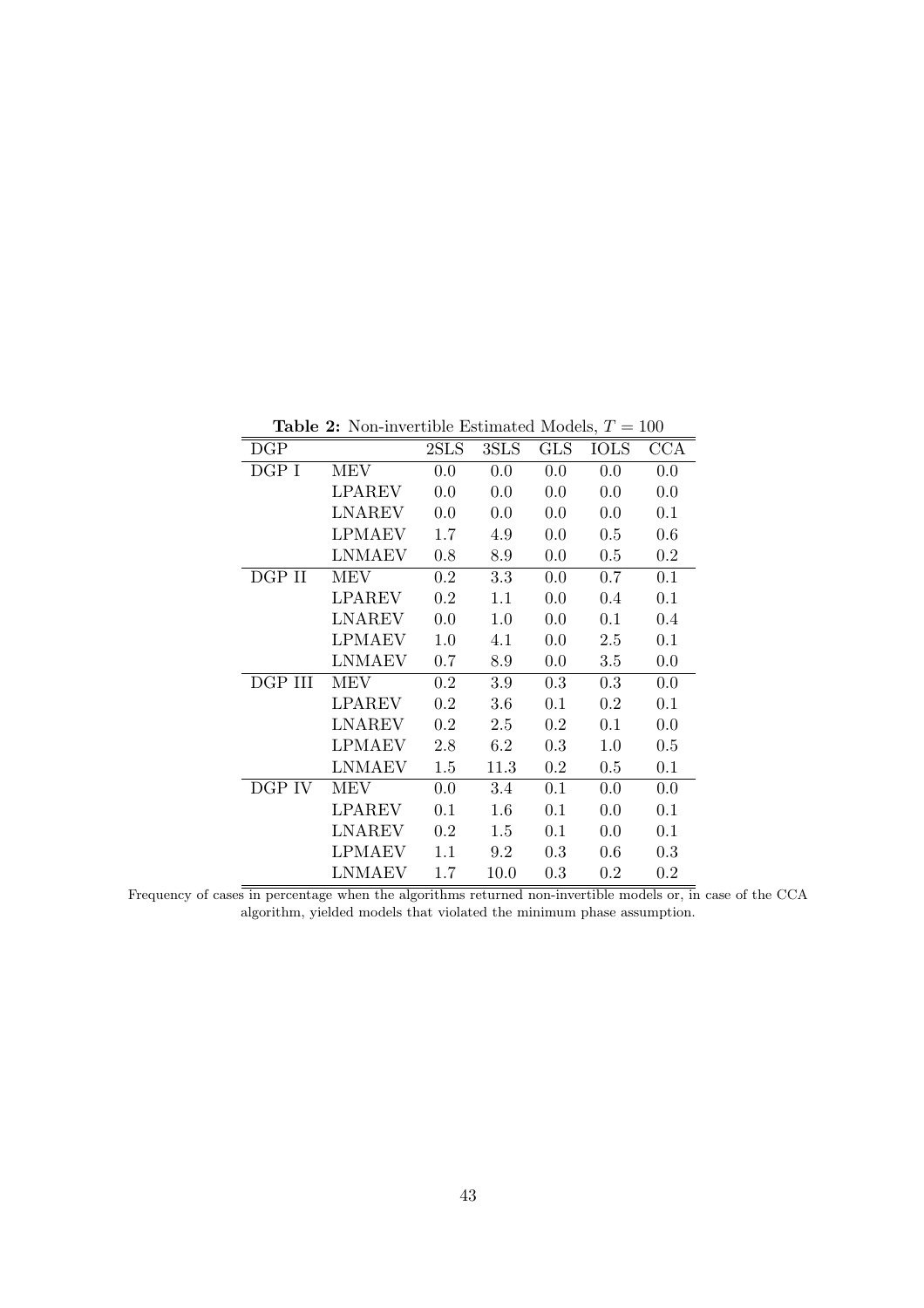| $_{\rm DGP}$ |               | 2SLS | 3SLS | <b>GLS</b> | <b>IOLS</b> | $_{\rm CCA}$ |
|--------------|---------------|------|------|------------|-------------|--------------|
| DGP I        | <b>MEV</b>    | 0.0  | 0.0  | 0.0        | 0.0         | 0.0          |
|              | LPAREV        | 0.0  | 0.0  | 0.0        | 0.0         | 0.0          |
|              | LNAREV        | 0.0  | 0.0  | 0.0        | 0.0         | 0.0          |
|              | <b>LPMAEV</b> | 0.8  | 1.6  | 0.0        | 0.2         | 0.0          |
|              | <b>LNMAEV</b> | 0.1  | 5.0  | 0.0        | 0.0         | 0.1          |
| DGP II       | <b>MEV</b>    | 0.0  | 0.1  | 0.0        | 0.1         | 0.0          |
|              | LPAREV        | 0.0  | 0.1  | 0.0        | 0.0         | 0.0          |
|              | <b>LNAREV</b> | 0.0  | 0.2  | 0.0        | 0.0         | 0.0          |
|              | <b>LPMAEV</b> | 0.0  | 0.2  | 0.0        | 0.3         | 0.0          |
|              | <b>LNMAEV</b> | 0.1  | 7.3  | 0.0        | 1.0         | 0.0          |
| DGP III      | MEV           | 0.0  | 0.5  | $0.2\,$    | 0.0         | 0.0          |
|              | <b>LPAREV</b> | 0.0  | 0.4  | 0.2        | 0.0         | 0.0          |
|              | <b>LNAREV</b> | 0.0  | 0.1  | 0.0        | 0.0         | 0.0          |
|              | <b>LPMAEV</b> | 0.7  | 1.8  | 0.4        | 0.5         | 0.0          |
|              | <b>LNMAEV</b> | 0.3  | 4.8  | 0.0        | 0.5         | 0.0          |
| DGP IV       | MEV           | 0.0  | 0.1  | 0.1        | 0.0         | 0.0          |
|              | <b>LPAREV</b> | 0.0  | 0.0  | 0.3        | 0.0         | 0.0          |
|              | <b>LNAREV</b> | 0.0  | 0.5  | 0.0        | 0.0         | 0.0          |
|              | LPMAEV        | 0.2  | 3.6  | 0.1        | 0.0         | 0.0          |
|              | LNMAEV        | 0.2  | 3.5  | 0.2        | 0.0         | 0.2          |

**Table 3:** Non-invertible Estimated Models,  $T = 200$ 

Frequency of cases in percentage when the algorithms returned non-invertible models or, in case of the CCA algorithm, yielded models that violated the minimum phase assumption.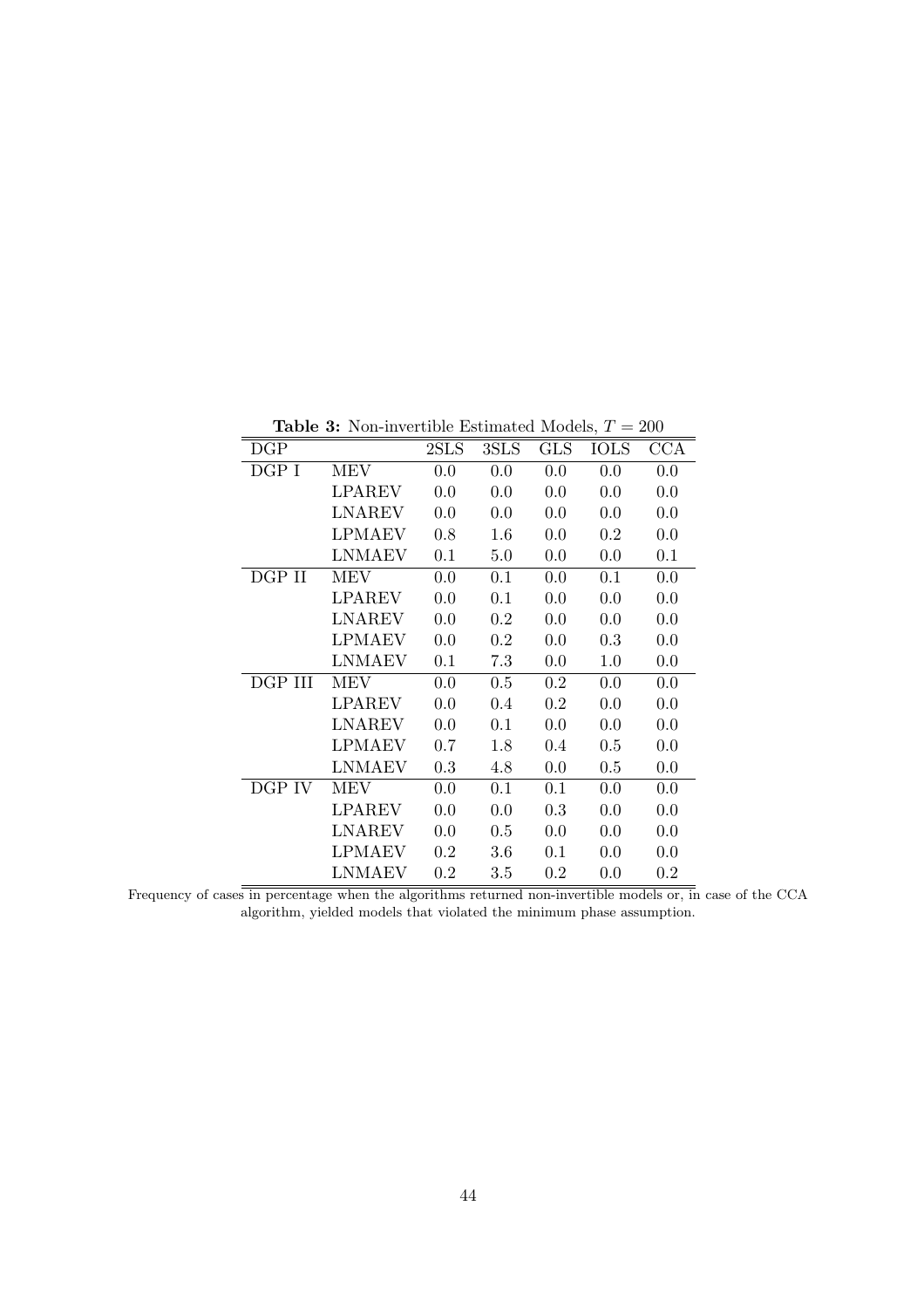| DGP     |               | 2SLS    | 3SLS | <b>GLS</b> | <b>IOLS</b> | <b>CCA</b> |
|---------|---------------|---------|------|------------|-------------|------------|
| DGP I   | <b>MEV</b>    | 0.0     | 0.0  | 0.0        | 0.0         | 0.0        |
|         | <b>LPAREV</b> | 0.0     | 0.0  | 0.0        | 0.0         | 0.0        |
|         | <b>LNAREV</b> | 0.0     | 0.0  | 0.0        | 0.0         | 0.1        |
|         | <b>LPMAEV</b> | 1.7     | 4.9  | 0.0        | 5.0         | 0.6        |
|         | <b>LNMAEV</b> | 0.8     | 8.9  | 0.0        | 3.6         | 0.2        |
| DGP II  | <b>MEV</b>    | 0.2     | 3.3  | 0.0        | 0.7         | 0.1        |
|         | <b>LPAREV</b> | 0.2     | 1.1  | 0.0        | 0.4         | 0.1        |
|         | <b>LNAREV</b> | 0.0     | 1.0  | 0.0        | 0.1         | 0.4        |
|         | <b>LPMAEV</b> | 1.0     | 4.1  | 0.0        | 2.5         | 0.1        |
|         | <b>LNMAEV</b> | 0.7     | 8.9  | 0.0        | 3.5         | 0.0        |
| DGP III | MEV           | $0.2\,$ | 3.9  | 0.3        | 0.9         | 0.0        |
|         | <b>LPAREV</b> | 0.2     | 3.6  | 0.1        | 0.6         | 0.1        |
|         | <b>LNAREV</b> | 0.2     | 2.5  | 0.2        | 0.7         | 0.0        |
|         | <b>LPMAEV</b> | 2.9     | 6.2  | 0.3        | 3.6         | 0.5        |
|         | <b>LNMAEV</b> | 1.5     | 11.3 | 0.2        | 1.6         | 0.1        |
| DGP IV  | MEV           | 0.0     | 3.4  | 0.1        | 2.3         | 0.0        |
|         | <b>LPAREV</b> | 0.1     | 1.6  | 0.1        | 0.7         | 0.1        |
|         | <b>LNAREV</b> | 0.2     | 1.5  | 0.1        | 0.4         | 0.1        |
|         | <b>LPMAEV</b> | 1.1     | 9.2  | 0.3        | 4.7         | 0.3        |
|         | <b>LNMAEV</b> | 1.7     | 10.0 | 0.3        | 3.3         | 0.2        |

Table 4: Total Estimation Failures,  $T = 100$ 

Frequency of cases in percentage when the algorithms returned non-invertible models, did not converge, or returned an extreme outlier.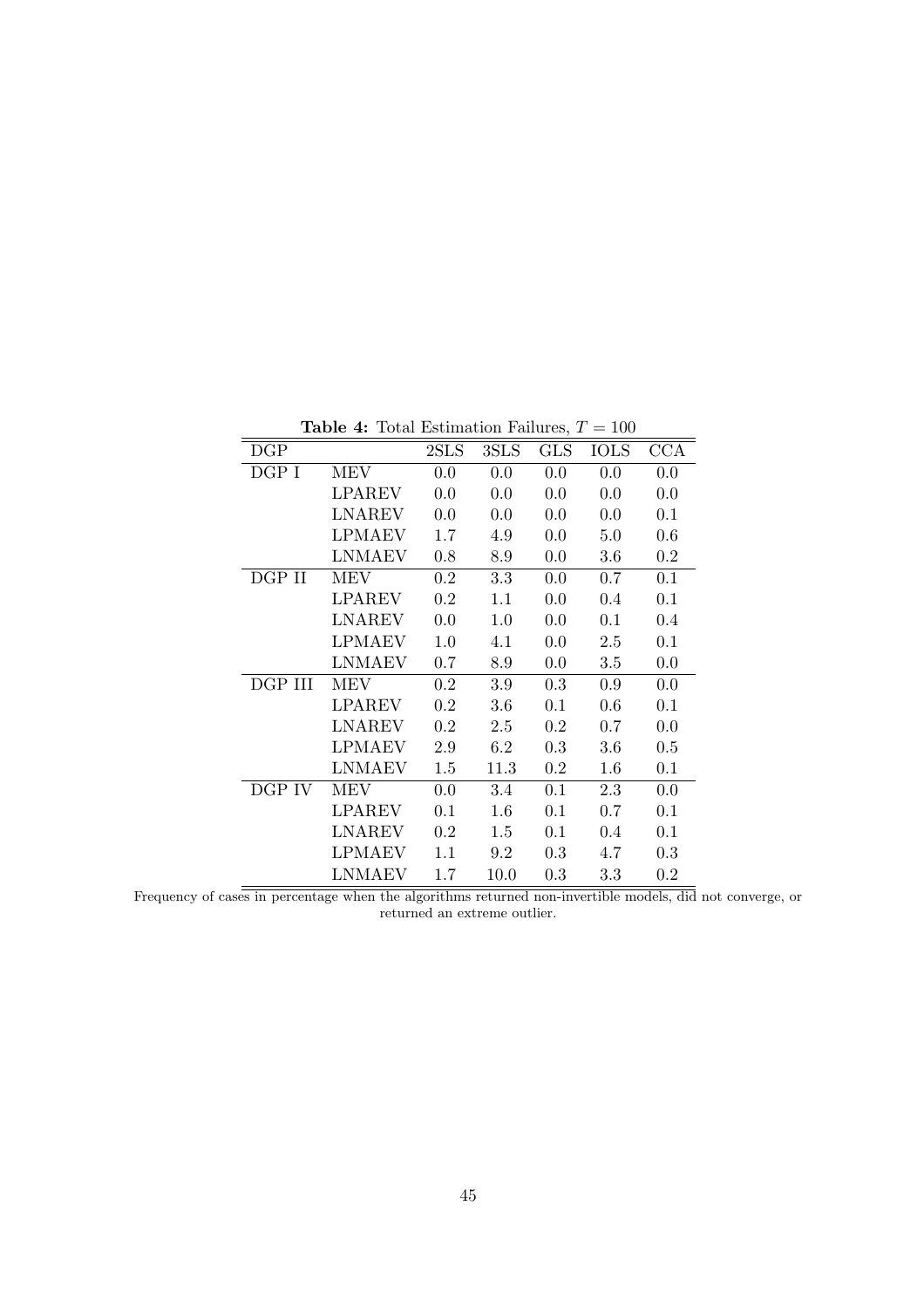| DGP     |               | 2SLS | 3SLS | <b>GLS</b> | <b>IOLS</b> | <b>CCA</b> |
|---------|---------------|------|------|------------|-------------|------------|
| DGP I   | MEV           | 0.0  | 0.0  | 0.0        | 0.0         | 0.0        |
|         | <b>LPAREV</b> | 0.0  | 0.0  | 0.0        | 0.0         | 0.0        |
|         | <b>LNAREV</b> | 0.0  | 0.0  | 0.0        | 0.0         | 0.0        |
|         | LPMAEV        | 0.8  | 1.6  | 0.0        | 1.1         | 0.0        |
|         | <b>LNMAEV</b> | 0.1  | 5.0  | 0.0        | 0.9         | 0.1        |
| DGP II  | MEV           | 0.0  | 0.1  | 0.0        | 0.1         | 0.0        |
|         | <b>LPAREV</b> | 0.0  | 0.1  | 0.0        | 0.0         | 0.0        |
|         | LNAREV        | 0.0  | 0.2  | 0.0        | 0.0         | 0.0        |
|         | <b>LPMAEV</b> | 0.0  | 0.2  | 0.0        | 0.3         | 0.0        |
|         | <b>LNMAEV</b> | 0.1  | 7.3  | 0.0        | 1.0         | 0.0        |
| DGP III | MEV           | 0.0  | 0.5  | $0.2\,$    | 0.0         | 0.0        |
|         | <b>LPAREV</b> | 0.0  | 0.4  | 0.2        | 0.1         | 0.0        |
|         | <b>LNAREV</b> | 0.0  | 0.1  | 0.0        | 0.0         | 0.0        |
|         | <b>LPMAEV</b> | 0.7  | 1.8  | 0.4        | 0.9         | 0.0        |
|         | <b>LNMAEV</b> | 0.3  | 4.8  | 0.8        | 0.6         | 0.0        |
| DGP IV  | MEV           | 0.0  | 0.1  | 0.1        | 0.1         | 0.0        |
|         | <b>LPAREV</b> | 0.0  | 0.0  | 0.3        | 0.0         | 0.0        |
|         | LNAREV        | 0.0  | 0.5  | 0.0        | 0.0         | 0.0        |
|         | <b>LPMAEV</b> | 0.2  | 3.6  | 0.1        | $0.2\,$     | 0.0        |
|         | <b>LNMAEV</b> | 0.2  | 3.5  | 0.2        | 0.1         | 0.2        |

Table 5: Total Estimation Failures,  $T = 200$ 

Frequency of cases in percentage when the algorithms returned non-invertible models, did not converge, or returned an extreme outlier.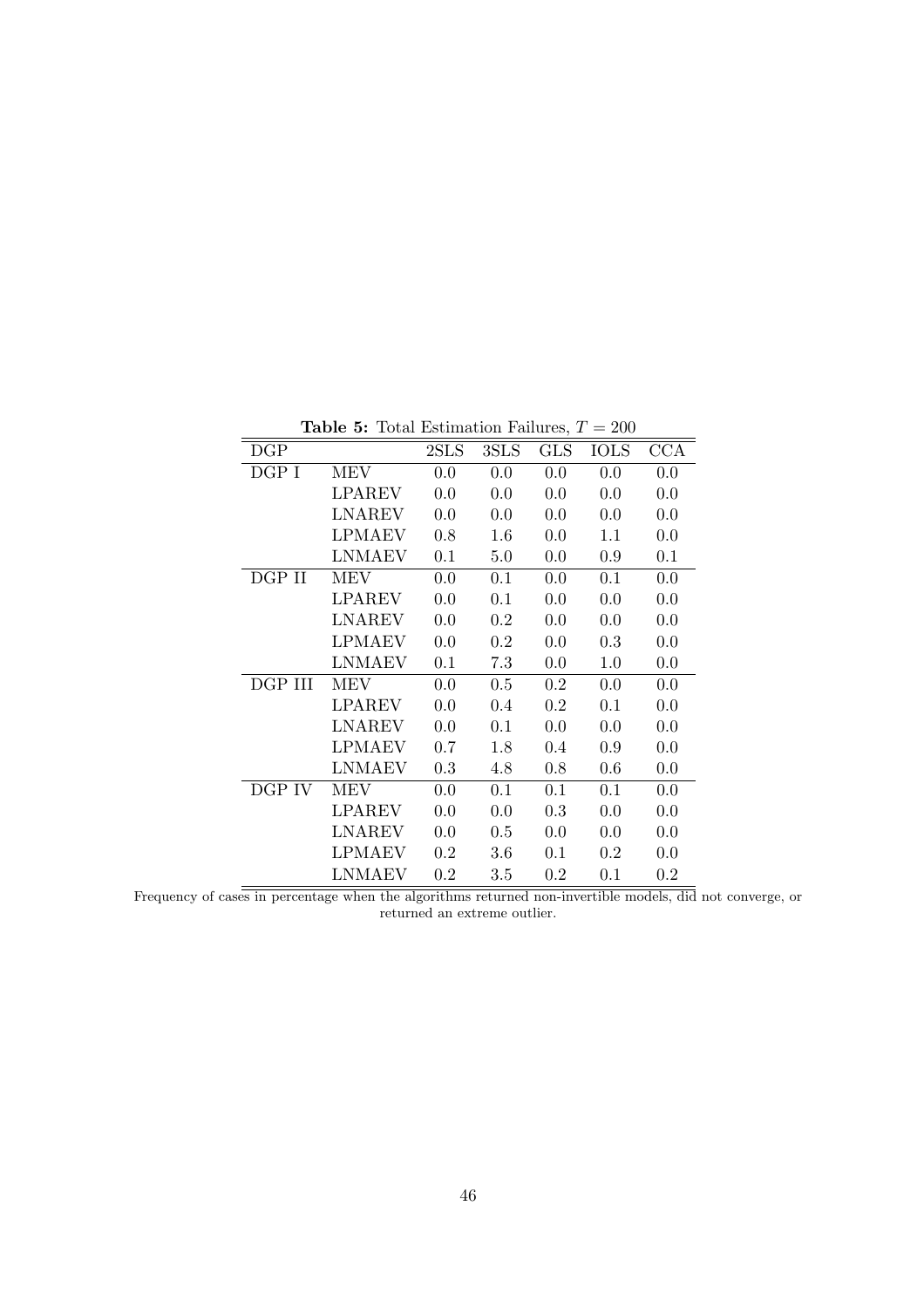

Parameter Estimation Accuracy

**Figure 1:** MSE ratios for DGP I with  $T = 100$ .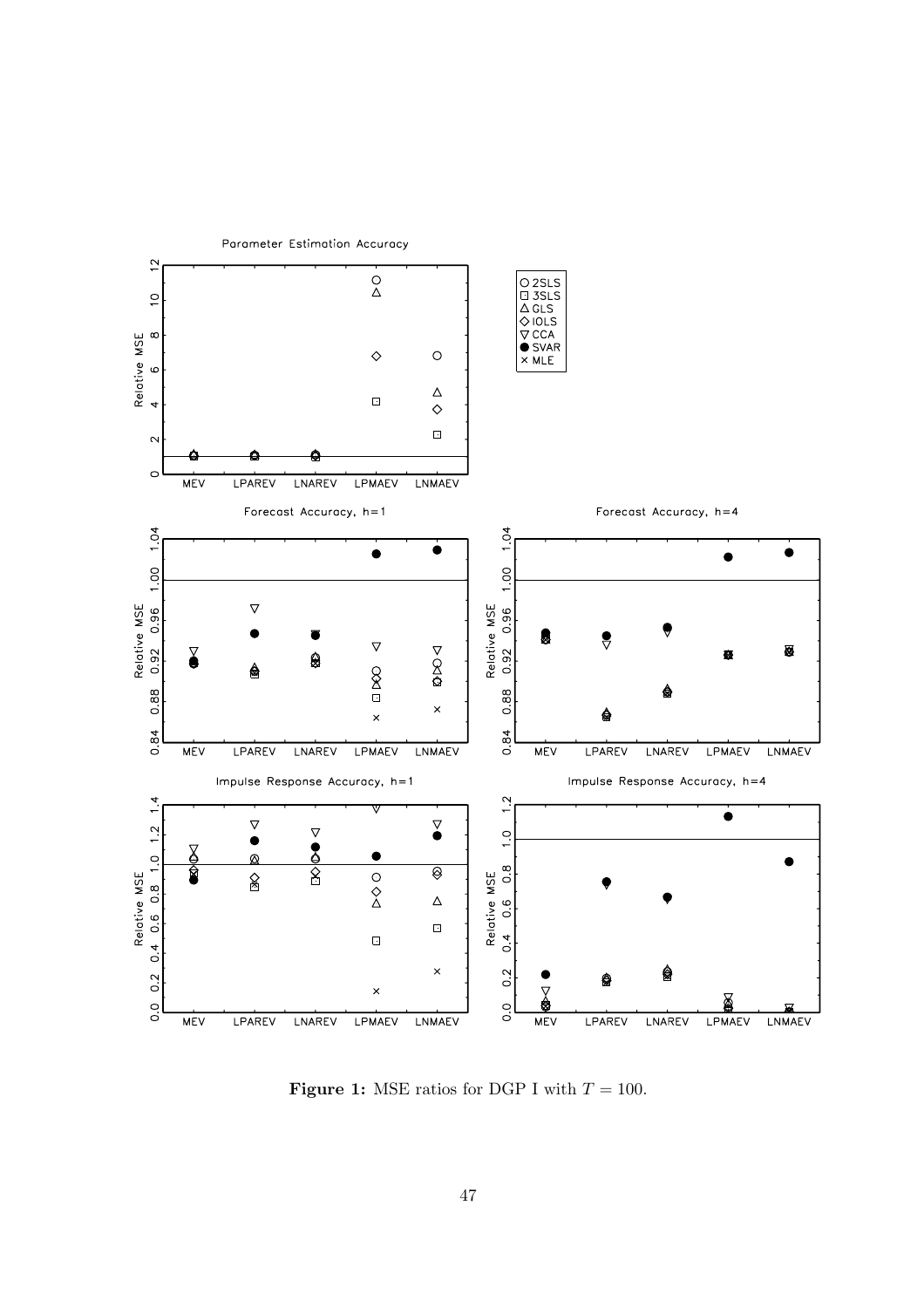

Parameter Estimation Accuracy

**Figure 2:** MSE ratios for DGP I with  $T = 200$ .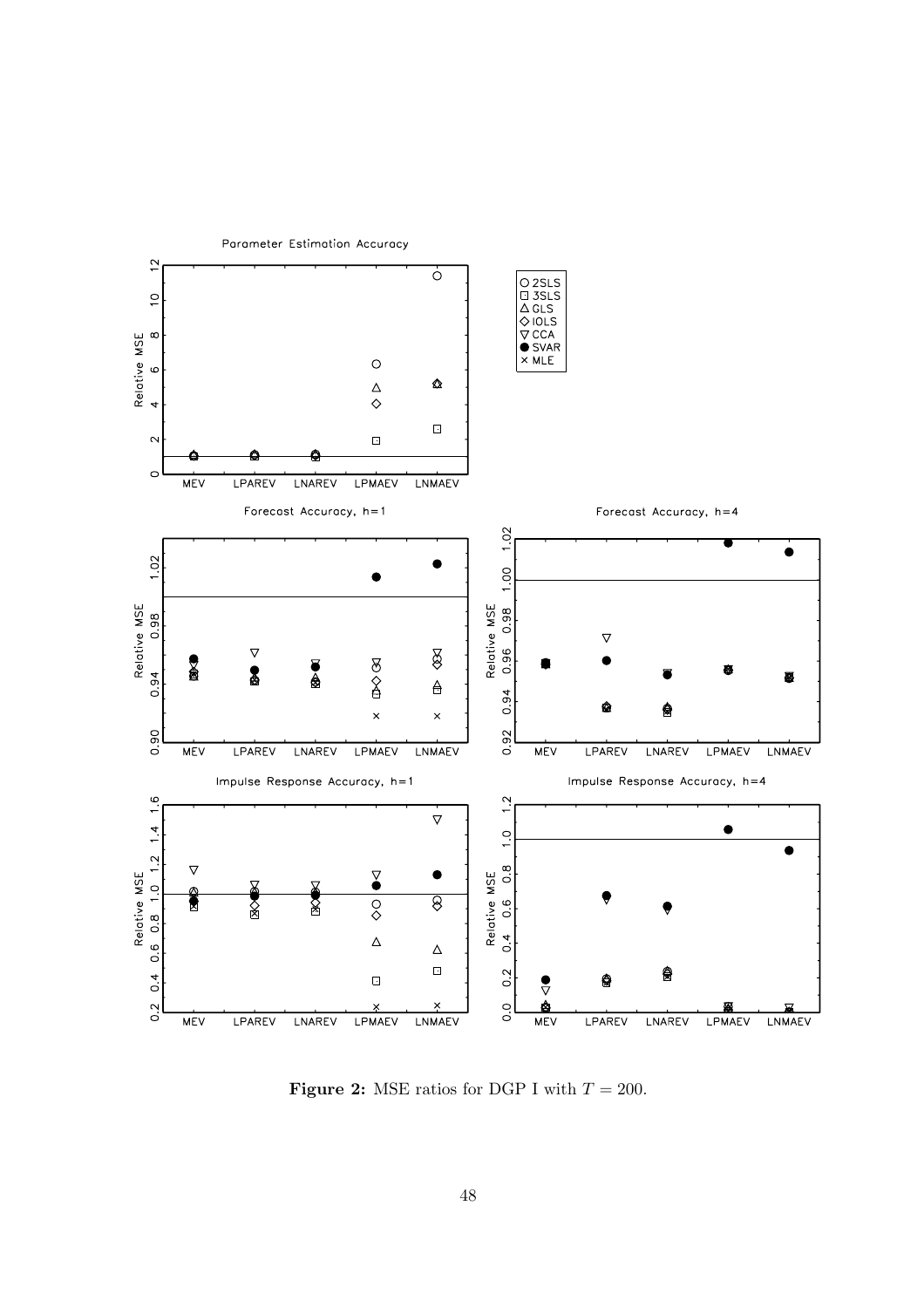

**Figure 3:** MSE ratios for DGP II with  $T = 100$ .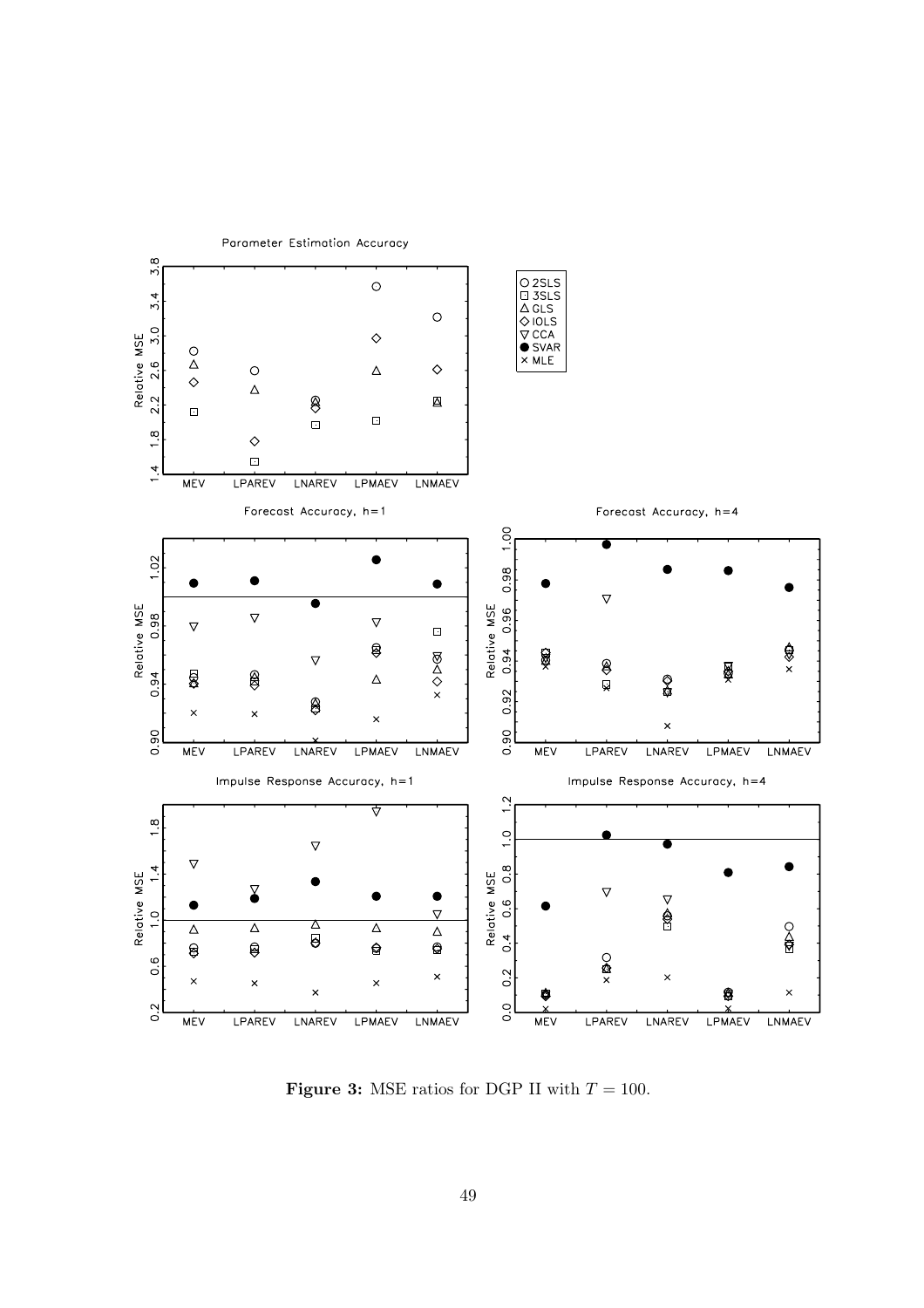

**Figure 4:** MSE ratios for DGP II with  $T = 200$ .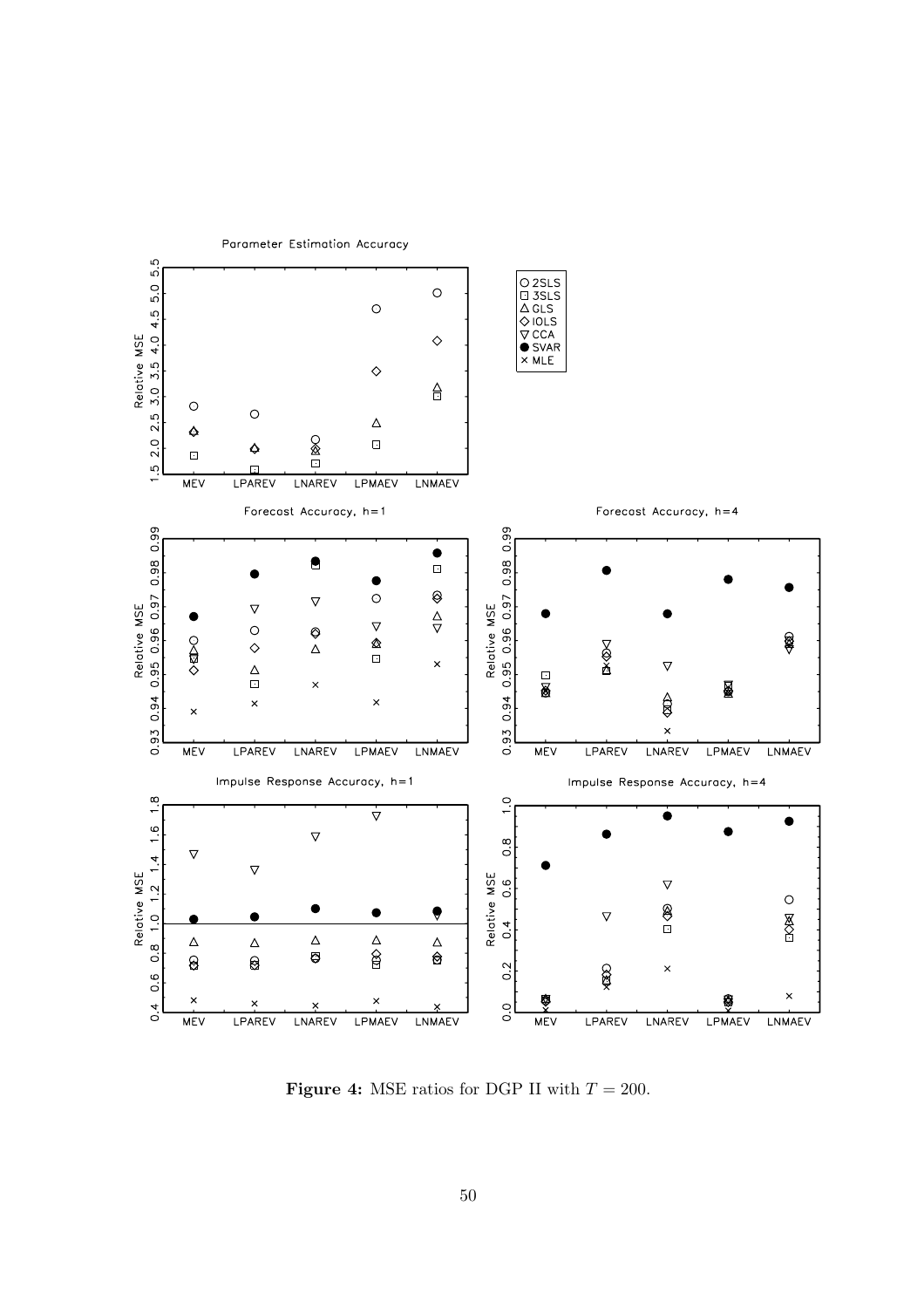

**Figure 5:** MSE ratios for DGP III with  $T = 100$ .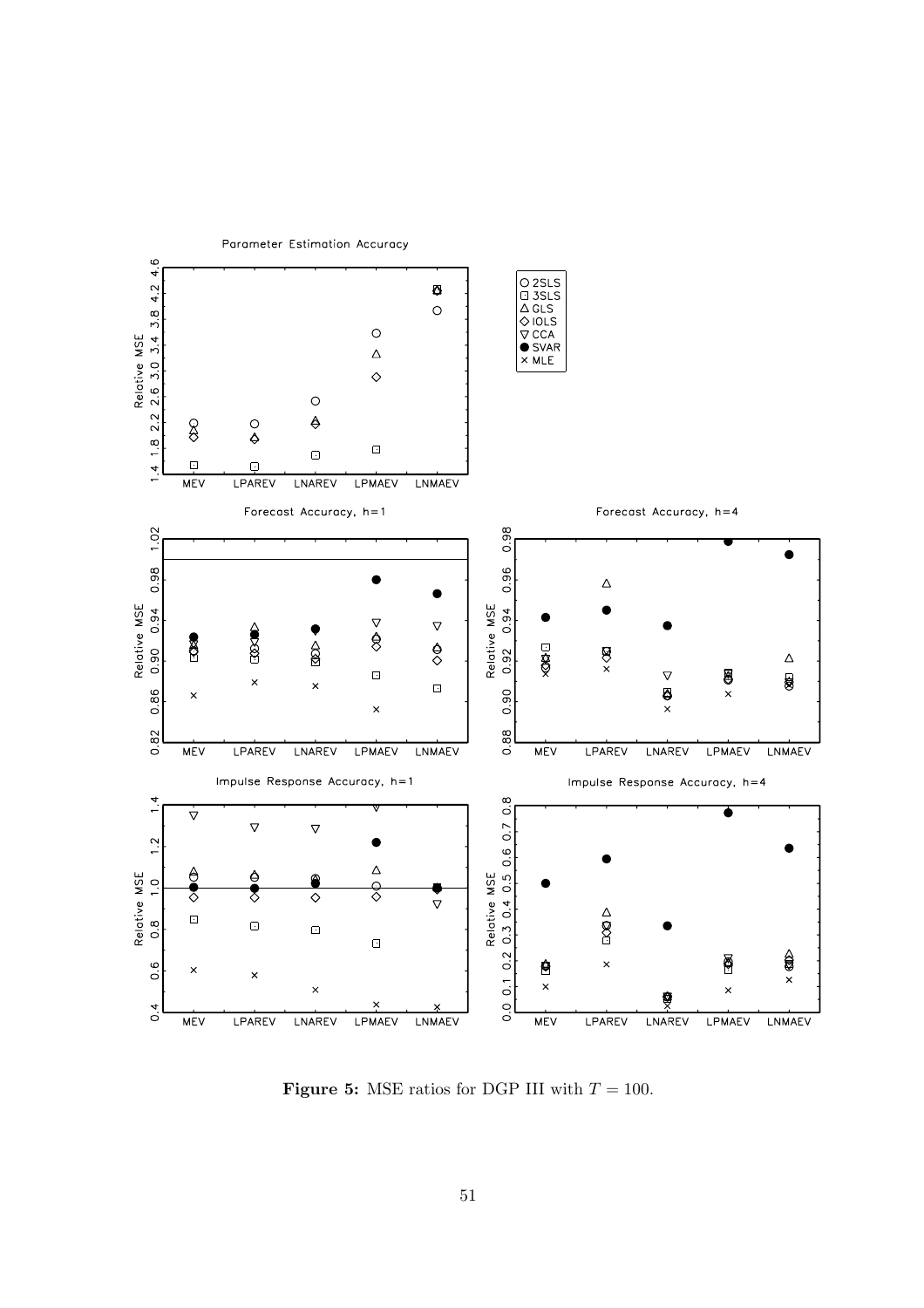

**Figure 6:** MSE ratios for DGP III with  $T = 200$ .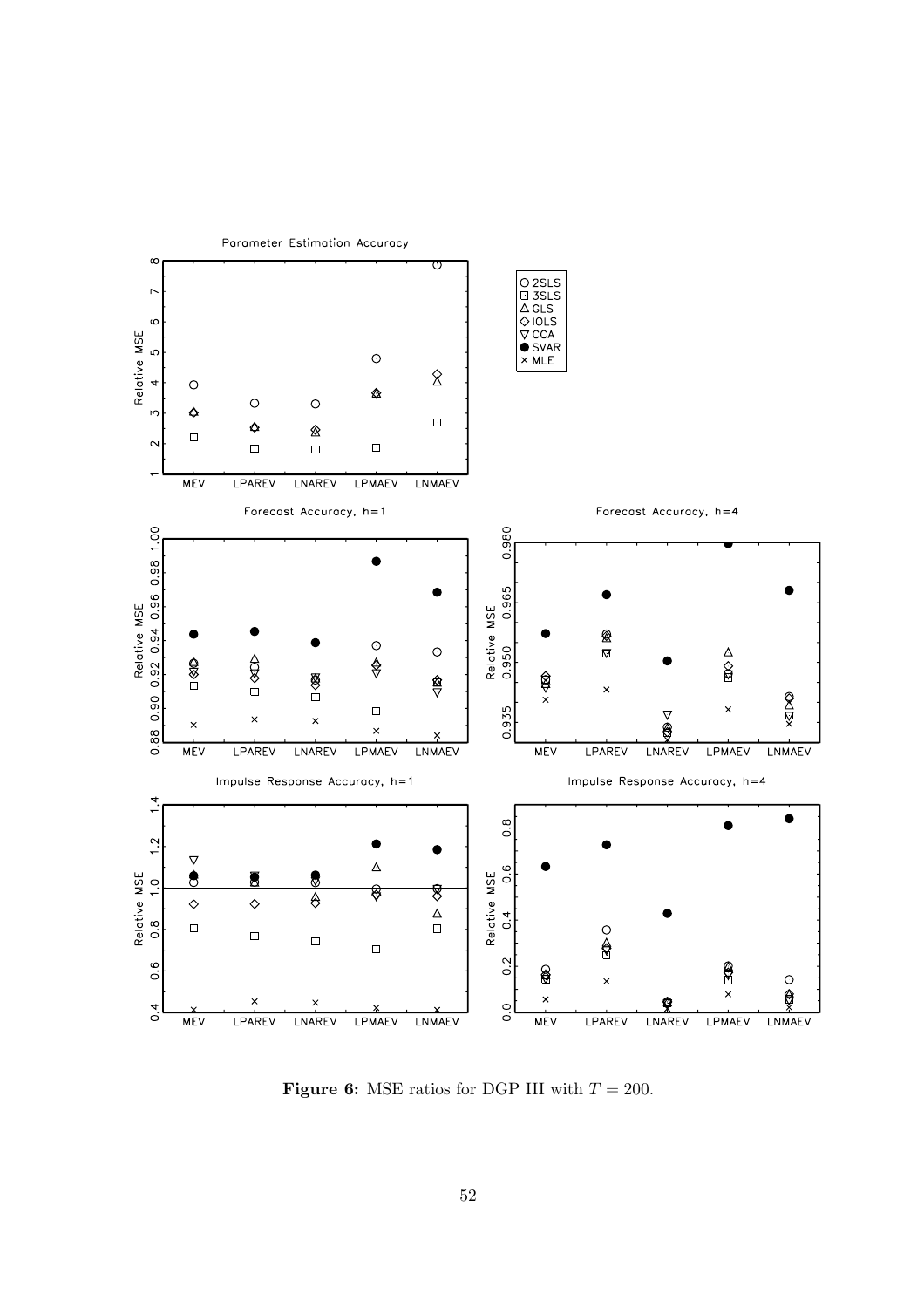

**Figure 7:** MSE ratios for DGP IV with  $T = 100$ .